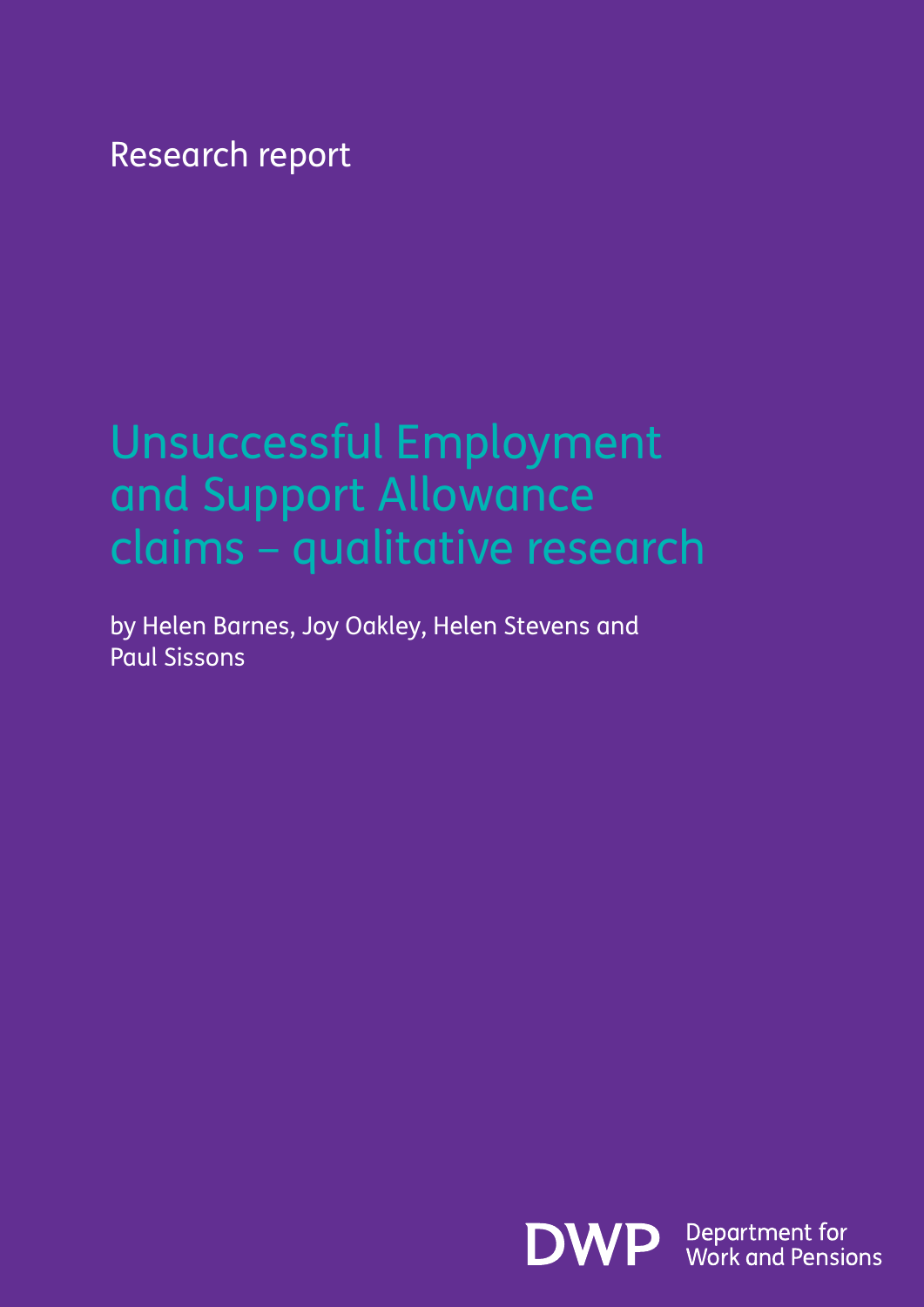Department for Work and Pensions

Research Report No 762

# **Unsuccessful Employment and Support Allowance claims – qualitative research**

Helen Barnes, Joy Oakley, Helen Stevens and Paul Sissons

A report of research carried out by the Institute for Employment Studies on behalf of the Department for Work and Pensions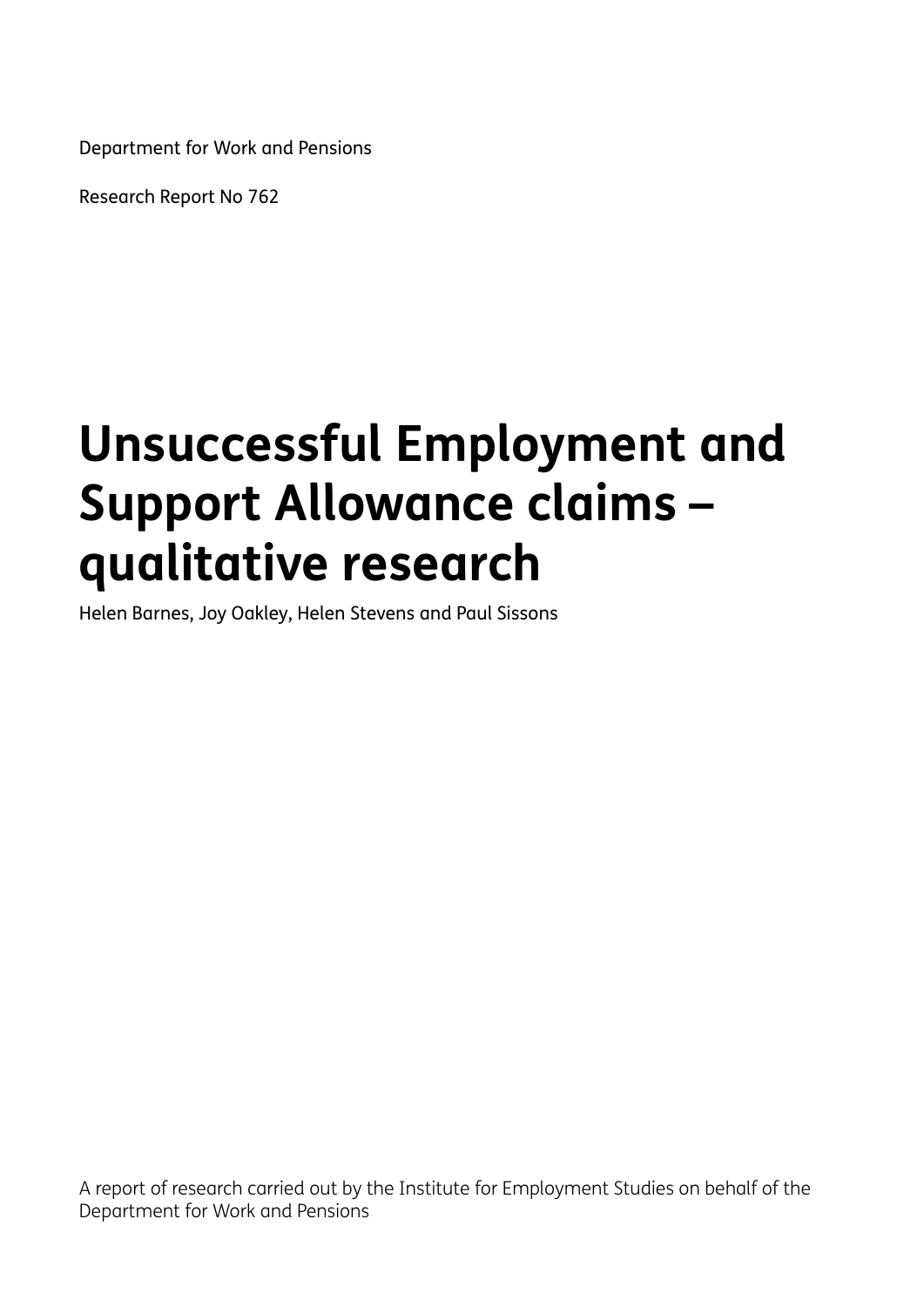© Crown copyright 2011.

You may re-use this information (not including logos) free of charge in any format or medium, under the terms of the Open Government Licence.

To view this licence, visit http://www.nationalarchives.gov.uk/doc/open-government-licence/ or write to the Information Policy Team, The National Archives, Kew, London TW9 4DU, or email: psi@nationalarchives.gsi.gov.uk.

This document/publication is also available on our website at: http://research.dwp.gov.uk/asd/asd5/rrs-index.asp

Any enquiries regarding this document/publication should be sent to us at: Department for Work and Pensions, Commercial Support and Knowledge Management Team, Upper Ground Floor, Steel City House, West Street, Sheffield S1 2GQ

First published 2011.

ISBN 978 1 908523-05-1

Views expressed in this report are not necessarily those of the Department for Work and Pensions or any other Government Department.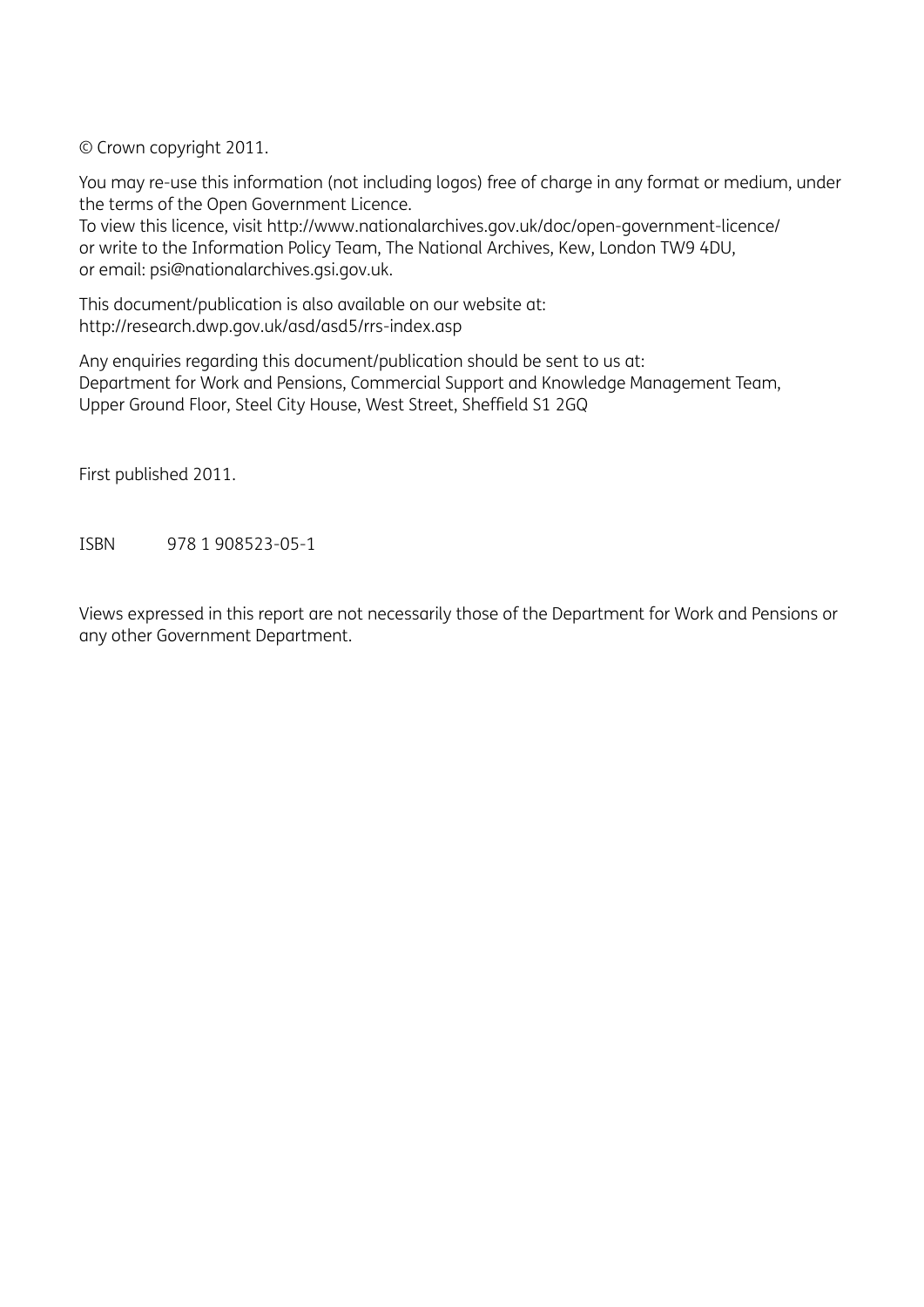# **Contents**

| $\mathbf{1}$   |     |       |                                                                  |  |  |  |
|----------------|-----|-------|------------------------------------------------------------------|--|--|--|
|                | 1.1 |       |                                                                  |  |  |  |
|                |     | 1.1.1 | Survey evidence on the post-claim activities of people making an |  |  |  |
|                |     | 1.1.2 |                                                                  |  |  |  |
|                |     | 1.2   |                                                                  |  |  |  |
|                | 1.3 |       |                                                                  |  |  |  |
|                | 1.4 |       |                                                                  |  |  |  |
|                |     | 1.4.1 |                                                                  |  |  |  |
|                |     | 1.4.2 |                                                                  |  |  |  |
| $\overline{2}$ |     |       |                                                                  |  |  |  |
|                | 2.1 |       |                                                                  |  |  |  |
|                |     | 2.2   |                                                                  |  |  |  |
|                | 2.3 |       |                                                                  |  |  |  |
|                |     | 2.3.1 |                                                                  |  |  |  |
|                |     | 2.3.2 |                                                                  |  |  |  |
|                |     | 2.3.3 |                                                                  |  |  |  |
| 3              |     |       |                                                                  |  |  |  |
|                | 3.1 |       |                                                                  |  |  |  |
|                | 3.2 |       |                                                                  |  |  |  |
|                |     | 3.2.1 |                                                                  |  |  |  |
|                |     | 3.2.2 |                                                                  |  |  |  |
|                |     | 3.2.3 | Failure to attend a face-to-face Work Capability Assessment 15   |  |  |  |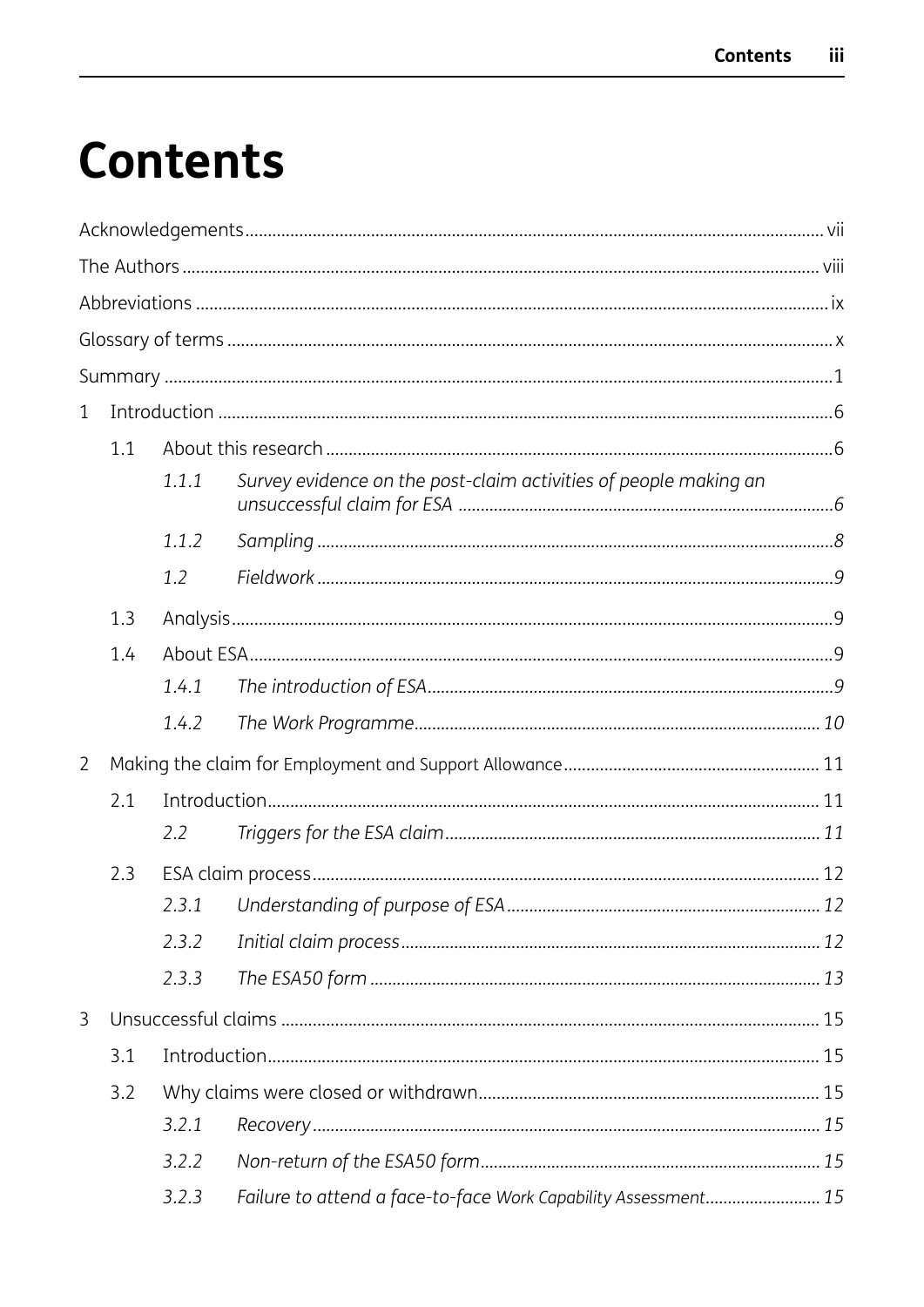|     |     | 3.2.4 |  |  |
|-----|-----|-------|--|--|
|     |     | 3.2.5 |  |  |
|     | 3.3 |       |  |  |
|     |     | 3.3.1 |  |  |
|     |     | 3.3.2 |  |  |
|     | 3.4 |       |  |  |
|     |     | 3.4.1 |  |  |
|     |     | 3.4.2 |  |  |
|     |     | 3.4.3 |  |  |
|     | 3.5 |       |  |  |
|     |     | 3.5.1 |  |  |
|     |     | 3.5.2 |  |  |
|     |     | 3.5.3 |  |  |
|     | 3.6 |       |  |  |
|     | 3.7 |       |  |  |
| 4   |     |       |  |  |
| 4.1 |     |       |  |  |
|     | 4.2 |       |  |  |
|     |     | 4.2.1 |  |  |
|     | 4.3 |       |  |  |
|     |     | 4.3.1 |  |  |
|     |     | 4.3.2 |  |  |
|     |     | 4.3.3 |  |  |
|     |     | 4.3.4 |  |  |
|     | 4.4 |       |  |  |
|     |     | 4.4.1 |  |  |
|     |     | 4.4.2 |  |  |
|     |     | 4.4.3 |  |  |
|     |     | 4.4.4 |  |  |
|     |     | 4.4.5 |  |  |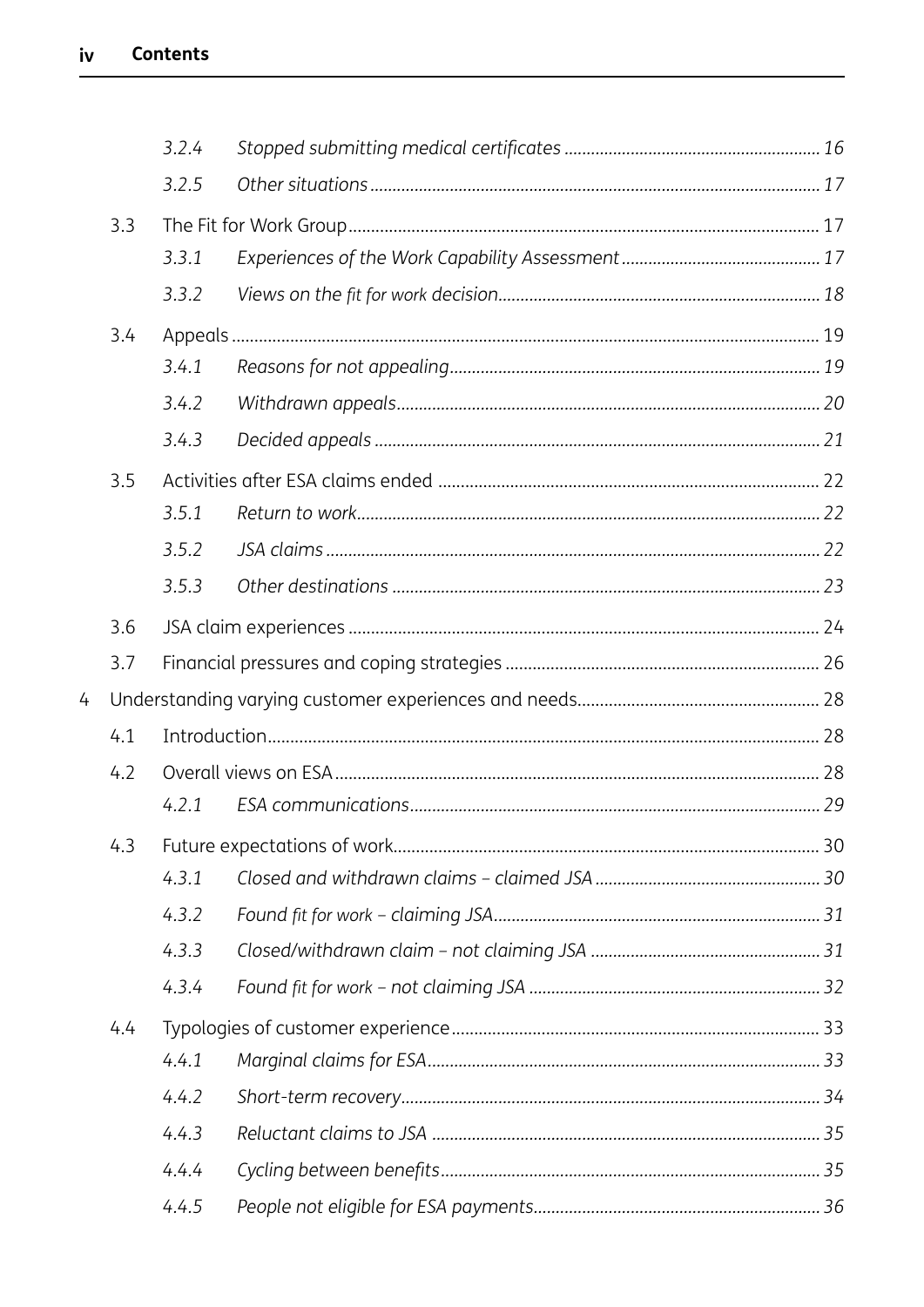|   |            | 4.4.6 |                                                                   |  |  |  |  |
|---|------------|-------|-------------------------------------------------------------------|--|--|--|--|
|   |            | 4.4.7 |                                                                   |  |  |  |  |
| 5 |            |       |                                                                   |  |  |  |  |
|   | 5.1        |       |                                                                   |  |  |  |  |
|   |            | 5.1.1 | Reasons for claiming ESA and experiences of the claim process  40 |  |  |  |  |
|   |            | 5.1.2 |                                                                   |  |  |  |  |
|   |            | 5.1.3 |                                                                   |  |  |  |  |
|   |            | 5.1.4 | Views of back-to-work support following an ended ESA claim 41     |  |  |  |  |
|   | 5.2        |       |                                                                   |  |  |  |  |
|   |            | 5.2.1 |                                                                   |  |  |  |  |
|   |            | 5.2.2 |                                                                   |  |  |  |  |
|   |            |       |                                                                   |  |  |  |  |
|   | Appendix B |       |                                                                   |  |  |  |  |
|   |            |       |                                                                   |  |  |  |  |
|   |            |       |                                                                   |  |  |  |  |
|   |            |       | List of tables                                                    |  |  |  |  |

| Table 1.1 | Self-reports of what people did when their ESA claim ended, column                                                                                        |  |
|-----------|-----------------------------------------------------------------------------------------------------------------------------------------------------------|--|
| Table 1.2 | Self-reports of what people did when their ESA claim ended - for those<br>reporting they did not move into work or claim another benefit only (i.e. those |  |
| Table 1.3 |                                                                                                                                                           |  |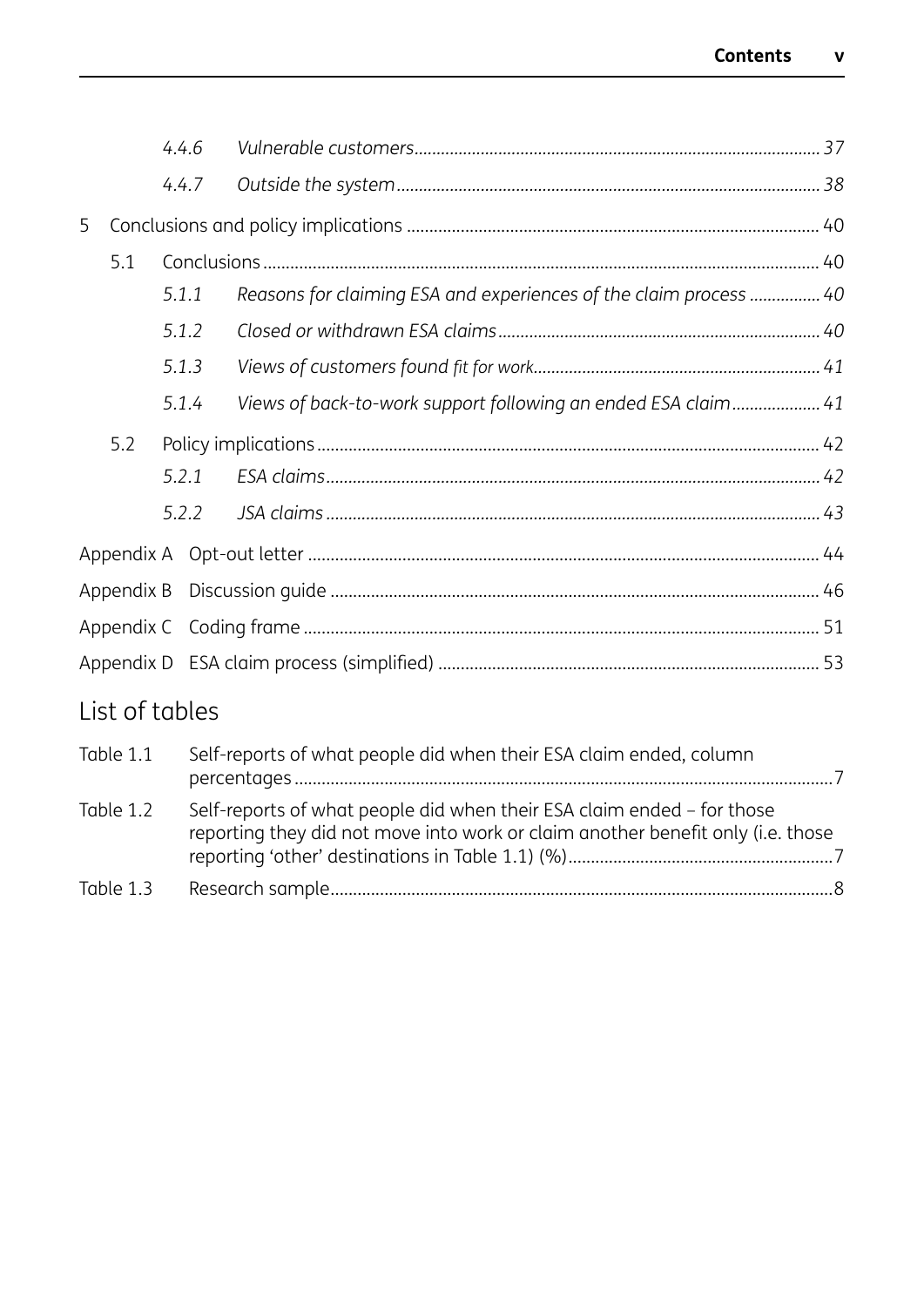# **Acknowledgements**

Many thanks to Michael Kelly, project manager for this research, Karl Olsen and Daniel Groves, of DWP, for their support throughout.

Thanks to colleagues at IES, and especially to Karen Patient, for her work in recruiting the sample and preparing the report for publication.

Sincere thanks to the people who agreed to be interviewed for this research, who shared sometimes very personal and distressing information with us, for the benefit of others. We are very grateful for your contribution, without which the research could not have been carried out.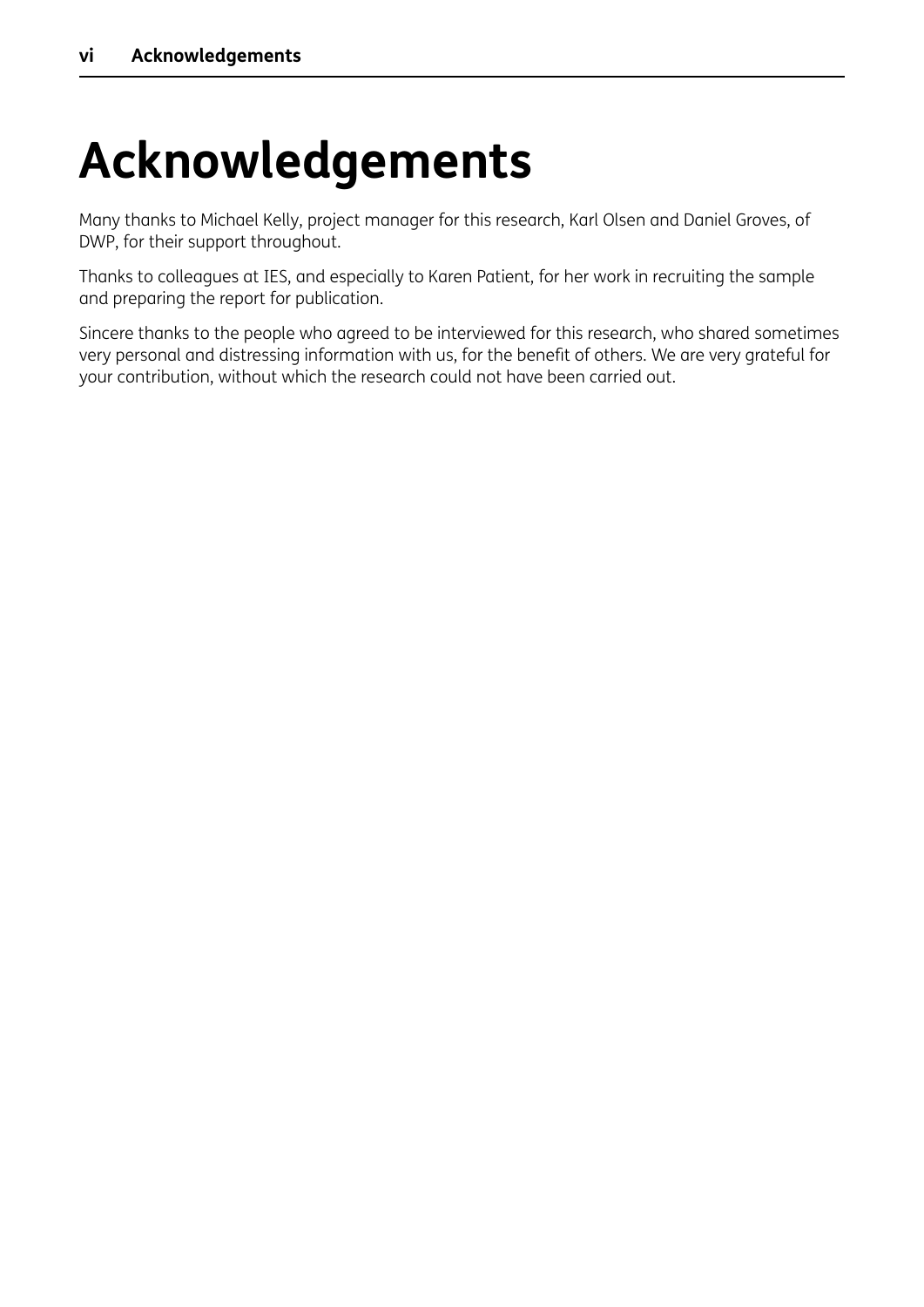# <span id="page-7-0"></span>**The Authors**

Helen Barnes was a Principal Research Fellow in the Unemployment and Labour Market Disadvantage team at the Institute for Employment Studies (IES). Her research interests include welfare reform, labour market disadvantage, particularly in relation to age, ill-health and disability and ethnicity, wellbeing and living standards.

Joy Oakley is a Research Fellow at the Institute for Employment Studies. She has been involved in a range of qualitative and quantitative projects; recent and ongoing work includes the evaluation of the Integrated Employment and Skills trials and a process evaluation of the national Advancement Network Prototypes. Her research interests include advice and guidance for young people and adults.

Helen Stevens is a Research Officer at IES. Her work at the institute is mainly focused around labour market disadvantage, welfare to work policy and disability issues. Helen has contributed to a number of large-scale national qualitative and quantitative research evaluations.

Paul Sissons was a Research Fellow in the Unemployment and Labour Market Disadvantage team at IES. His research interests include the labour market experiences of disadvantaged groups, welfare reform, and skills. Paul now works at the Work Foundation.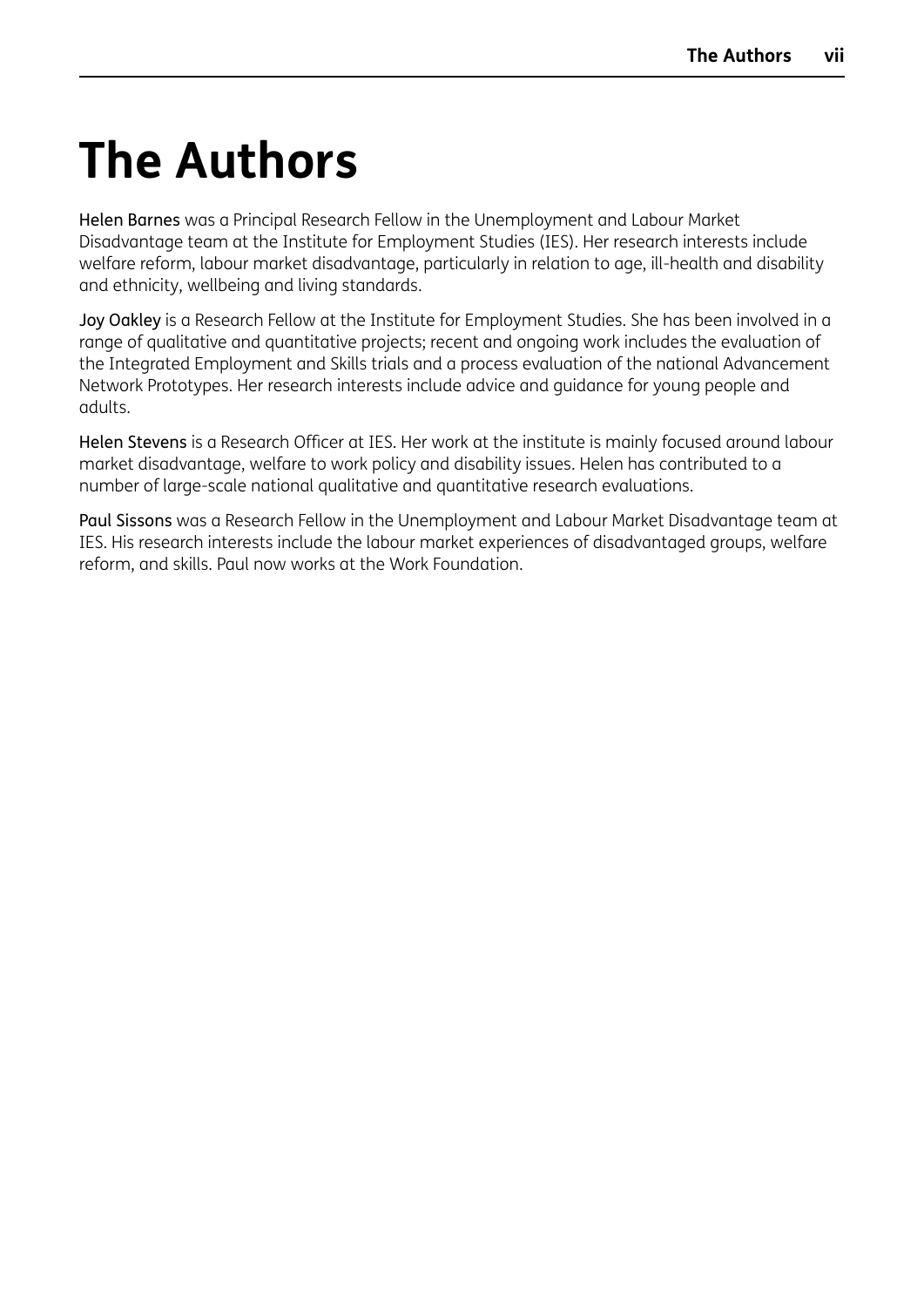# <span id="page-8-0"></span>**Abbreviations**

| <b>BDC</b>   | Benefit Delivery Centre                                                                                        |
|--------------|----------------------------------------------------------------------------------------------------------------|
| CAB          | Citizens Advice Bureau                                                                                         |
| CC           | Contact Centre                                                                                                 |
| <b>CV</b>    | Curriculum Vitae                                                                                               |
| <b>DLA</b>   | Disability Living Allowance                                                                                    |
| <b>DWP</b>   | Department for Work and Pensions                                                                               |
| <b>ESA</b>   | <b>Employment and Support Allowance</b>                                                                        |
| <b>FFW</b>   | Fit for work                                                                                                   |
| GP           | <b>General Practitioner</b>                                                                                    |
| <b>HCP</b>   | Healthcare Professional - a doctor, nurse or physiotherapist<br>who carries out the Work Capability Assessment |
| IB           | <b>Incapacity Benefit</b>                                                                                      |
| <b>IES</b>   | Institute for Employment Studies                                                                               |
| IS           | Income Support                                                                                                 |
| <b>JSA</b>   | Jobseeker's Allowance                                                                                          |
| <b>PCA</b>   | Personal Capability Assessment                                                                                 |
| <b>SDA</b>   | Severe Disablement Allowance                                                                                   |
| SG           | Support Group                                                                                                  |
| <b>WCA</b>   | Work Capability Assessment                                                                                     |
| <b>WFHRA</b> | Work-Focused Health-Related Assessment                                                                         |
| <b>WFI</b>   | Work Focused Interview                                                                                         |
| <b>WRAG</b>  | Work-Related Activity Group                                                                                    |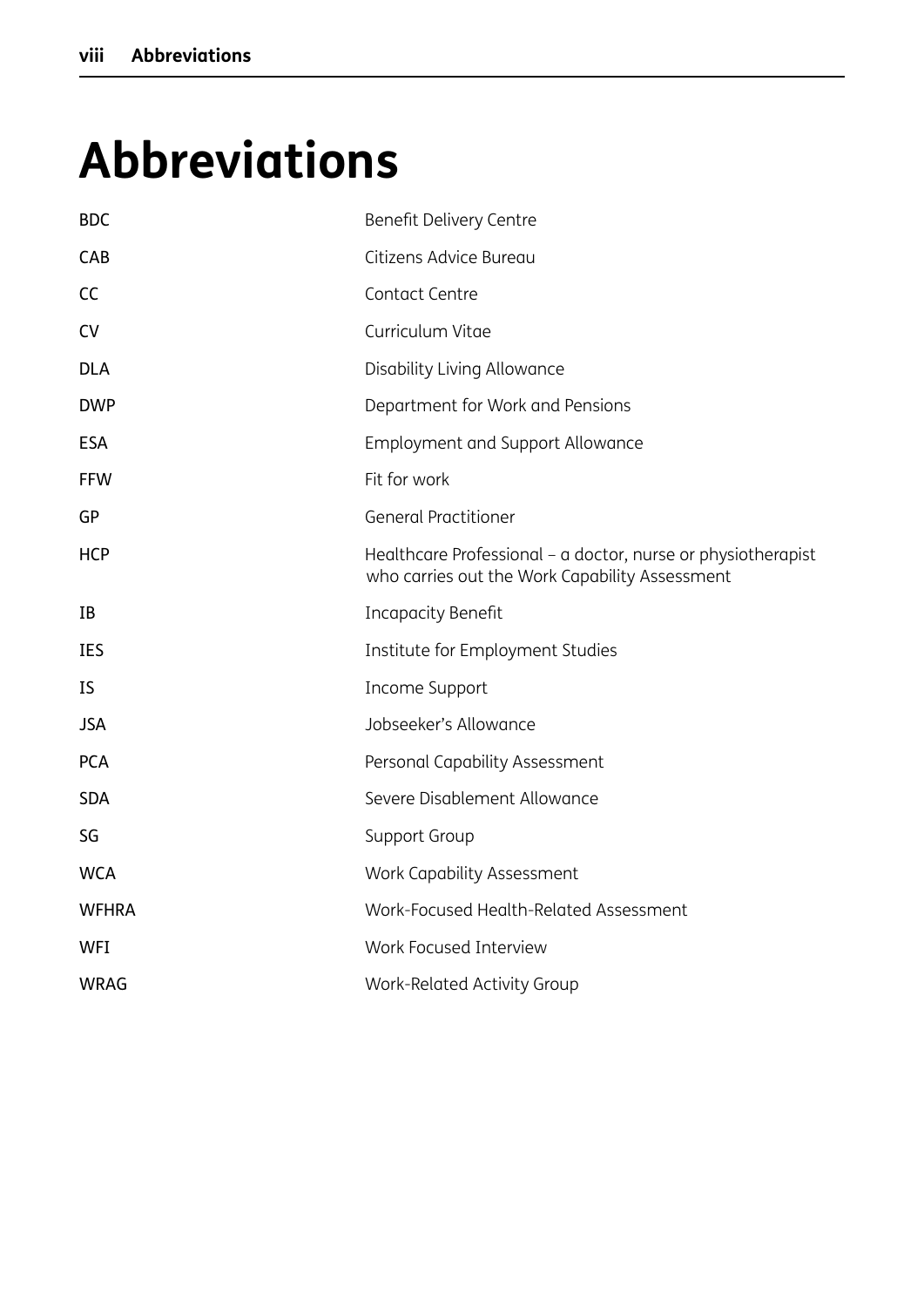# <span id="page-9-0"></span>**Glossary of terms**

| <b>Access to Work</b>  | Advice and funded assistance, equipment, adaptation or<br>services to enable disabled people to work.                                                               |
|------------------------|---------------------------------------------------------------------------------------------------------------------------------------------------------------------|
| <b>Atos Healthcare</b> | Contractor responsible for conducting the Work Capability<br>Assessment (WCA).                                                                                      |
| CC                     | A Jobcentre Plus Contact Centre, which receives most initial<br>claims for Employment and Support Allowance (ESA), by<br>phone.                                     |
| <b>BDC</b>             | A Jobcentre Plus Benefit Delivery Centre, where ESA claims are<br>processed and decided on.                                                                         |
| ESA50                  | A form customers have to complete as part of their ESA claim,<br>giving details of how their disability or health condition affects<br>their day-to-day activities. |
| <b>Permitted Work</b>  | An amount of paid work which people are allowed to do while<br>still claiming Incapacity Benefit (IB)/ESA.                                                          |
| Provider               | Department for Work and Pensions (DWP) contractor supplying<br>employment services, such as Work Focused Interview (WFIs)<br>for ESA customers.                     |
| 'Special Rules'        | A 'fast-track' claim process for ESA for those who are<br>terminally ill and have a life expectancy of under six months.                                            |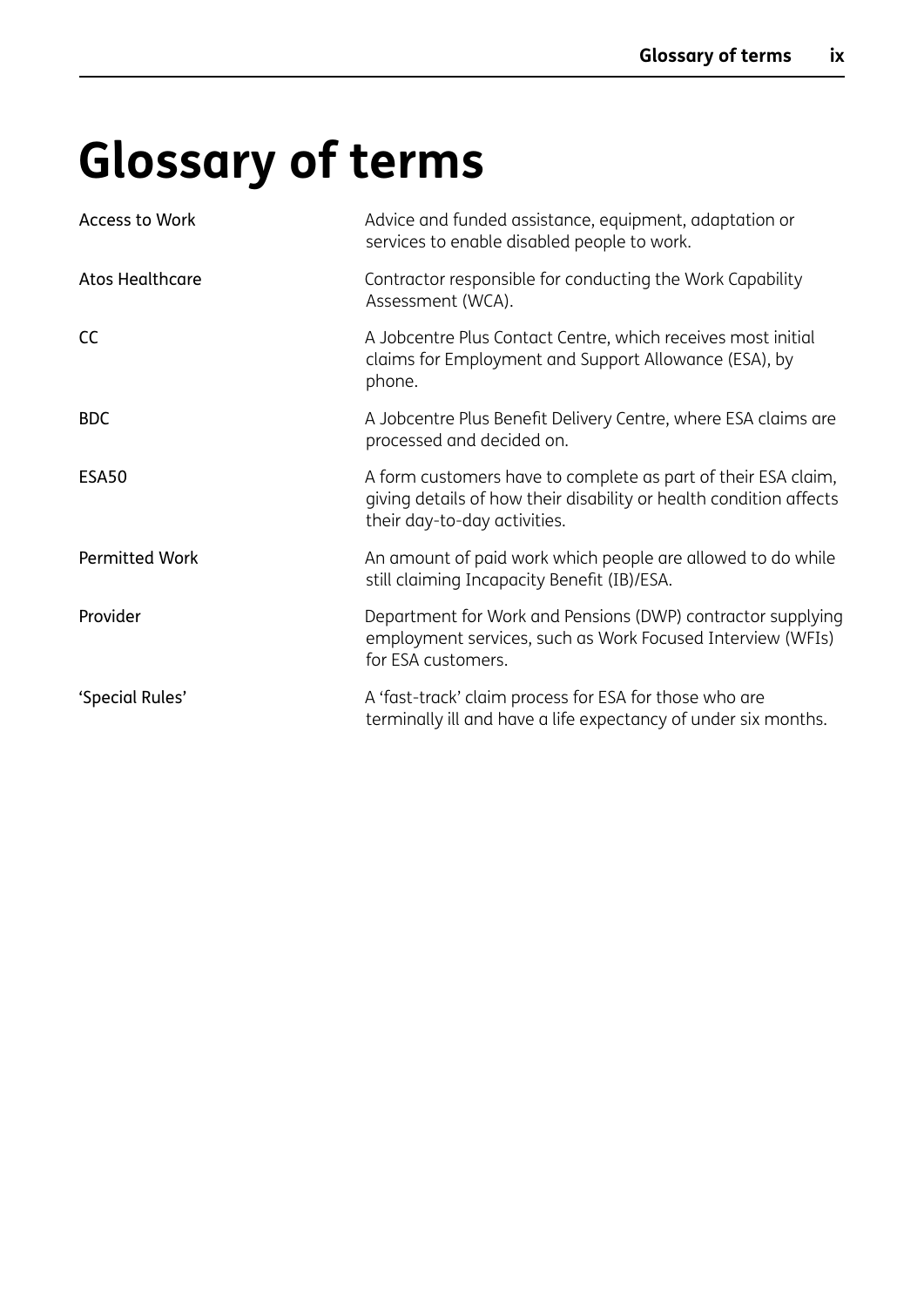# <span id="page-10-0"></span>**Summary**

Employment and Support Allowance (ESA) was introduced in October 2008, to replace old incapacity benefits. It provides financial support and personalised help for people who are unable to work, because of a health condition or disability.

This qualitative study, commissioned by the Department for Work and Pensions (DWP), was designed to provide a detailed understanding, from a customer perspective, of the views and subsequent experiences of people who apply for Employment and Support Allowance (ESA) but whose claim is unsuccessful – either because their claim was closed by Jobcentre Plus or withdrawn by the customer before it was assessed, or because the customer was found fit for work and not entitled to ESA. Together, these groups make up 75 per cent of all ESA claim outcomes.<sup>1</sup>

It is important to note that only customers who had not reported moving into work after their ESA claim ended – i.e. they had claimed another benefit, or were neither in work nor claiming benefits – are included in this research. In broad terms, the research explored why people withdrew their claims, or had them closed by Jobcentre Plus, as well as their activities and circumstances after the end of their claim. For those who claimed Jobseeker's Allowance (JSA), the research examined their views of the support they were receiving from the JSA regime.

Sixty people who had recently made an unsuccessful ESA claim were interviewed in March 2011 in two areas in the South East and West Midlands. They were broadly divided equally between the following four groups:

- found fit for work went on to claim JSA;
- found fit for work did not claim JSA;
- claim closed/withdrawn went on to claim JSA;
- claim closed/withdrawn did not claim JSA.

# Making a claim for ESA

Triggers for an ESA claim came in two main forms: a worsening health status; and loss of another income source, whether through job loss, the ending of Statutory or Occupational Sick Pay, or loss of a partner's income.

The ESA claim was often initiated on the advice of, or with the assistance of, a Jobcentre Plus adviser; often following a referral from the individual's General Practitioner (GP) or healthcare professional, a letter from an employer around the end of Statutory Sick Pay, or on the advice of an advocacy agency such as Citizens Advice Bureau (CAB). In other instances, people were advised to look into claiming by family or friends. Customers generally reported feeling that the advice they received from Jobcentre Plus when making a claim to ESA was limited and often inadequate, leaving them confused about their situation.

# ESA claim experiences

Most people reported that, with hindsight, the early stages of their claim were fairly smooth. There was a lack of clear recall and inability to articulate the details of the initial ESA claim process among many, particularly regarding the sequence of events or particulars of any stage.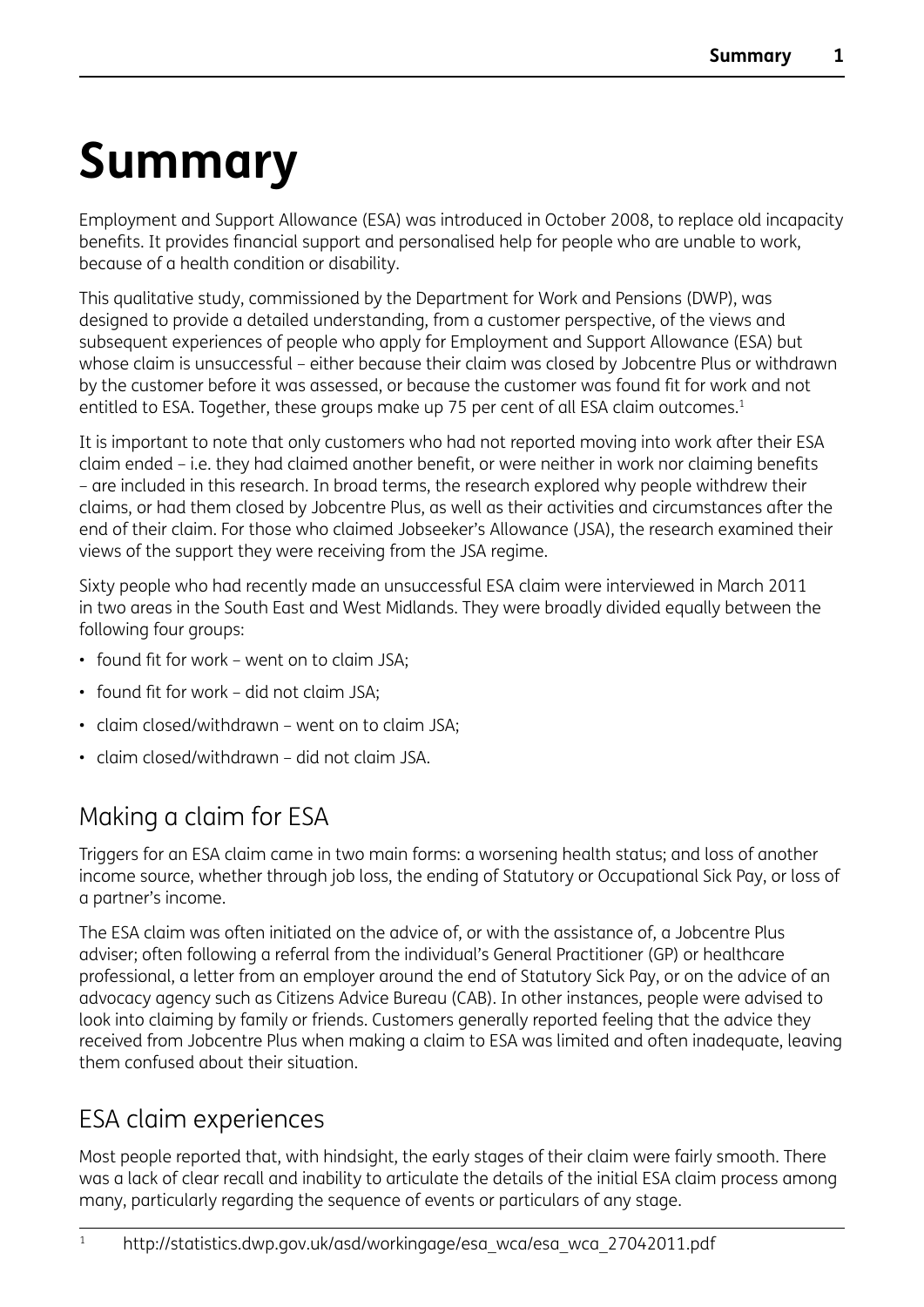Customers who had a previous work background and whose health did not affect their ability to complete an ESA50 form found it reasonably straightforward and unproblematic. Those who struggled with reading, writing, or whose health makes completing paperwork a problem, tended to report finding the process more challenging, but still not a major cause for concern.

The majority of customers who struggled with the ESA50 sought help from people close to them, such as friends or family, and occasionally assistance was received from professional organisations such as the CAB. However, for the most vulnerable people the questionnaire caused difficulty, usually because they had no-one they felt they could ask for assistance. In these cases, it could take a long time to complete and cause difficulties.

Some customers reported being deterred from continuing their claim by the ESA50 form. There was a general feeling surrounding the wider claim process that the amount of paperwork was excessive and correspondence was often poorly managed, particularly between different parts of Jobcentre Plus, resulting in duplicated or conflicting paperwork.

Communications with ESA departments could be frustrating, with difficulty in contacting staff over the phone who could answer questions about their claim.

Those who had expected to receive benefit, and had been told that they were not entitled, tended to be unhappy about this. Those who were claiming benefit for the first time tended to be most dissatisfied, both with the amount of benefit, and with the way they had been treated while claiming.

Customers who had attended a Work Capability Assessment (WCA) tended to express concerns about the nature of the assessment itself. These centred on the apparent absence of input into the WCA from Healthcare Professionals currently treating them, the reportedly 'tick-box' nature of the assessment process, and viewing the questions asked during the WCA as often unrelated to their condition.

# ESA claims closed by Jobcentre Plus, or withdrawn by the customer

Most of the interviewees in this research whose claim had been closed or withdrawn before it was fully assessed said they had ended their ESA claim as their health condition had improved. Examples of the types of conditions that had improved included diabetes, mental health problems, including stress and depression, and conditions alleviated by routine operations. These people tended to be working or looking for work, often in the same type of work as they had done before, though not commonly with the same employer.

Some had proactively withdrawn their claim, informing Jobcentre Plus of this, while others simply stopped submitting medical certificates or did not return their ESA50, in the knowledge this would prompt Jobcentre Plus to close their claim. Nobody interviewed consciously ignored an invite to a WCA as a means of closing their claim.

A smaller number of customers had their claim closed by Jobcentre Plus because they had difficulty completing and returning the ESA50, submitting medical certificates, or attending a WCA, even though they did not really want to end their claim. In some cases, this was because the customer's condition made co-operating with the assessment process difficult, while in others, other life events, such as bereavement, made it difficult for them to progress their claim.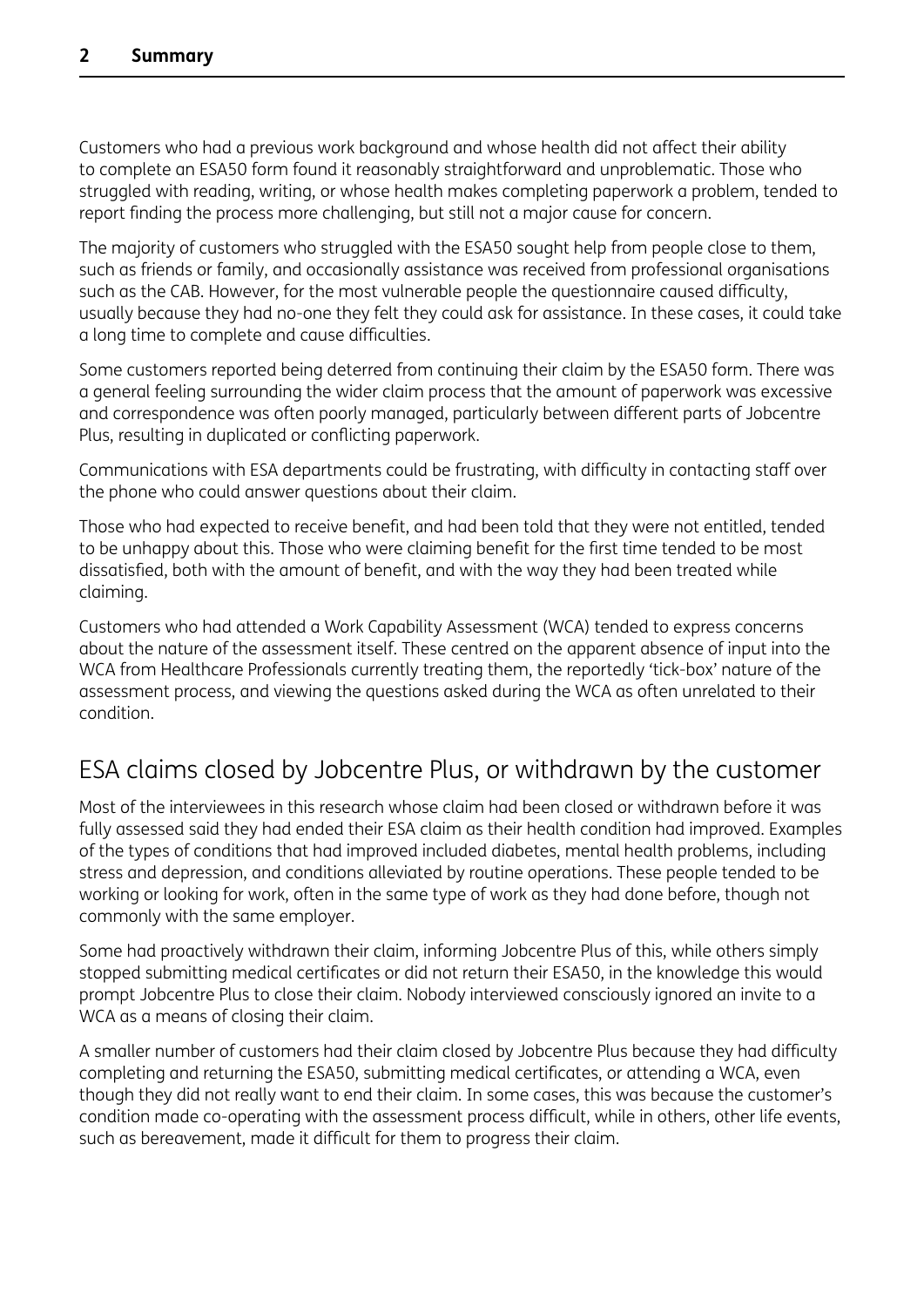# Views on being found fit for work and appealing this decision

Some of those interviewed strongly disagreed with the decision to find them fit for work, while others accepted this to a greater or lesser degree, agreeing they were now able to work. Not all of those who disagreed with the fit for work decision had appealed.

The research sample excluded those awaiting an appeal outcome. Therefore, these views on appeals come from those who did not appeal, those who had been unsuccessful at appeal, and those who had withdrawn their appeal.

The view that it was 'pointless' to appeal was fairly widespread; some felt they were too far away from the threshold set for ESA; others felt 'powerless in the face of officialdom'; others did not see themselves as the kind of person who would appeal, or felt uncomfortable with appealing in some way.

For some people, their circumstances at the time, including their own ill-health, family illness, bereavement or homelessness, meant that appealing had not been a priority for them.

Some people who had withdrawn their appeal decided they could no longer carry on with it as it entailed several stages and an increasing amount of paperwork.

For some people, ensuring their immediate financial stability was the primary concern in making these decisions. The longer-term implications of moving from ESA to JSA were not always fully considered. Some people were also deterred by a misconception that appealing would leave them without benefit income.

## JSA claim experiences

For some of those who had claimed JSA after being found fit for work, deciding to claim JSA was an ambivalent or anxious experience, as people needed to establish availability for work to secure an income, but sometimes had restrictions because of their health.

Some people felt unable to claim JSA at the point when they were found fit for work, as they felt unable to comply with the work search requirements of claiming the benefit. The availability of some other income source was also an important factor in these decisions.

Most of those moving from ESA to JSA were fairly indifferent about the general back-to-work support from Jobcentre Plus while on JSA, as they reported that they had received little individualised support that took into account their health problems.

## Financial pressure

Many interviewees reported that they were under financial pressure because of recent changes to their household incomes, for example, because they had stopped working. In the worst cases, these pressures were very severe.

Financial coping strategies reported by those with working partners, but who were struggling financially, included borrowing money, spending savings, going without prescriptions and changing to interest-only mortgages.

A number of customers without working partners relied on family members, in the absence of any independent income. Some who had no family support lived solely on either other benefits (particularly Disability Living Allowance (DLA)), or their own savings.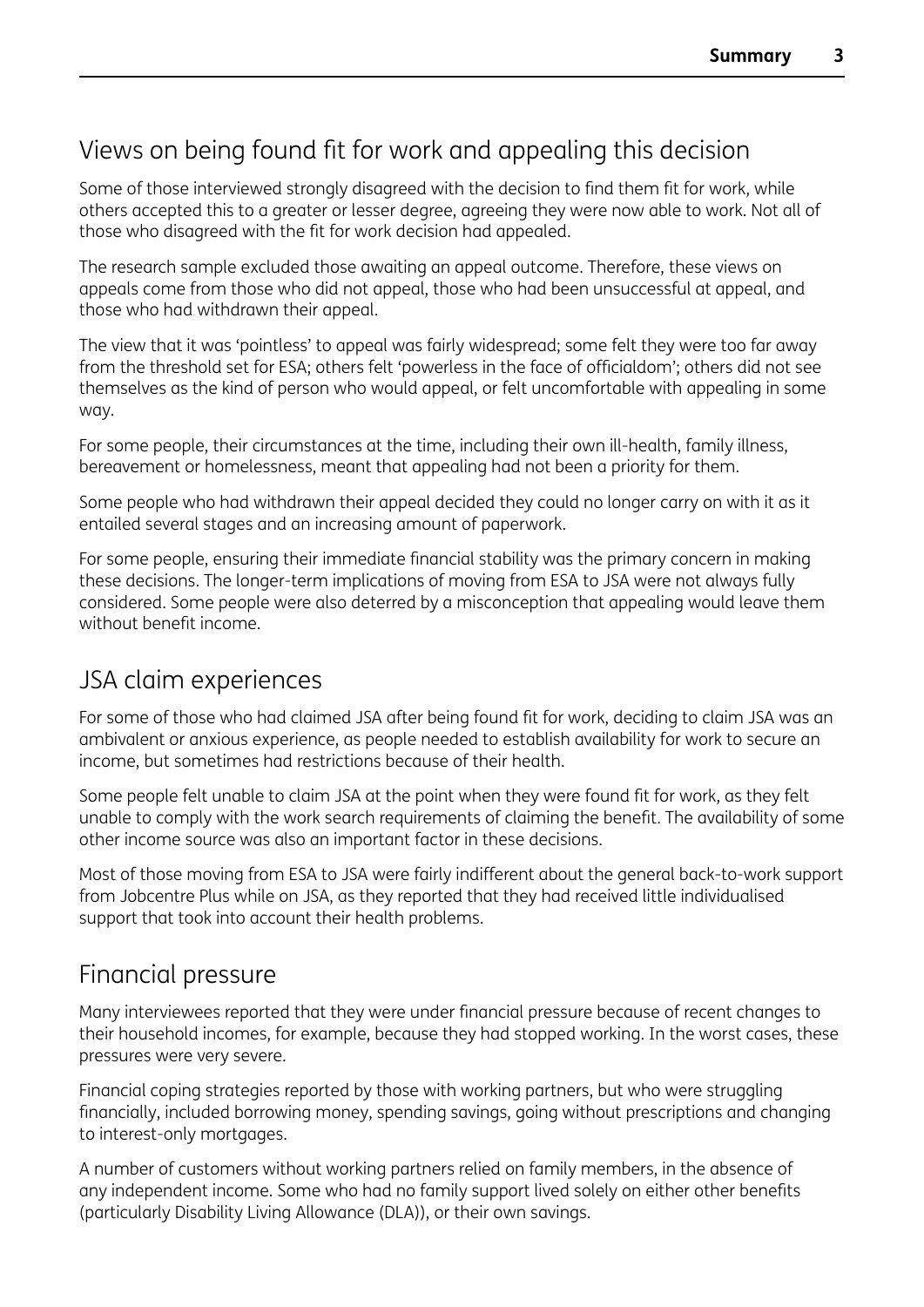# Post-ESA claim experiences and circumstances

This report attempts to draw together different facets of the claim experiences and characteristics of customers, to explore different motivations and rationales and the different types of support which might be helpful. More detailed information on these can be found in Chapter 4 of the main report. The typologies can be broadly described as:

- Marginal claims for ESA who generally readily accepted their non-eligibility if found fit for work.
- Short-term recovery some of whom left benefit of their own volition as their health improved and others who needed a trigger, such as a fit for work decision, to start actively seeking work.
- Reluctant claims to JSA including those who felt that they had a work-limiting health condition and felt compelled to claim JSA for financial reasons, but did not feel able to discuss their health and, therefore, receive appropriate support.
- Cycling between benefits those who had moved between incapacity benefits/ESA and JSA in the past and present, who tended to think of themselves as having very limited fitness for work.
- Not eligible for ESA payments for financial or other reasons, some of whom accepted their position and others who did not understand their ineligibility. Some were receiving National Insurance credits but no payments, as they were claiming income-related ESA, but the level of their household income meant they were not entitled to any payments.
- Vulnerable customers including those who seemed to be potentially eligible for ESA but, because of their condition or lack of information, had not appealed when found fit for work. Some of these people were socially isolated.
- Outside the system including those being supported by (for example) another family member, but also those in what appeared to be unsustainable financial circumstances.

## Future expectations of work

Interviewees generally had an expectation that they would return to paid employment of some kind in the future. Some were hoping to build up slowly to full-time work. Interviewees commonly described patterns of boredom and isolation in their daily lives, due to their unemployment and lack of money.

Those who had closed or withdrawn their claim and had immediately moved onto JSA seemed closest to the labour market and motivated to get into work. Interviewees who had been found fit for work and who had gone immediately on to claim JSA were also motivated to look for work, however, they were somewhat more inclined to view their health as a barrier to work.

Customers who closed or withdrew their claim and were not claiming JSA tended to consider employment for them as something further in the future. Those who were found fit for work but did not claim JSA, were generally less positive about their job prospects; they thought it would be difficult to move into work for a range of reasons, and some found it difficult to stay motivated.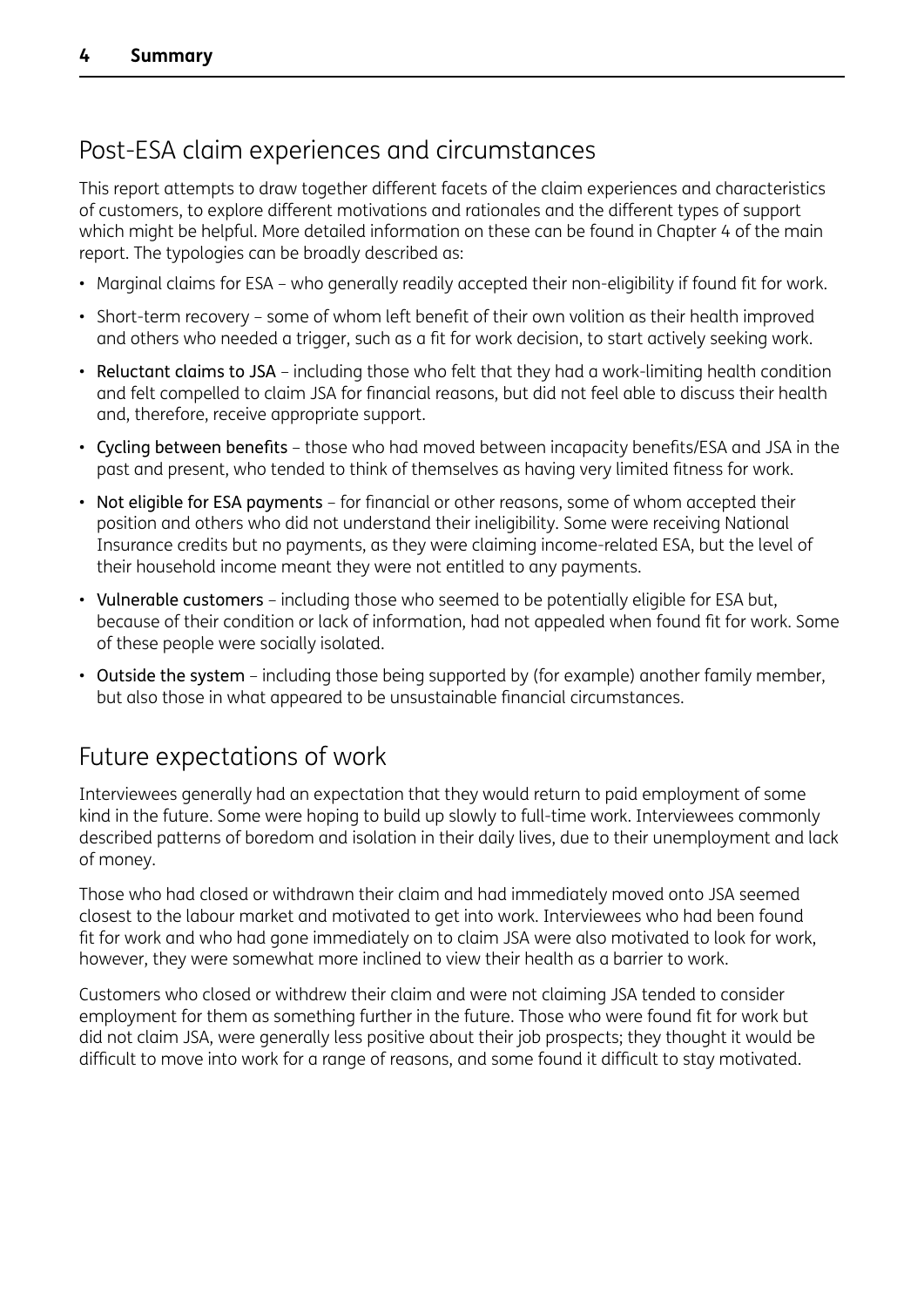## Conclusions

An important reason why ESA claims in this sample were withdrawn or closed before they were fully assessed was because the person recovered and either returned to work, or claimed a benefit more appropriate to their situation.

At present, some people in receipt of JSA are seemingly diverted onto ESA by personal advisers when a limiting health condition becomes apparent, when a better understanding of the qualifying threshold for ESA might potentially discourage some of these claims.

Many people were confused about the current situation with their ESA claim and did not know where they stood.

The research found that some people are likely to be vulnerable and unable to access appropriate support, both in order to make an initial claim for benefit and to comply with the ongoing requirements of the benefit.

There are some people who fail to meet the threshold for ESA entitlement who nonetheless find it difficult to establish a JSA claim and comply with the requirement to be actively seeking work due to health reasons.

Some customers described moving between JSA and ESA relatively frequently, over both the shorter and longer-term. This meant the back-to-work support they were receiving was fragmented and rather inconsistent.

People who were claiming JSA and had ongoing health issues generally reported that they were not receiving the support they required, which took into account their health condition while also helping them to move back into work.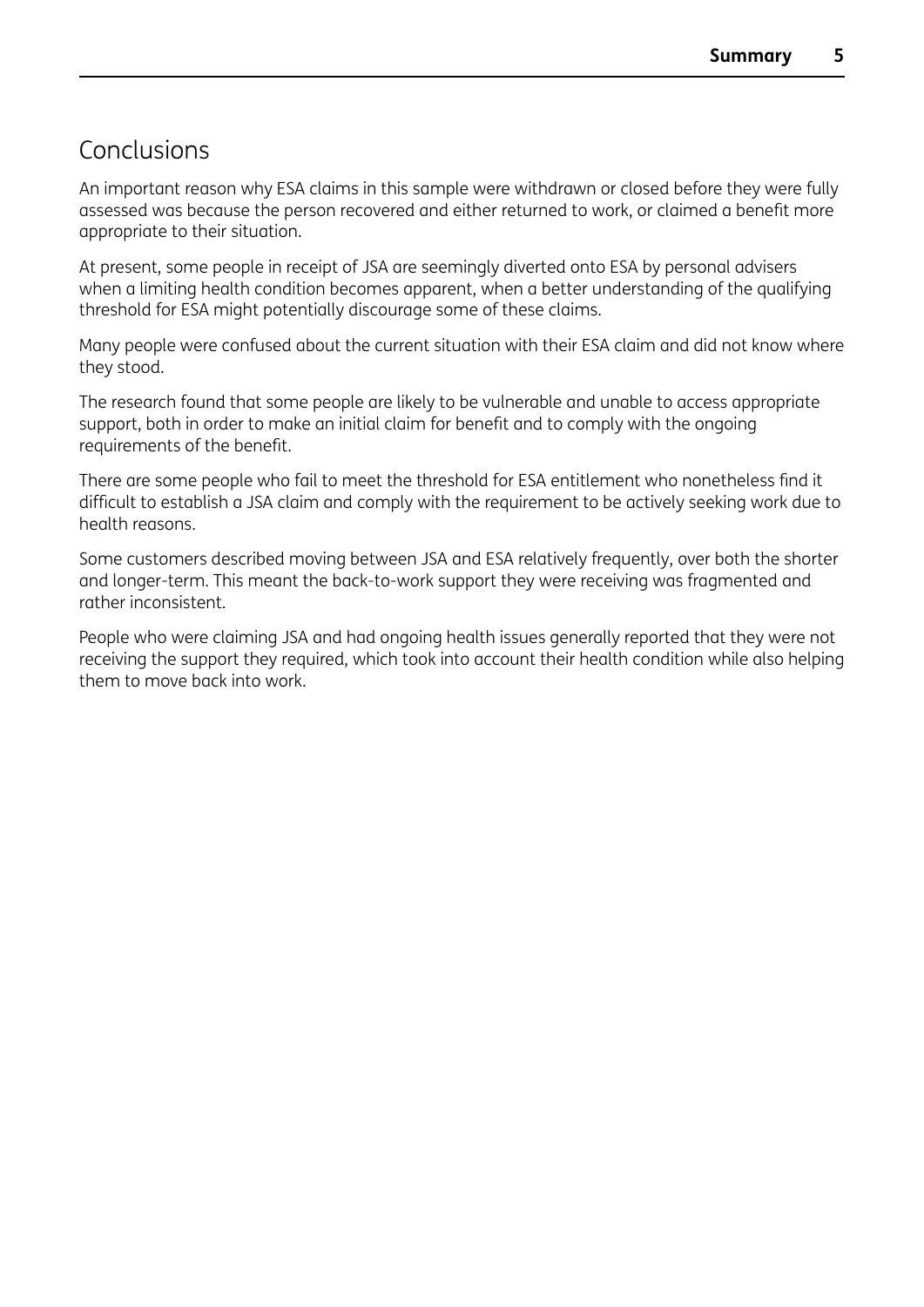# <span id="page-15-0"></span>**1 Introduction**

# 1.1 About this research

This study was designed to provide a detailed understanding, from a customer perspective, of the views and subsequent experiences of people who apply for Employment and Support Allowance (ESA) but whose claim is unsuccessful. There are three main reasons why this could be the case:

- their claim is closed by Jobcentre Plus for non-return of the ESA50 questionnaire they are required to complete as part of the assessment process, or for non-attendance at a face-to-face Work Capability Assessment (WCA);
- the customer informs Jobcentre Plus they wish to withdraw their claim before it is assessed;
- the customer is found fit for work and is not entitled to further ESA payments.

Together, these groups make up 75 per cent of all ESA claim outcomes<sup>2</sup>. It is important to note that this study focuses on customers from these groups who left ESA for a non-work destination, since they are of most concern to policy-makers and interest groups. In broad terms, this study explores:

- why some customers withdrew their ESA claims, or had their claim closed through non-reply to the ESA50 or non-attendance at the face-to-face WCA;
- what happens to people disallowed ESA who do not subsequently move into work, or claim another benefit;
- what individual and household circumstances surround customers making unsuccessful ESA claims moving onto another benefit, or to an unknown destination;
- how well does the Jobseeker's Allowance (JSA) regime support customers found fit for work, and could improvements be made?

#### **1.1.1 Survey evidence on the post-claim activities of people making an unsuccessful claim for ESA**

The findings of recent survey research with ESA customers indicated that a sizeable proportion of people in the closed/withdrawn and fit for work groups were likely to be returning to (or moving into) work because their health has improved<sup>3</sup> (see Table 1.1). However, this project focused primarily on those leaving their ESA claim for non-work destinations.

Table 1.1 shows that almost half (48 per cent) of people found fit for work, and over a third (38 per cent) of people whose claim was closed or withdrawn, claimed another benefit when their ESA claim ended. This was usually JSA.

- 2 http://statistics.dwp.gov.uk/asd/workingage/esa\_wca/esa\_wca\_27042011.pdf. For all new ESA claims from 27 October 2008 to 31 August 2010, the result of the initial WCA is as follows: Support Group six per cent, Work Related Activity Group 16 per cent, fit for work 39 per cent, Claim closed before assessment complete 36 per cent, Assessment still in progress two per cent. Proportions do not sum to 100 per cent due to rounding.
- 3 Barnes, H. Sissons, P. and Stevens, H. (2010) *Employment and Support Allowance – Findings from a face-to-face survey with customers*, DWP Research Report 707.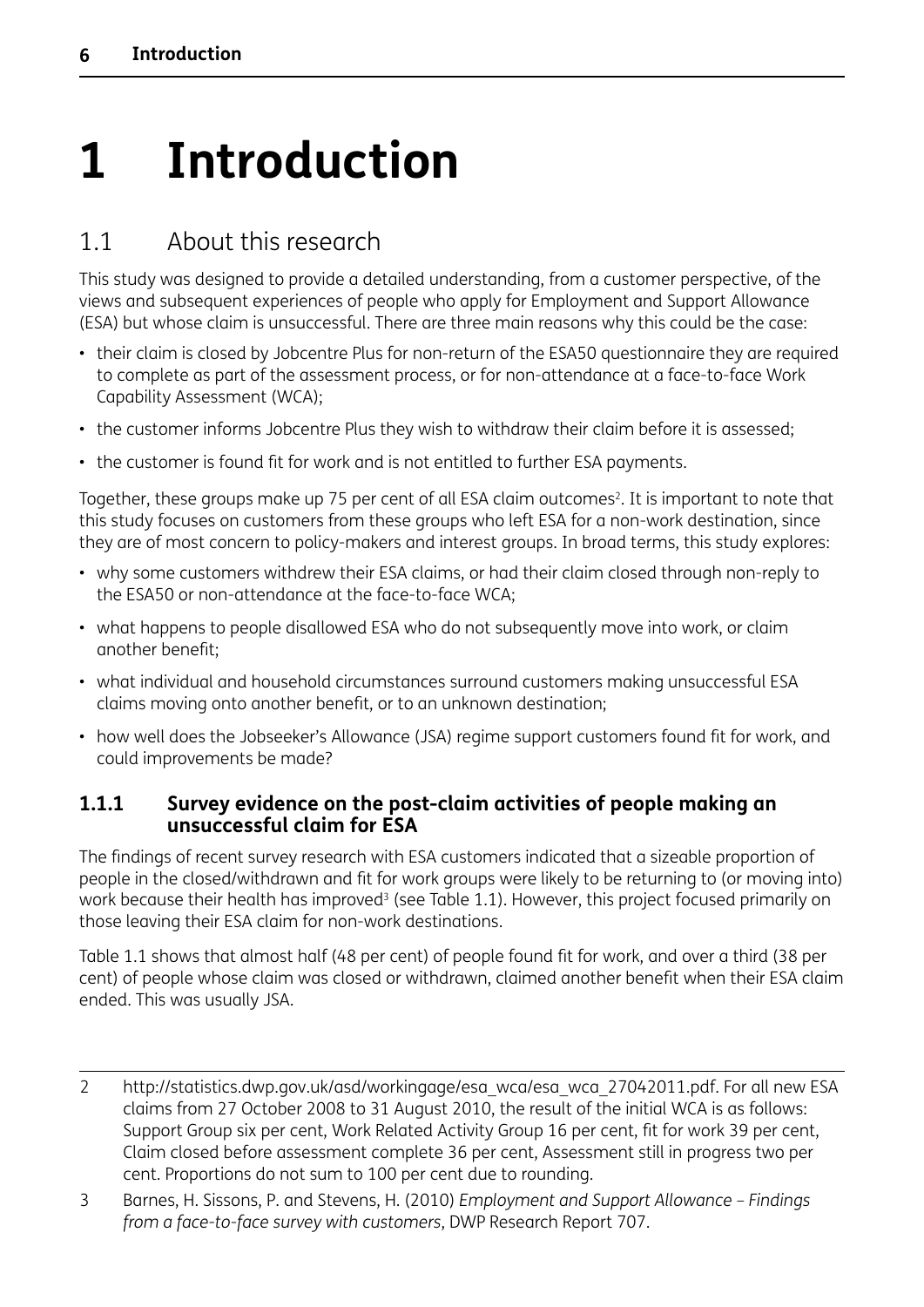In addition, the table shows that overall, one in five respondents (20 per cent) reported not being in work or claiming another benefit after leaving ESA; a quarter of those found fit for work were in this position, compared with 14 per cent of those whose claim had been closed or withdrawn.

|                                | Fit for work | Closed/withdrawn | Total |
|--------------------------------|--------------|------------------|-------|
| Claimed another benefit        | 48           | 38               | 43    |
| Went back to my old job        | 10           | 24               | 17    |
| Got a job/became self-employed | 18           | 23               | 20    |
| Other                          | 25           | 14               | 20    |
|                                |              |                  |       |
| Total (%)                      | 100          | 100              | 100   |
| Base (N)                       | (500)        | (452)            | (952) |

## **Table 1.1 Self-reports of what people did when their ESA claim ended, column percentages**

Base: Fit for work and claim closed/withdrawn groups at follow-up customer survey. Not all columns sum to 100 due to rounding.

Source: Barnes, H. Sissons, P. and Stevens, H. (2010) *Employment and Support Allowance – Findings from a face-to-face survey with customers*, Research Report 707, DWP.

The survey also included a follow-up question for respondents reporting an 'other' destination. The results of this are reported in Table 1.2 and show that this group moved onto a fragmented range of activities, which were split between 'clear' items such as retiring or being supported by a family, partner or savings, and 'unclear' items such as 'continuing without benefits' or responding that they 'did not know' what they did next.

#### **Table 1.2 Self-reports of what people did when their ESA claim ended – for those reporting they did not move into work or claim another benefit only (i.e. those reporting 'other' destinations in Table 1.1) (%)**

|                                                      | Fit for work | Closed/withdrawn | <b>Total</b> |  |
|------------------------------------------------------|--------------|------------------|--------------|--|
| Unemployed/looking for work                          |              |                  |              |  |
| Supported by partner or family/living<br>off savings |              |                  |              |  |
| Went to college                                      |              |                  |              |  |
| Appealed <sup>1</sup>                                |              |                  |              |  |
| Still too sick to work                               |              |                  |              |  |
| Retired                                              |              |                  |              |  |
| Continued without benefits                           | 4            |                  |              |  |
| Did nothing/don't know/other                         | 11           |                  | 8            |  |
| Total (%)                                            | 25           | 14               | 20           |  |

<sup>1</sup> Those who had successfully appealed and joined the Work-Related Activity Group were not asked this question.

Base: FFW and claim closed/withdrawn groups at follow-up customer survey.

Source: Barnes, H. Sissons, P. and Stevens. H. (2010) *Employment and Support Allowance – Findings from a face-to-face survey with customers*, Research Report 707, DWP.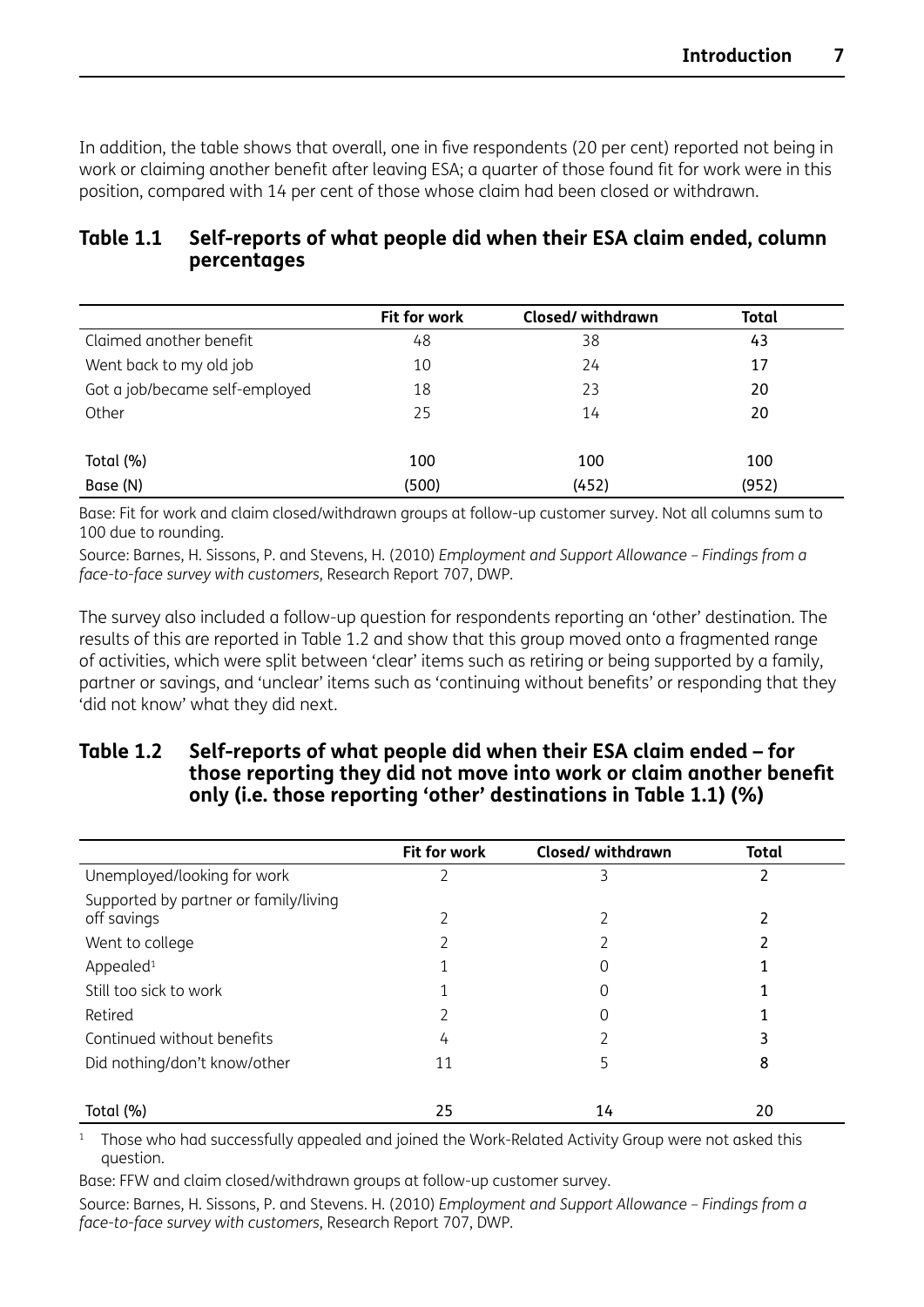## <span id="page-17-0"></span>**1.1.2 Sampling**

Following discussions with the Department for Work and Pensions (DWP), it was agreed to aim for a sample of 60 customers, divided across the following groups:

- found fit for work went on to claim JSA;
- found fit for work no JSA claim;
- claim closed/withdrawn went on to claim JSA;
- claim closed/withdrawn no JSA claim.<sup>4</sup>

The research was undertaken in one large urban area in the West Midlands, and one mixed rural and urban area in the South East, with a mix of ages and physical and mental health conditions (see Table 1.3).

The sample was drawn from DWP administrative data on those who had received a decision on their claim or whose claim was closed or withdrawn between July and September 2010. This appeared optimal in terms of balancing recall against allowing enough elapsed time for at least some subsequent change to have occurred in the customer's circumstances. Interviews took place in March 2011, meaning customers were interviewed approximately five to seven months after their claim ended.

Those with pending appeals were excluded from the sample, as their intention of returning to ESA was clear. This needs to be borne in mind when considering the substantive findings about those found fit for work, as there is another section of this group who are less accepting of the decision on their claim, and who may have different experiences and views from those reported here.

| Found fit for work      |    |  |  |
|-------------------------|----|--|--|
| Claimed JSA             | 17 |  |  |
| Did something else      | 18 |  |  |
| Claim closed/withdrawn  |    |  |  |
| Claimed JSA             | 15 |  |  |
| Did something else      | 10 |  |  |
| Main health condition   |    |  |  |
| Physical condition      | 34 |  |  |
| Mental health condition | 26 |  |  |
| Gender                  |    |  |  |
| Man                     | 31 |  |  |
| Woman                   | 29 |  |  |
| Age                     |    |  |  |
| Aged 18-29              | 14 |  |  |
| Aged 30-49              | 32 |  |  |
| Aged 50+                | 14 |  |  |

#### **Table 1.3 Research sample**

<sup>4</sup> The sample was screened by telephone to ensure a match with these characteristics and particularly to exclude those who had simply returned to their usual job.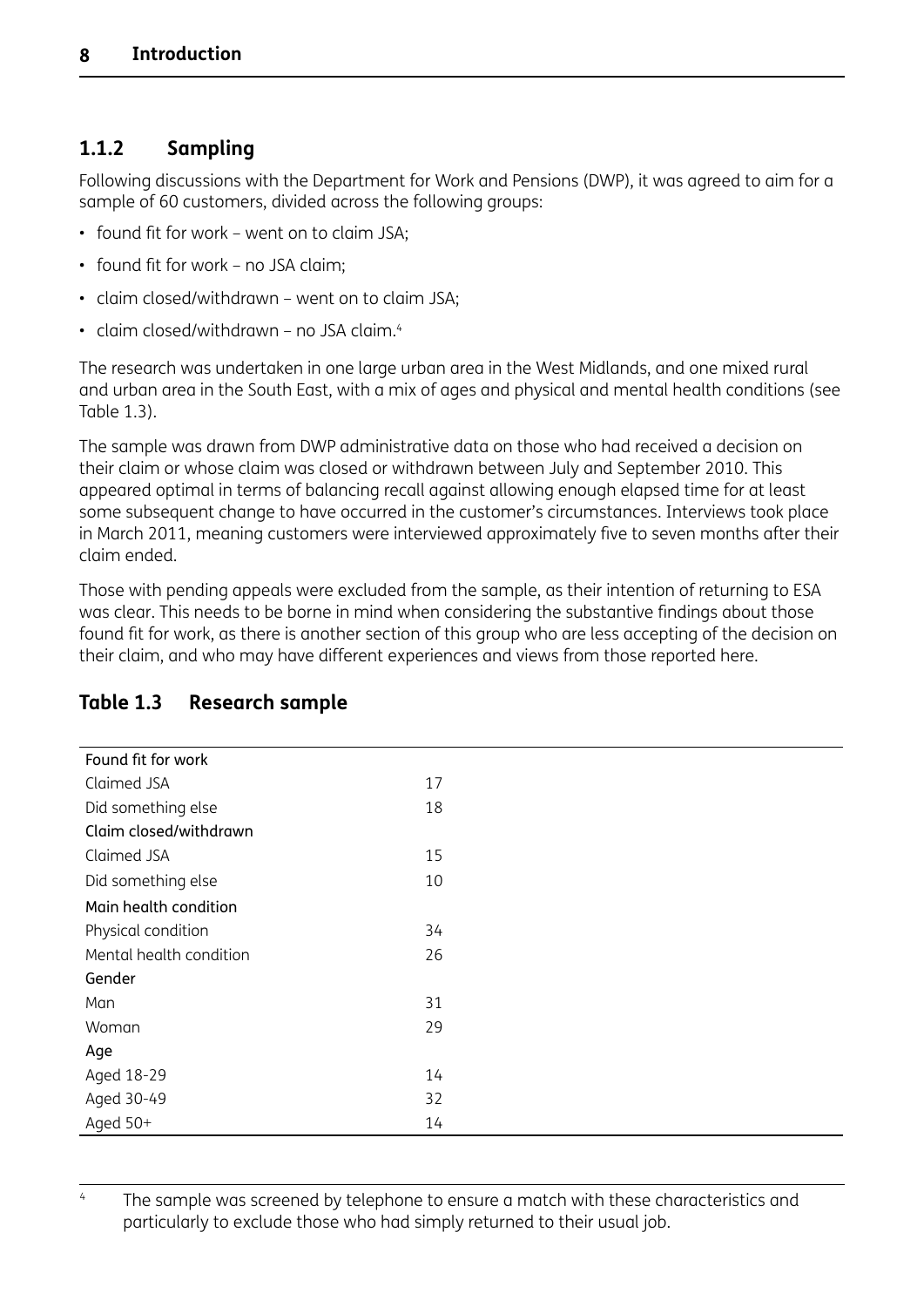## <span id="page-18-0"></span>**1.2 Fieldwork**

A semi-structured discussion guide was developed for interviews with customers (see Appendix B). This explored each customer's journey on ESA, the point at which they left the benefit and why this happened, their subsequent activities, current activities, and plans for the future. Interviews sought information and clarification on a range of issues including:

- reasons and triggers for the customer's ESA claim;
- understanding of the benefit at the time of claiming;
- experiences of making a claim for ESA, and the WCA;
- how the ESA claim ended and what the customer did next;
- the views of customers found fit for work on the level and type of support received from the JSA regime, and their support needs;
- why some customers did not go on to apply for JSA, and their subsequent activities;
- overall views of ESA, and whether customers are likely to claim ESA again.

Customers were offered an incentive to take part in the study, in the form of a shopping voucher or cash. Given that this was a group where we anticipated difficulties in recruitment, as people were no longer receiving benefit, and may have done so only for a brief period, we allowed £30, which proved to be helpful in improving participation. We also offered either telephone or face-to-face interviews; this was partly to meet respondent preferences and partly to manage a tight deadline for the research. Around half the interviews were carried out face-to-face, and half by telephone.

# 1.3 Analysis

Interviews were recorded and transcribed, with the customers' permission. Only two respondents declined to be recorded. Summary notes were also made on each interview to a set of prescribed headings, in order to produce case studies. A thematic analysis was carried out using AtlasTi qualitative analysis software. The coding frame used is provided at Appendix C. A typology of ended claim experiences was developed using the notes, discussions at the post-fieldwork debrief, and key themes from the analysis.

# 1.4 About ESA

## **1.4.1 The introduction of ESA**

ESA was introduced in October 2008 to replace old incapacity benefits<sup>5</sup>. It provides financial support and personalised help for people who are unable to work, because of a health condition or disability. Existing incapacity benefits recipients are currently being reassessed for ESA, in a national programme which is expected to be complete by 2014. Key features of ESA include:

• an expectation that customers prepare for a return to work, with the majority of customers who are successful in their ESA claim allocated to a Work-Related Activity Group (WRAG)<sup>6</sup>. These customers receive £26.75 per week in addition to the basic allowance of £67.50 per week;

<sup>6</sup> See Appendix A for a simplified diagram of the claim process.

<sup>&</sup>lt;sup>5</sup> Incapacity Benefit, Income Support paid on the grounds of incapacity, and Severe Disablement Allowance.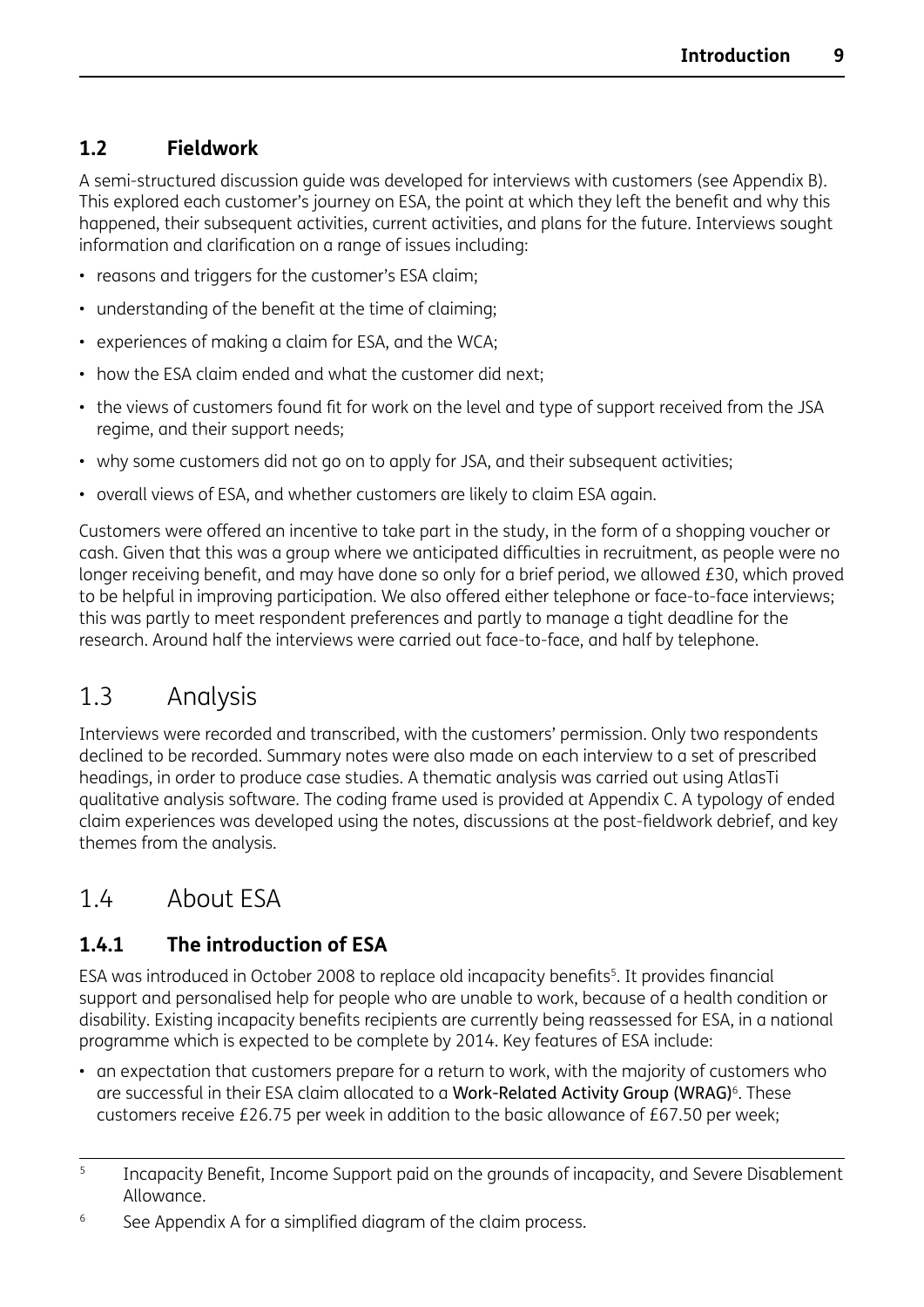<span id="page-19-0"></span>providing they comply with requirements for work-related activity which involve attending a number of Work Focused Interviews (WFIs) with an employment adviser. Those people whose illness or disability most severely affects their ability to undertake work-related activity are allocated to the Support Group (SG). They are not required to carry out any activity to receive their full benefit entitlement, which is an additional £32.35 on top of the basic allowance, a total of £99.85 per week.

- a WCA replaces the Personal Capability Assessment (PCA) which was used to determine eligibility for Incapacity Benefit (IB). Far fewer customers are exempt from assessment under the WCA than under the PCA regime, and the threshold for eligibility is higher than under the PCA;
- the process aims to provide a quicker assessment for customers, with a decision on eligibility by week 14 of the claim. This decision is made by DWP, taking into account the result of the WCA conducted by an Atos Healthcare Professional (HCP)<sup>7</sup>;
- Sanctions if those in the WRAG do not comply with the regime, they may be sanctioned 50 per cent of the work-related addition, of £26.75. If they have not complied after another four weeks, they receive another sanction of the remaining 50 per cent of this addition.

### **1.4.2 The Work Programme**

The intention to replace all existing welfare-to-work programmes with a single programme had been signalled in the Conservative party manifesto<sup>8</sup> for the 2010 General Election, and was confirmed in the Coalition Government agreement<sup>9</sup>. The Spending Review 2010, announced on 20 October 2010, set out DWP's commitment to the introduction of the Work Programme and it is aimed to have this in place nationally from the summer of 2011.

The Work Programme will replace most existing programmes for unemployed people and will also be available to those on ESA. ESA recipients, including those in the SG, will have access to the Work Programme at any time following their WCA, on a voluntary basis. In addition, all ESA customers in the WRAG will be referred to the Work Programme on a mandatory basis, if they are expected to be fit for work in three months at their initial, or repeat, WCA<sup>10</sup>. For more detailed information on the Work Programme, see the most recent prospectus on the DWP website<sup>11</sup>.

- <sup>9</sup> [http://www.cabinetoffice.gov.uk/sites/default/files/resources/coalition\\_programme\\_for\\_](http://www.cabinetoffice.gov.uk/sites/default/files/resources/coalition_programme_for_government.pdf) [government.pdf](http://www.cabinetoffice.gov.uk/sites/default/files/resources/coalition_programme_for_government.pdf)
- $_{10}$  Or if they received a six month prognosis at their initial repeat WCA, and are due for reassessment within three months.
- <sup>11</sup> http://www.dwp.gov.uk/docs/work-prog-prospectus-v2.pdf

<sup>7</sup> When ESA was introduced, most customers attended a WFI at week nine of their claim. However, only customers placed in the WRAG following completion of their WCA are required to attend WFIs.

<sup>8</sup> http://www.conservatives.com/Policy/Where\_we\_stand/Jobs\_and\_Welfare.aspx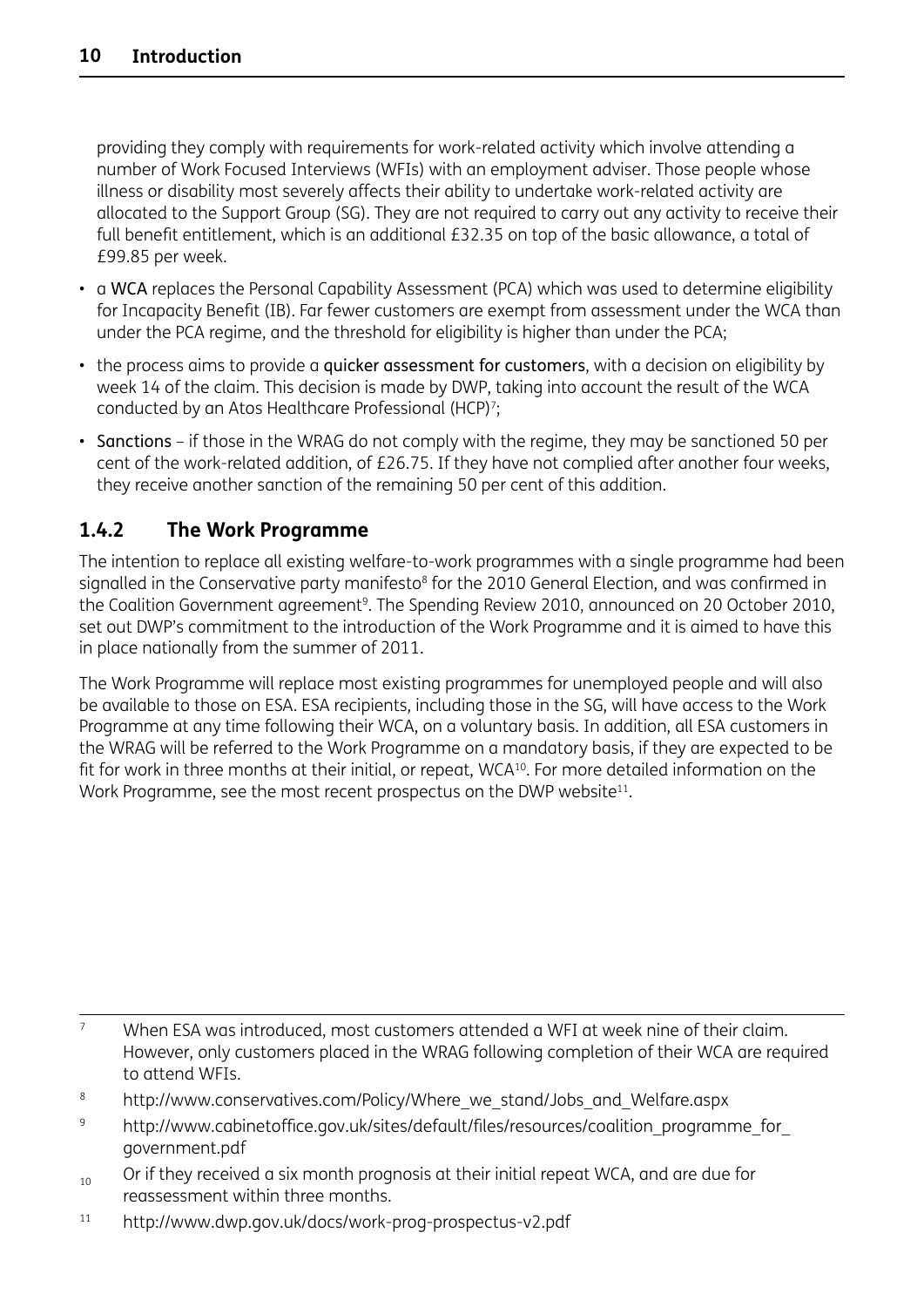# <span id="page-20-0"></span>**2 Making the claim for Employment and Support Allowance**

# 2.1 Introduction

This chapter looks at the reasons why people had claimed Employment and Support Allowance (ESA), and their initial claim experiences, as context for their later experiences of the ESA claim ending.

## **2.2 Triggers for the ESA claim**

Triggers for the ESA claim came in two main forms: worsening of health status, and loss of another income source – whether though job loss, the ending of Statutory or Occupational Sick Pay, or loss of a partner's income. Sometimes, both of these had occurred simultaneously, but more often there was some time lag between the onset of health problems and changes in income.

The ESA claim was often initiated on the advice of, or with the assistance of, a Jobcentre Plus adviser. This was often following a referral from the individual's General Practitioner (GP) or healthcare professional, a letter from an employer about the end of their Statutory Sick Pay, or on the advice of an advocacy agency. In other instances, some customers with no knowledge of sickness benefits had sought information on their entitlements or were advised to look into claiming ESA by friends or family members who had heard of the benefit, occasionally in the belief that they would be entitled to more money on ESA than Jobseeker's Allowance (JSA).

In a number of cases, JSA advisers suggested a move onto ESA for customers who had developed health problems and could no longer actively seek work. Among these customers, the level of comprehension as to why they were changing benefit varied. Some simply followed the advice of the adviser with a limited understanding of the consequences of the change, as the following quote illustrates:

*'Even when I was awaiting the angiogram, because it was a question of coming up to my signing* on date, I had to contact them from the hospital. They said you can't sign on any more. If you're in hospital and not well you can't look for work. You'll have to do the ESA thing which I'd never *heard of before. I was being led completely by them.'*

(Man, 50s, found fit for work, coronary bypass surgery)

Others, however, welcomed the move or actively chose to claim ESA as they felt they could not meet the job seeking requirements of JSA. For example, one JSA customer decided to seek a sick note from her doctor to claim ESA when her caring responsibilities became too much, and she no longer felt mentally strong enough to claim JSA at the same time. Another example is illustrated in the following quote:

*'I went to Jobseekers, then they started hassling you about looking for work and at that time* my back was pretty painful so the best thing for me to do was to go on ESA, stop them from *hassling me. I wasn't comfortable with going back to work because of the back. I was limited to what I could do.'*

(Man, 40s, found fit for work, bad back)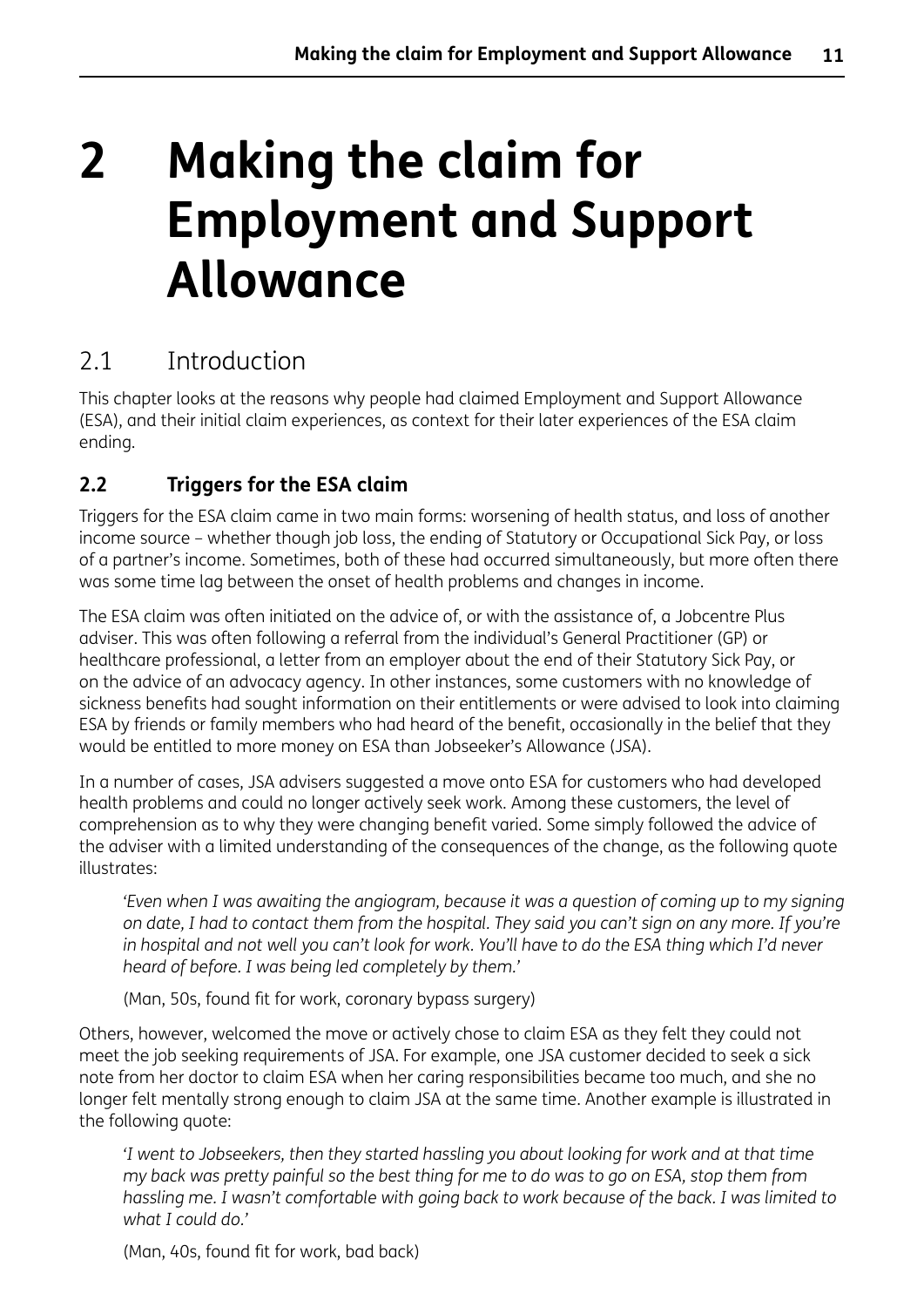# <span id="page-21-0"></span>2.3 ESA claim process

## **2.3.1 Understanding of purpose of ESA**

Customers fell into a spectrum, from those who had never claimed benefits before and felt very illinformed about what the process might involve, to a minority who had made previous claims for ESA (unsuccessful in several instances) and/or Incapacity Benefit (IB), and were familiar with sickness benefits. However, customers generally reported feeling that the advice they received about their claim from Jobcentre Plus was limited and often inadequate, leaving them confused about their situation, as highlighted in this exchange.

*Interviewer: Did they give you enough information?*

*Interviewee: No. They treat you like a mushroom. Keep you in the dark.*

(Woman, 50s, found fit for work, recovering from hip surgery)

Among those customers who knew very little about benefits, most had a general awareness at least that there was something that they could claim for being unable to work due to ill health. Typical comments included 'All I knew was, it was sick pay.' and 'It's a benefit you get if you are unable to *work due to injury or illness*'.

## **2.3.2 Initial claim process**

New claims to ESA are usually made by telephone to Jobcentre Plus. A contact centre adviser completes the form with the customer over the phone, a copy of which is then posted to the customer for checking and signing before they return it by post. All of the people interviewed for this research made their initial claim for ESA by telephone.

There was a lack of clear recall and inability to articulate the details of the initial ESA claim process among many, particularly regarding the sequence of events or particulars of any stage. This was in many instances a result of a lack of understanding of the different stages of the ESA claim process, or the tendency not to document, or keep paper records, among some customers.

A small number of customers received support from others in completing their claim forms, either from family members or from friends as they were too sick to complete the forms themselves. A few sought advice from advice agencies such as the Citizens Advice Bureau (CAB). One individual received support in completing the forms from a family friend who worked for the Citizens Advice Bureau.

'It was complicated...having to get out and post it and having to rely on my friend's mum to help *me fill it out once I sent through the application.'*

(Man, 20s, claim closed/withdrawn, malaise and fatigue)

Customers generally reported completing whatever was asked of them at various stages on time, truthfully and to the best of their ability.

Most people reported the early stages of their claim were fairly straightforward. On the whole, difficulties regarding the initial claim process seemed somewhat fewer or less serious than in the early implementation research<sup>12</sup>.

<sup>12</sup> Barnes, H. *et al.* (2010) *Employment and Support Allowance: Early Implementation Experiences of Customers and Staff*, Research Report 631, DWP.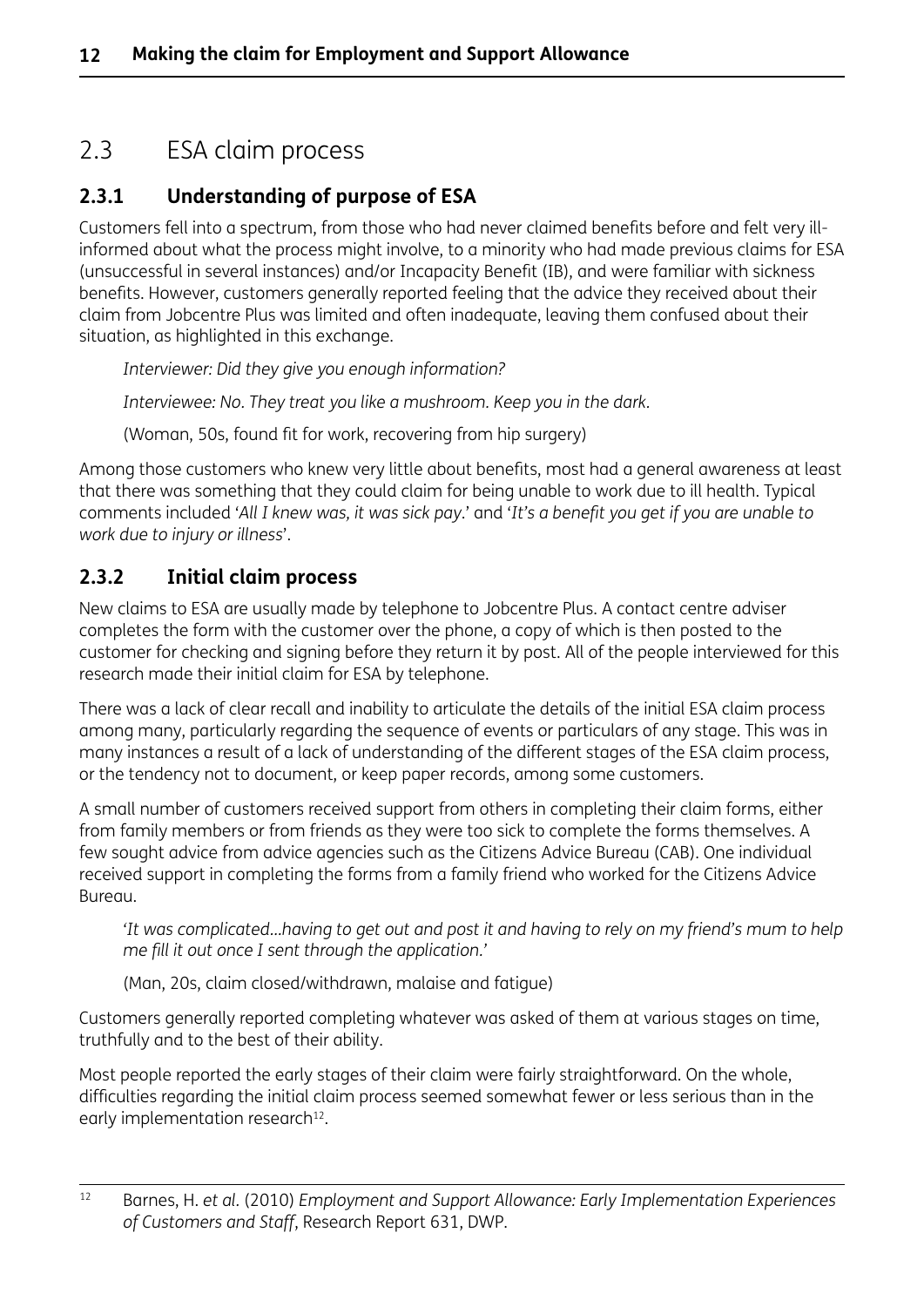## **2.3.3 The ESA50 form**

After a customer has made an initial claim for ESA, they are posted a form (the ESA50) to complete, which asks a series of questions to help identify how their illness or disability affects their ability to complete everyday tasks. Four weeks are allowed for completion and return of this form. If it is not returned, a reminder letter is sent. If the customer has good cause for lateness, they are allowed a further two weeks to return the form.

The information on the ESA50 is used to help determine whether the customer is required to attend a face-to-face Work Capability Assessment (WCA). Most people claiming ESA are required to attend one of these.

In some cases, further medical evidence may be sought from the customer's GP or other treating physician, after scrutiny of their ESA50 form, to help inform a decision on their entitlement to ESA.

When discussing the claim process, spontaneous mention of the ESA50 was rare, but after prompting, most customers recalled completing this questionnaire as part of their claim. Experiences of this process were varied. There was a group of customers who found the form reasonably straightforward or unproblematic and discussed the form in a matter-of-fact manner. This group tend to have a previous working background and their health conditions did not affect their ability to complete the form.

*'It was pretty straightforward. If I remember rightly it just covered what we'd been through on* the phone. It was fairly black and white whether it was on the phone or with the form. It was all *quite straightforward.'*

(Man, 40, found fit for work, anxiety and trauma)

The only real complaint among this group was that the form was fairly lengthy and repetitive; both in itself, and of the information given during the initial phone call to register the claim. Several among this group mentioned suspecting the reason for this may be to catch fraudulent claimants.

*'No again nothing sticks out in my mind…It is all pretty much straightforward, all the questions are pretty much self-explanatory. They are quite repetitive but I think that's in a way to catch people out a bit because there's a lot of questions that would be the same, but worded slightly differently…For me I do remember with a lot of the medical things it was just pretty much writing the same thing over and over again. But it's not a difficult thing to do as such.'*

(Woman, late 20s, closed/withdrawn claim, depression)

A group of customers who struggled with reading or writing, or whose health made completing paperwork problematic, tended to report finding the process more challenging, but still not a major cause for concern. In the majority of these cases help was sought from people close to them, such as friends or family, and occasionally assistance was received from professional organisations such as the CAB. However, for the most vulnerable customers the process caused difficulty, usually because they had no-one they felt they could ask for assistance. In these cases the form could take a long time to complete and cause difficulties; these customers said they simply did the best they could. One, who had literacy problems, said that his embarrassment about this stopped him asking for help:

*'Well I was too frightened to ask to be quite honest. It's like sometimes it's embarrassing to say that "I can't read it", you know, or it's embarrassing to sort of…you just get along.'*

(Man, 40s, found fit for work, Varicose veins of lower limb)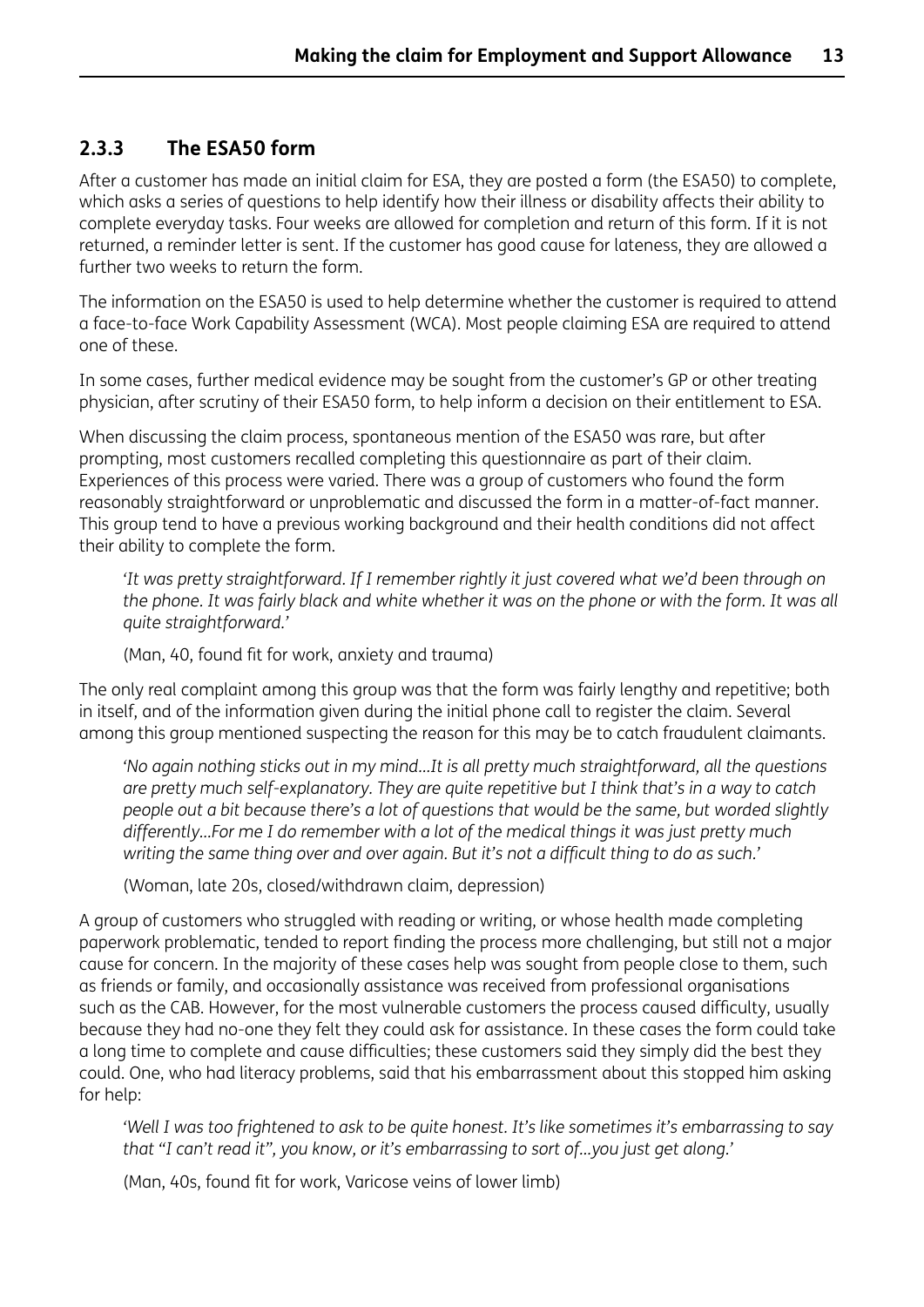Some customers who were already considering closing their claim reported being deterred from continuing their claim by the length of the ESA50 form (see Section 3.2.2).

There was a general feeling surrounding the wider claim process that the amount of paperwork was excessive and correspondence was often poorly managed, particularly between different parts of Jobcentre Plus, resulting in duplicated or conflicting paperwork. The administrative processes sometimes caused customers to lose faith in the system and generated frustration and confusion. For example, there was irritation among a few customers, who were found to be not entitled to either income-based or contribution-based ESA, that their ineligibility could not be determined at the initial phone call, before completing the ESA50 and going to the trouble of obtaining and sending in doctor's notes. These customers also expressed frustration at being asked to attend WCAs and/or Work Focused Interviews (WFIs), even though they did not receive any payments. While attending the WCA is a requirement for those claiming ESA on a National Insurance credits only basis (i.e. they did not receive any benefit payments), this had been not been adequately explained to those concerned.

In a few cases, individuals experienced delays in ESA payments because they had not kept the required paperwork to complete their claim, such as details of tax credits and Housing Benefit. One individual described what he viewed as a drawn out process to apply for duplicate copies of the documents to be sent to him, in order to complete his claim. While he was waiting for the documentation he felt the financial strain resulting from the delay caused some stress for the family.

'It was hard. They wanted to know every ins and outs. They also wanted to know when you first *started the job and how much you were getting when it finished. I'm not a great believer in writing down notes when I start a job. It was also awkward trying to find paperwork about my wife's benefits. She gets the child tax and housing benefit and the housing side of it, because* I don't deal with it I don't get the breakdowns. When you have to phone them up and say you need the breakdown you then have to wait six weeks before they can send it...I sent part of it back within three weeks and as the rest of it, as it came in I posted it off. It was over the course *of seven weeks before it got sorted. It caused a bit of stress.'*

(Man, 40s, closed/withdrawn, migraine)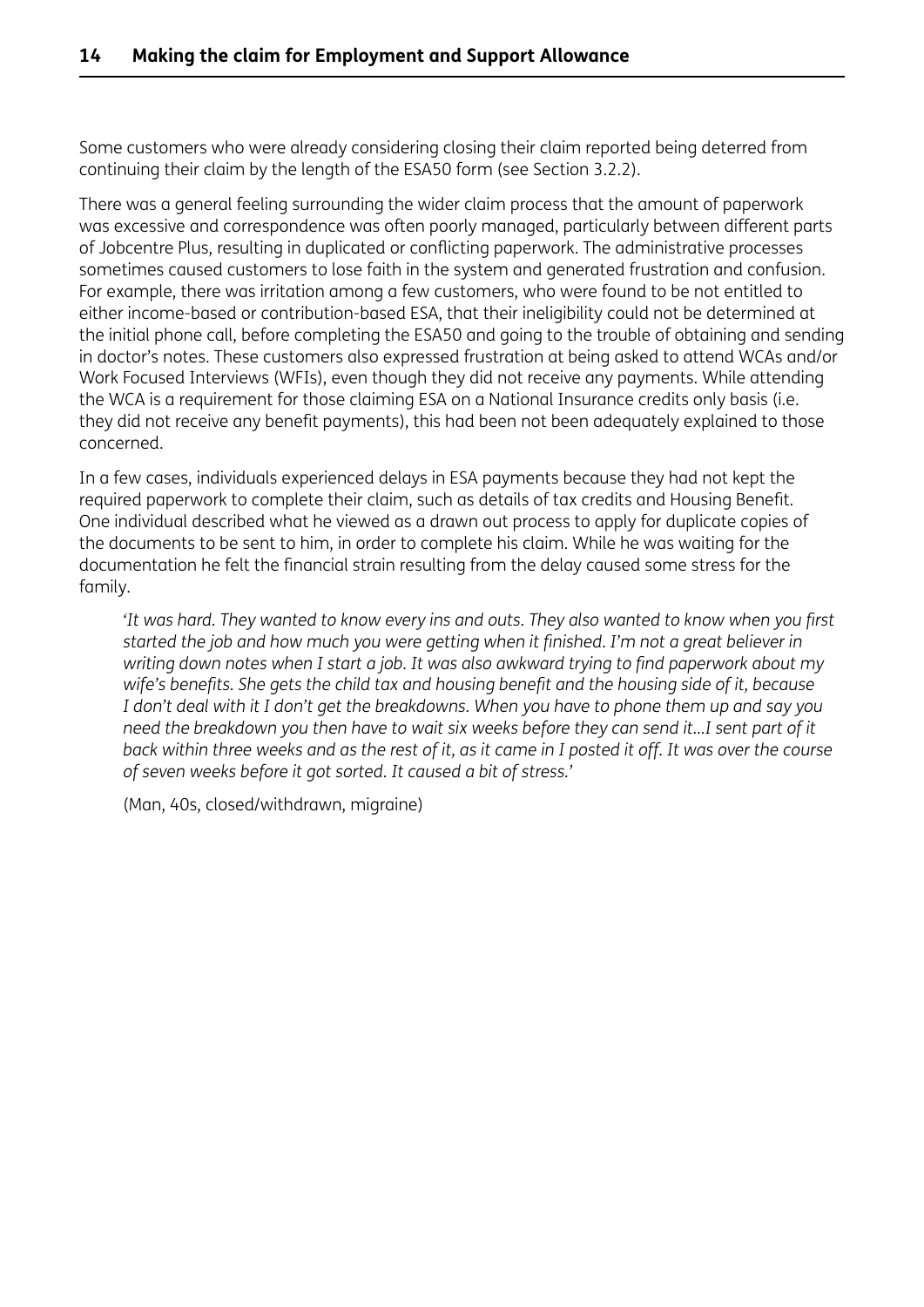# <span id="page-24-0"></span>**3 Unsuccessful claims**

# 3.1 Introduction

This chapter considers what happened at the point when the claim for Employment and Support Allowance (ESA) ended, whether this was closed by Jobcentre Plus, withdrawn by the customer, or because the customer was found fit for work. It explores what they did next, and the customer decision-making processes which surrounded this.

# 3.2 Why claims were closed or withdrawn

This section explores the variety of reasons why ESA claims had been withdrawn or closed, and the underlying circumstances and motivations.

## **3.2.1 Recovery**

The most common reason people gave for withdrawing their ESA claim was that their condition had improved and so they had closed their claim, either returning to work or claiming Jobseeker's Allowance (JSA). This is consistent with the high rates of return to work and JSA claims which had been identified for the closed/withdrawn group in survey research with ESA customers<sup>13</sup>. In many cases, customers got in touch with Jobcentre Plus directly to inform them that they would like to withdraw their claim. However, a number of customers had not proactively informed Jobcentre Plus that they no longer wanted to claim: some felt they had recovered sufficiently to end their claim and many chose to no longer submit sick notes and some decided to not return the ESA50 (see Section 3.2.2), as they thought this would mean Jobcentre Plus closed their claim.

## **3.2.2 Non-return of the ESA50 form**

The decision not to return the ESA50 tended to have been a conscious choice for the people we interviewed, although there were some exceptions. One woman said that she had been contacted about not completing the ESA50 (although her claim was not closed at this stage, because she was known to have a mental health condition), but that in fact she had never received this form to complete.

Some customers reported being deterred from continuing their claim by the ESA50 form. In these instances the individuals' conditions were manageable or expected to improve fairly soon, and/or they had an alternative source of income, such as part-time self-employment or family support. For these marginal claims the form was deemed too time-consuming when customers were already uncertain about their wish to claim. In one case an individual feared future adverse consequences from having a period of sickness benefit claiming on their employment record/CV, and had also returned all the benefit they had been paid for this reason.

## **3.2.3 Failure to attend a face-to-face WCA**

In only a handful of cases did customers report that they had not attended their face-to-face Work Capability Assessment (WCA), despite being issued an appointment for one. One said that they had

<sup>13</sup> Barnes, H. Sissons, P. and Stevens, H. (2010) *Employment and Support Allowance – Findings from a face-to-face survey with customers*, Department for Work and Pensions Research Report 707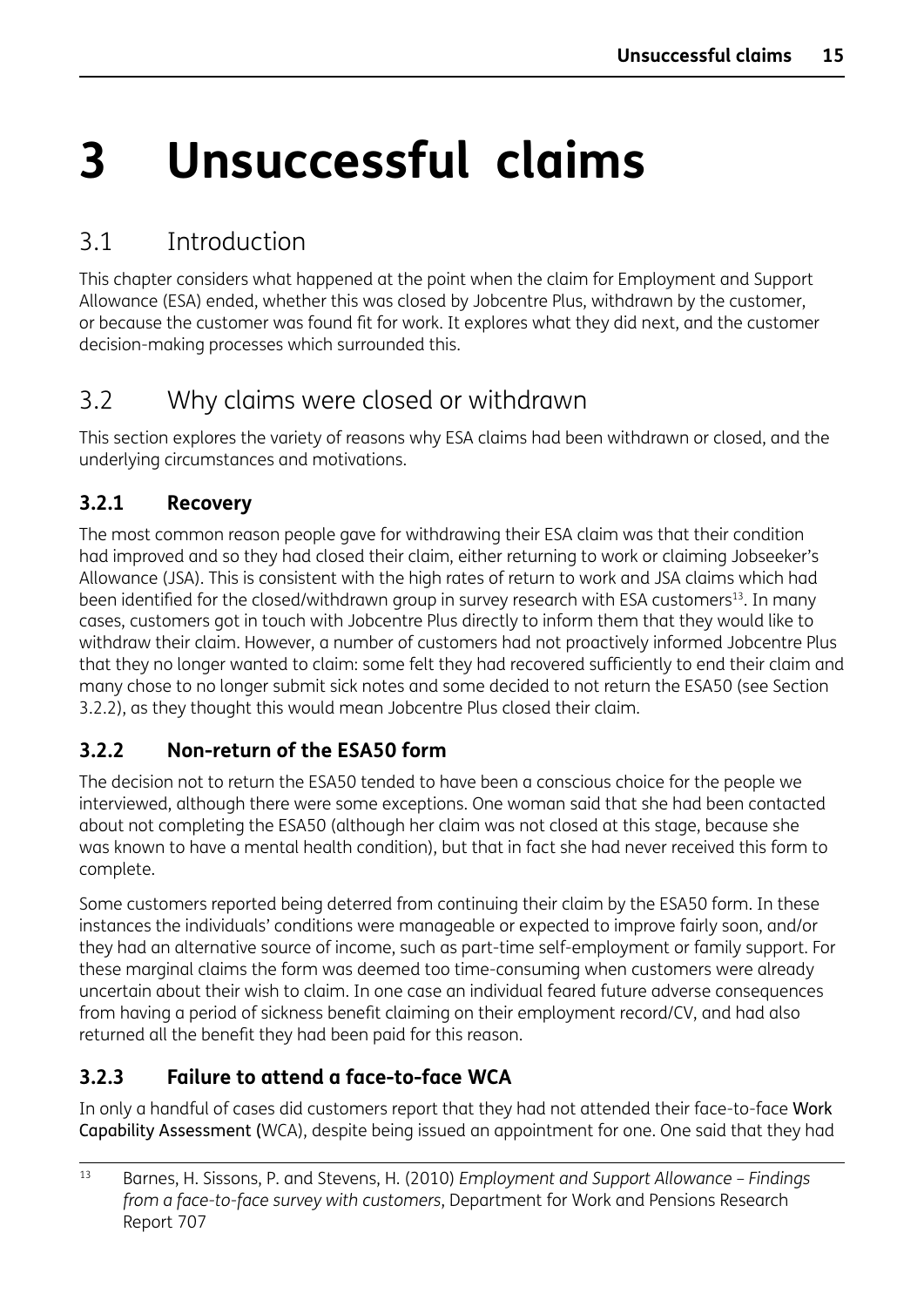<span id="page-25-0"></span>not received the appointment letter and another did not have money to pay for fares upfront to attend the appointment, although the fares could have been reimbursed later. Another customer had not attended as she had no-one to accompany her, and she felt unable to go to new places alone. She had subsequently been advised by her health visitor that it may have been possible to have had a home visit, and was annoyed that she had not been advised of this:

'She couldn't take me and I've since found out I can be assessed at my doctor's surgery. I can be *assessed in my own home. It's like the masons. It's so secretive.'*

(Woman, 50s, closed/withdrawn claim, arthritis)

One person reported that her benefit had been stopped because she could not attend the WCA due to transport problems in a period of heavy snowfall; although she had called to cancel, this was not regarded as a valid reason for non-attendance. She had subsequently attended a WCA and been found fit for work.

There were also a small number of customers for whom the invitation to the WCA had come at the same time as they had withdrawn their ESA claim and making a claim for JSA, so they would no longer have been receiving ESA by the time the appointment was due.

None of this sample had intentionally ignored the WCA invite as a way to close their claim. However, a small number of customers reported that being required to attend the WCA had acted as a trigger for them to withdraw their claim, writing a letter to close their claim in reply to being sent a WCA appointment letter.

### **3.2.4 Stopped submitting medical certificates**

Several people mentioned that their ESA claim had been closed because they were no longer submitting medical certificates. Sometimes this was triggered by the customer's realisation that they were ready to look for work again, but often it was less clear-cut than this. One man explained that this had not been a conscious decision on his part, but that after having missed one or two, he could no longer face trying to get his benefit reinstated:

'It was becoming a pain in the backside. Even round here my doctor is two miles away. I don't drive, I don't have a car. You've got to walk there and back. You've got to get an appointment first of all which is a nightmare. At the time I'd moved down to [town] so I'd had to change my *doctor. I'd send them there and they started screwing up the claim. Leaving me with absolutely nothing. I'd rather go without anything than having all this hassle and stress they were causing.'*

(Man, 40s, closed/withdrawn claim, arm surgery following injury)

In some cases, customers were no longer submitting medical certificates because their doctor had decided to stop issuing them. Recent changes to the system of medical certification, with the introduction of the Fit Note, have allowed General Practitioners (GPs) to indicate when someone is capable of some work, and reduced the maximum period of sickness certification<sup>14</sup> and there was some evidence that this was having an impact, as this quote illustrates:

'I did try and see another doctor but he said to me "You've just been signed off, we can't just sign you off again"..."I can't give you any more sick notes, you'll have to try and sort things out *yourself"'*

(Woman, 50s, found fit for work, depression)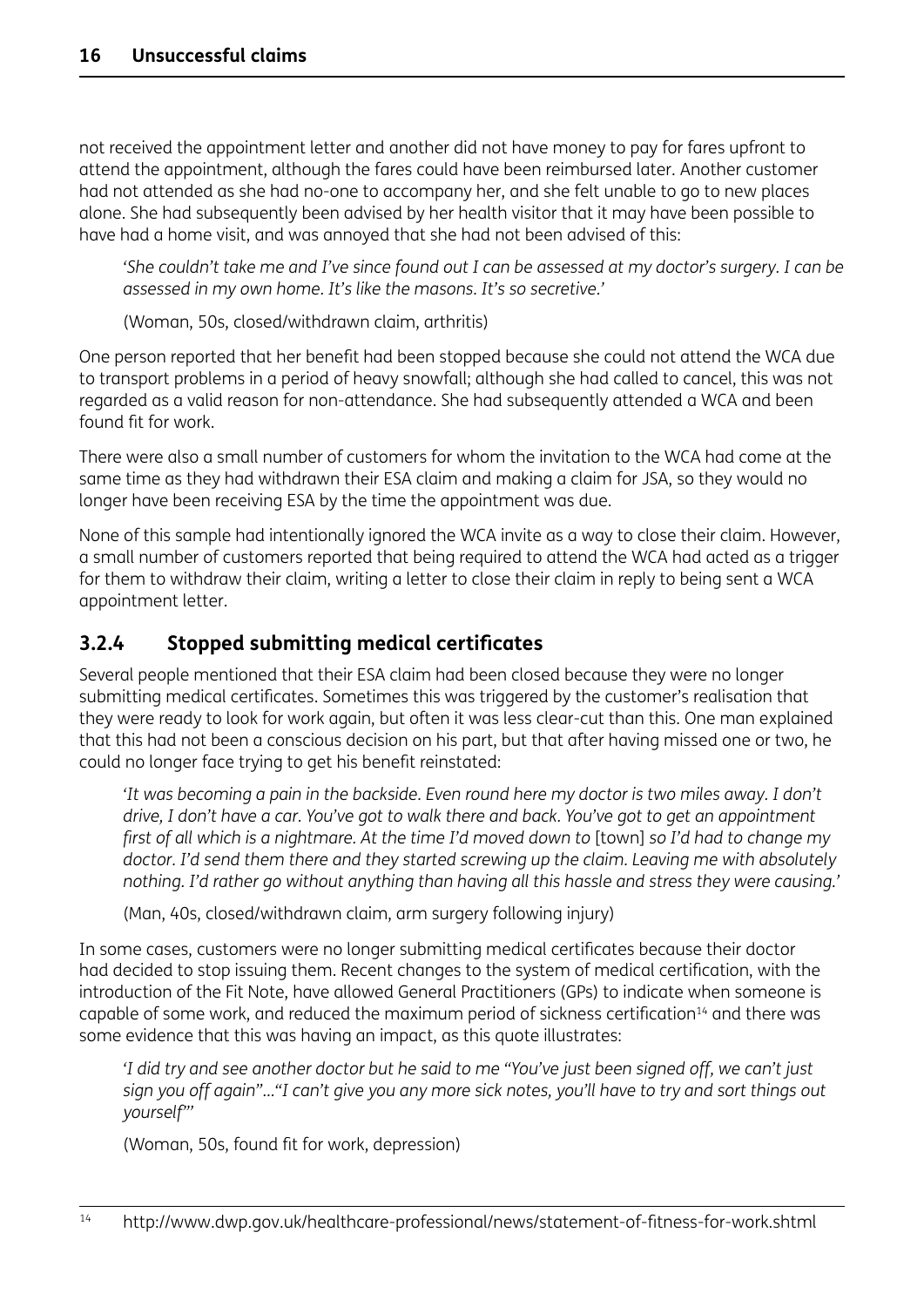## <span id="page-26-0"></span>**3.2.5 Other situations**

A fairly widespread reason for claims being closed by Jobcentre Plus was that the claim for ESA was income-based, and that the customer's partner had started work. ESA claims had also ended for a variety of other reasons including extended periods abroad, and claiming Maternity Allowance.

# 3.3 The Fit for Work Group

## **3.3.1 Experiences of the Work Capability Assessment**

The experiences reported in this section were broadly consistent with the findings of an earlier indepth study of the WCA<sup>15</sup>, and as they are not the primary focus of this study, are dealt with briefly here. Those who had attended a WCA generally reported that the appointment was fairly short and was structured around a series of questions about the use of their arms, legs, eyesight, questions about their daily activities and mental well-being. Customers voiced a number of complaints about the WCA process; the majority of these related to the nature of the assessment, rather than the medical assessment staff. Common themes reported in interviews about WCAs centred on:

- the apparent absence of input into the WCA from healthcare professionals (HCPs) currently treating the customer;
- the reportedly 'tick-box' nature of the assessment process;
- customers not understanding the nature of questioning, and viewing the questions as often unrelated to their situation.

Customers were critical of the apparent lack of scope for input from HCPs (including GPs or surgeons) currently charged with their care. Although further medical evidence may be requested by Atos Healthcare in some cases, several customers reported feeling that the opinion of specialist medical professionals had been disregarded in their case. A number of customers also reported feeling that the opinions of their GP or surgeon were undermined by the WCA decision; and in some cases this led to contradictory messages, as in this example:

*'They gave me seven discharge papers16 from the city hospital. I was getting sick notes from my doctor and they still say I'm available for JSA.'*

(Man, 40s, found fit for work, abdominal pain and kidney failure)

Customers also tended to report that they experienced the WCA as a 'tick-box' exercise, and felt that their individual circumstances were not adequately captured.

*'The doctor was ticking off boxes. I didn't feel she was listening to what I was saying.'*

(Man, 40s, found fit for work, anxiety and trauma)

This feeling seemed particularly strong among customers who had a mental health problem that had been triggered by a specific event or series of events, and who felt the condition was still pervasive, but was not examined thoroughly in the WCA. Where this had happened customers reported that the health professional carrying out the WCA did not have a good understanding of them and their circumstances, and how this related to work.

<sup>15</sup> Barnes, H. Aston, J. and Williams, C. (2010) *Employment and Support Allowance: Customer and staff experiences of the face to face Work Capability Assessment and Work-Focused Health-Related Assessment*, Research Report 719, DWP.

<sup>&</sup>lt;sup>16</sup> Discharge papers are usually sent to the GP and the patient, detailing the treatments received while in hospital, current medication and any relevant plans for the future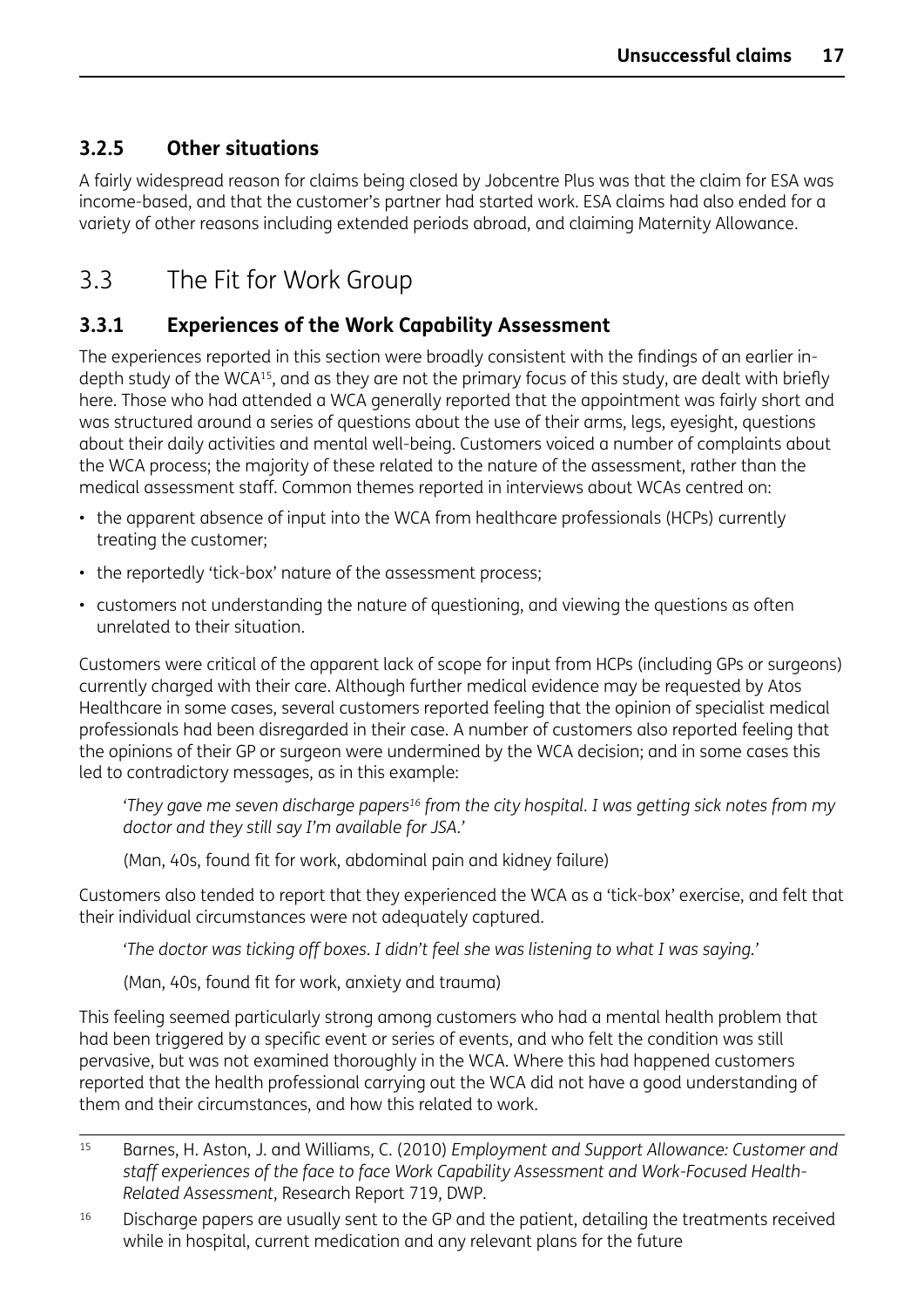<span id="page-27-0"></span>Related to this, some customers did not understand why they were being asked to carry out specific tasks in the WCA. In some cases this was because they felt the tasks were not relevant to their condition, for example being asked to carry out physical tasks when they were reporting a mental health problem. In others, they viewed the level of difficulty associated with the task as being a poor measure of their ability to work. For example, customers reported being asked about rudimentary physical tasks (such as raising their arms) which they did not feel equated well to the actual demands of working, as in this example:

*'Picking something up, bending over, walking… I thought it was a bit silly.'*

(Woman, 50s, found fit for work, anxiety and depression)

Others were sceptical about what they felt was an over-emphasis on everyday activities they did not see as obviously related to work.

*'Questions, do I smoke, my age. Basic stuff they don't need to know. They don't need to know what time I get up and go to bed. It's not relevant.'*

(Woman, 20s, found fit for work, having diagnostic tests and awaiting hip surgery)

Very few customers were positive about their experience of the WCA; either the assessment itself or the staff undertaking the assessment. A few customers felt that in asking a range of questions not obviously related to their condition, the medical practitioner was being thorough in their assessment, but they were very much in the minority. In a few cases, customers also appreciated the friendly manner of the HCP.

### **3.3.2 Views on the fit for work decision**

Some of those interviewed strongly disagreed with the decision to find them fit for work, while others accepted this to a greater or lesser degree. However, not all of those who disagreed with the decision had appealed, for a variety of reasons (see Section 3.4).

For those who disagreed with the fit for work decision, this tended to be because they felt that their health condition prevented them from working. Some related this to what they considered irrelevant or inappropriate questions during the WCA, as in this example:

'They were asking me to do things that I've got no problem in lifting, raising my arms. It's my *back, not my arms that's the problem and because of that they gave me zero points, which was* unbelievable. At the time I was having problems lifting my leg but as long as you can lift your *arms you're capable of work.'*

(Man, 40s, found fit for work, back problems)

Several were incredulous at being found fit for work, when they had what they considered to be a severe health condition. This quote was typical of these views:

*'I didn't agree with their assessment because I knew for a fact that I wasn't capable of working and they were saying that I was. I couldn't understand how someone that couldn't leave the house alone was classed as capable of working.'*

(Man, 40s, found fit for work, anxiety and trauma)

For those who agreed with the fit for work decision, this was generally because their condition had improved since their claim, and they agreed that it was now realistic for them to start looking for work, as in this example: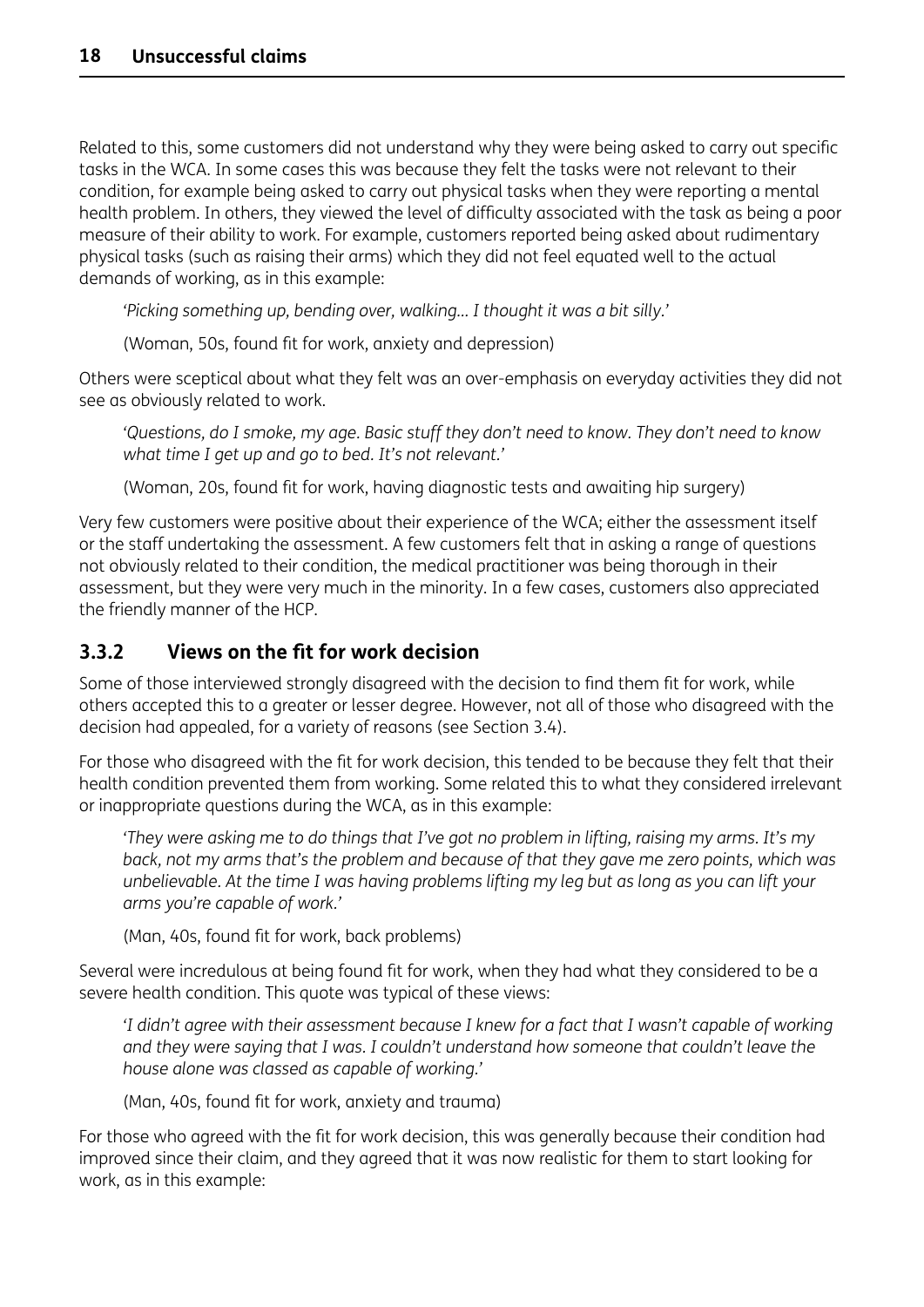<span id="page-28-0"></span>*'I passed the medical, anyway, I was fit enough to work, which I agreed…I thought it was fair really.'*

(Woman, 50s, found fit for work, anxiety and depression)

*How the decision was communicated*

People generally found the letter they received communicating the fit for work decision easy to understand, although many people found fit for work were baffled and often distressed as to why they had so few (often zero) points awarded for their condition, as in this example:

'The letter was understandable to the finest detail. It said I was more than capable of work. I got *a zero, marks out of 10…it was as though I was trying to pull the wool over their eyes.'*

(Man, 30s, depression following traumatic bereavement, leg injury)

This was a more positive view:

*'It actually showed you which I thought was quite good, about your limited capability work assignment assessment, how we arrived at the decision, I thought that was very good.'*

(Woman, 50s, found fit for work, anxiety and depression)

## 3.4 Appeals

Although the sample for this research was designed to exclude those who had a pending appeal, it did include some people who had unsuccessfully appealed against the decision that they were fit for work, and some who had started an appeal which they had later withdrawn. This section draws on their experiences and views of appealing (or not appealing).

#### **3.4.1 Reasons for not appealing**

The view that it was '*pointless*' to appeal was fairly widespread, although the reasons given for this varied. Some people felt that it was clear that they were simply too far away from the threshold for ESA, sometimes after discussing this with a third party, such as a Pathways provider. As one woman put it,

'The way it was going, what was the point? They were looking for something I didn't have and it *was just going to be an ongoing process and I'd had enough. I'd really had enough.'*

(Woman, 20s, found fit for work, alopecia)

Others simply expressed a view that they felt 'powerless in the face of officialdom', and that this was why they had decided not to appeal. This was a typical comment for this group:

*'I could understand from the letter I could appeal but I just thought "What's the use? I'm appealing against the Government."'*

(Man, 40s, found fit for work, fractured limb, depression)

For others it was more that they did not see themselves as the kind of person who would appeal, or felt uncomfortable with this in some way, as this woman explained:

*'What could I do about it? If they've made a decision, I couldn't have done anything and* appealing is not me. I'd just rather go without, if they say no, that's no. I manage the best I can.'

(Woman 50s, found fit for work, depression)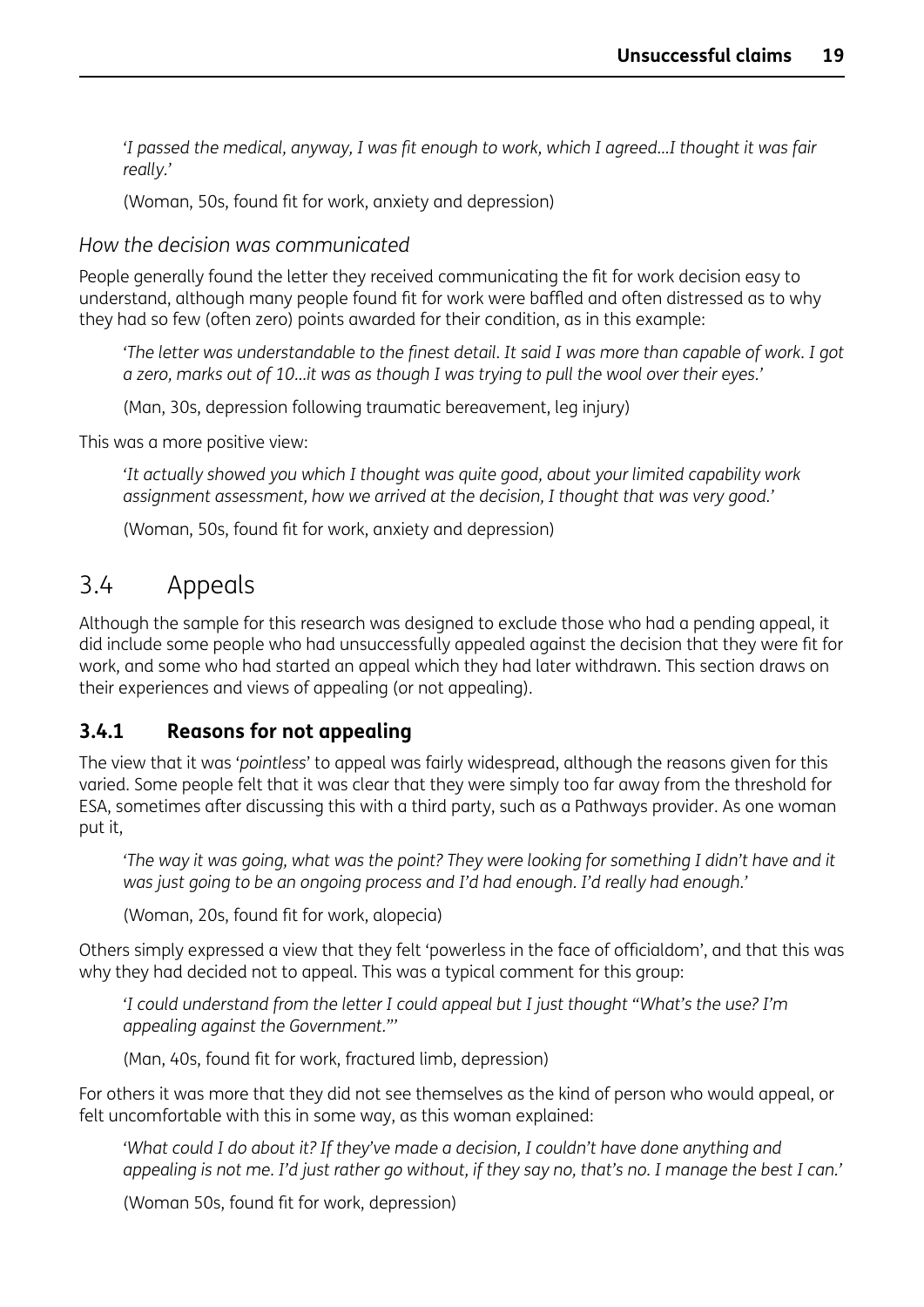<span id="page-29-0"></span>Others lacked access to appropriate advice and support which would have helped them, as in this example:

'I didn't get help that time, because one of my friends she said you should do the appeal at that time, it's our big mistake. I said I don't know what will go in appeal and we didn't appeal.'

(Woman, 20s, found fit for work, depression)

For some people, their circumstances at the time, including their own ill-health, family illness, bereavement or homelessness, meant that appealing had not been a priority for them when they received the fit for work decision, even though they had not agreed with it. For instance, a young woman who had been homeless when found fit for work said that this was why she had not gone on to appeal:

'My mum and me at the time lived in temporary accommodation and I had a lot on my mind so *I thought "Leave the tribunal. If it gets worse I'll have to apply for it again".'*

(Woman, 20s, found fit for work, having diagnostic tests and awaiting hip surgery)

One man, who had later gone on to claim Carer's Allowance, said that he had been too involved in caring for his elderly father to pursue an appeal, despite being far from satisfied with the decision on his claim:

*'I was just so annoyed that I didn't do anything. I was probably more concerned about my father at the time.'*

(Man, 50s, found fit for work, depression)

For some people, ensuring their immediate financial stability was the primary concern in making these decisions. Where JSA provided the same level of household income, the longer-term implications of moving from ESA to JSA (for instance that contributions-based benefit would end after six months) were not always fully considered. Some people also expressed fears that appealing would leave them without benefit income, although ESA continues to be paid at the assessment rate during the appeal. This misconception deterred them from appealing.

#### *Feelings about not having appealed*

Some of those who had not appealed regretted this, with hindsight, because they felt they might perhaps have been able to reverse the decision made on their ESA claim. People in this situation included a bereaved woman who had claimed JSA when found fit for work but still did not feel ready to work, less than a year after her husband's sudden death, and a man whose contributory JSA was shortly to expire. The latter commented of his earlier decision:

*'In hindsight, knowing after six months my JSA would stop and the reason I can't claim anything is because of my wife's income, in hindsight I would have appealed the medical decision. But* with me not being in the best frame of mind at the time and with it not impacting financially at *the time I let that go.'*

(Man, 40s, found fit for work, anxiety and trauma)

#### **3.4.2 Withdrawn appeals**

Some people had started an appeal which they had later withdrawn. In one case the customer went through several stages of appealing against the decision, but became 'fed up' with the process and decided that they were ready to look for work, and so withdrew the appeal.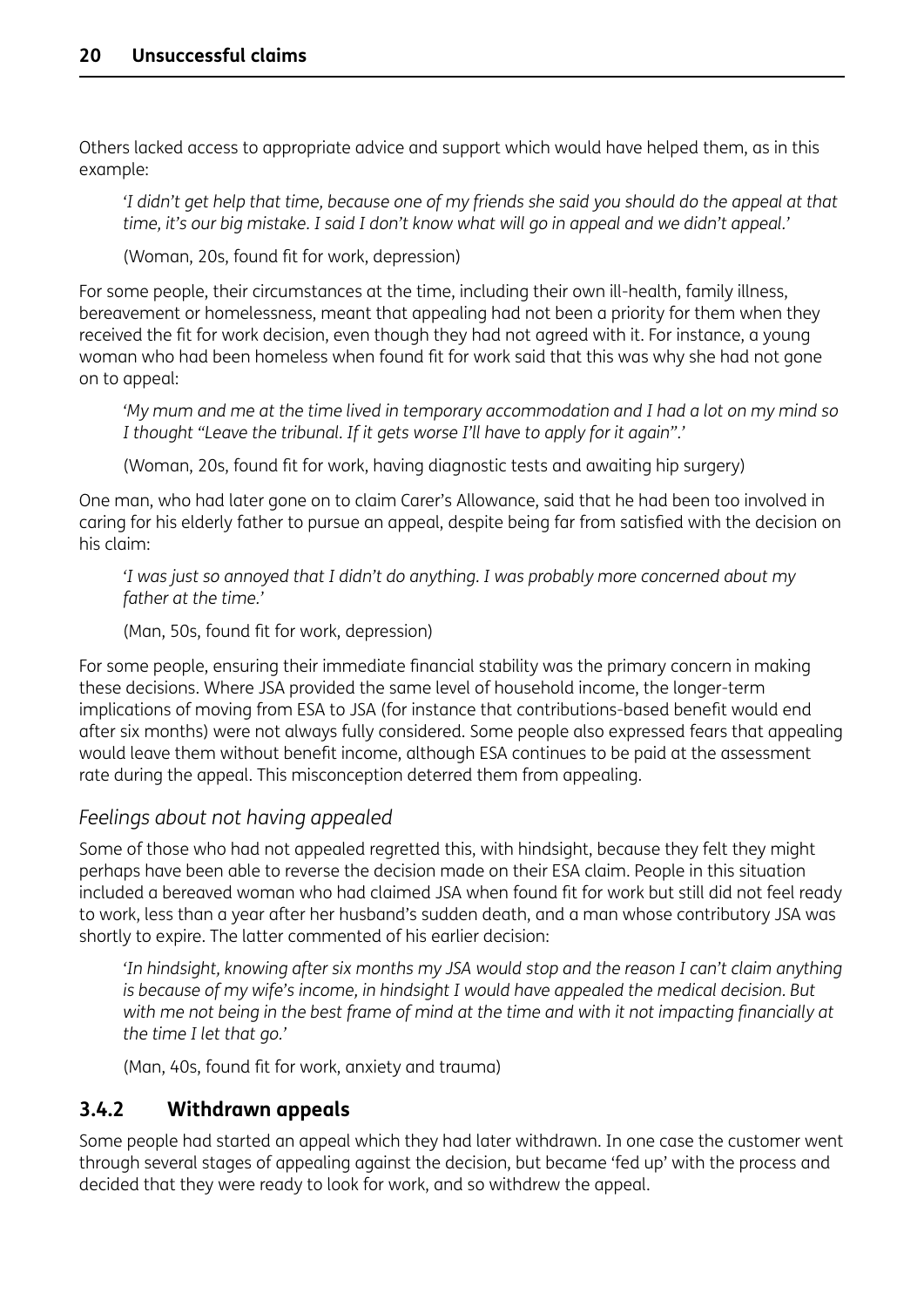<span id="page-30-0"></span>'I got so fed up with it I just said now look I'm coming off ESA...The decision to come off ESA was sort of forced upon me, because I couldn't see any light at the end of the tunnel, you know'.

(Man, 40s, found fit for work, varicose veins)

The case of a woman in her 50s demonstrates the thought processes and feelings of those who chose to appeal. She explained that she had been very upset at being refused ESA when she had been in employment for almost 40 years, and this was the first time she had sought help. Although she had appealed, she recounted how the letters she had received had deterred her from proceeding to a hearing. Reading out from the first, she pointed out that while it had appeared discouraging to her, she had continued with her appeal at this point:

*'"I'm writing to you about the appeal you have made. Whether you wish to continue your appeal* or not, it is important that you return the completed form to us within 14 days", and it just goes *on about most people get to this spot and they change their mind…Well, that's what I wrote and* there's a little leaflet you have to fill in and attach it, then that goes off and you get these other *letters back*

(Woman, 50s, found fit for work, RSI to hands and shoulder, not resolved by surgery)

As the date for the appeal grew closer, however, she had felt increasingly daunted and unable to face attending a hearing, as she explained:

'It was the last letter I received saying it would be probably within the next month or six weeks and I just panicked, I just felt "I can't do this"...It just made me feel that I had no hope of getting anywhere and I didn't want to go through any more trauma to be honest, I just felt so *stressed.'*

Having withdrawn her appeal, this customer had been upset to receive conflicting correspondence, which she showed the interviewer. One letter stated, correctly, that she had withdrawn her appeal, while another that the appeal had been heard, and decided against her. While this seems likely to have been due to an administrative error, this had left her with a nagging feeling that the appeal might have gone ahead in her absence, and that she could have attended to put her case.

#### **3.4.3 Decided appeals**

None of those who had continued with their appeal had attended the hearing. Several people mentioned that they had simply received a letter telling them that their appeal had not been successful, and had no recall of ever being invited to attend a hearing. This quote was typical of these experiences:

*'I haven't heard anything back since then apart from the letter saying that ESA would not pay my benefit because of recent events. Now I can only presume that they mean that they've heard back from the Tribunal Service.'*

(Man, 40s, found fit for work, arm surgery following accident)

One person had been in hospital at the time the appeal was heard, and had not managed to have this postponed, despite sending in the relevant forms. Another commented that the wording of the letter was quite neutral and said that as a result she had not realised the importance of attending the hearing:

*'I think they said that you didn't have to go, and that someone would represent you. Looking back, I probably should have gone. At that point, I didn't think it was necessary.'*

(Woman, 20s, found fit for work, unstable (brittle) diabetes)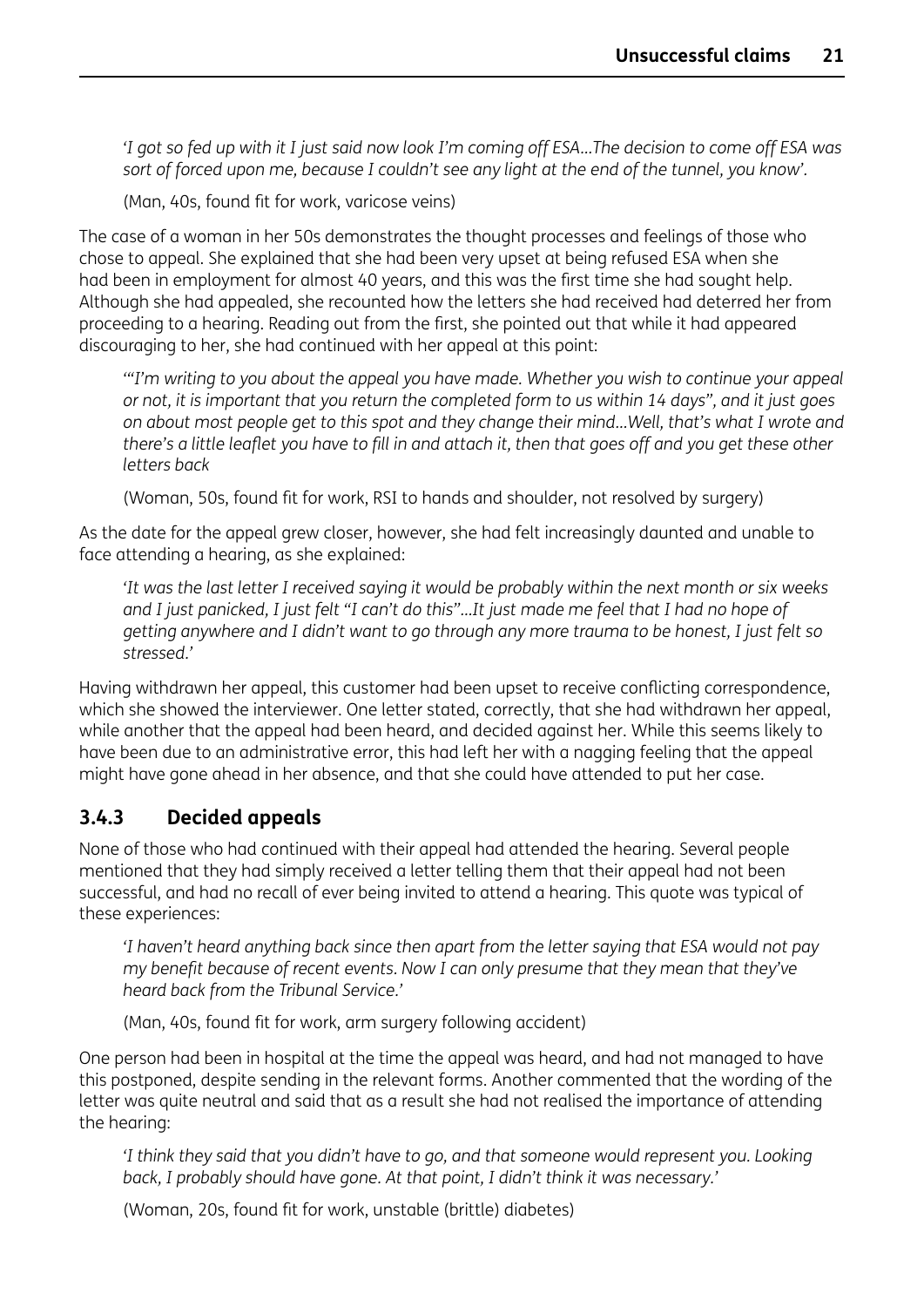# <span id="page-31-0"></span>3.5 Activities after ESA claims ended

For most people who had withdrawn their claims, this was because their health had improved and they had either returned to work or made a claim for JSA.

## **3.5.1 Return to work**

Earlier survey research with customers<sup>17</sup> found that return to work accounted for a large proportion of closed/withdrawn claims, although this group of people were not a primary focus for this research. This project focused primarily on those leaving their ESA claim for non-work (or unknown) destinations, since they are of most concern to policymakers and interest groups. People were only included in the sample if they had not returned to work immediately when their claim ended, had returned to a very different working pattern such as casual or very limited hours, or were now out of work again. A number of people were in this latter position, either because their health had deteriorated or because the job had ended for other reasons. For instance, one young woman had left ESA when her health improved, and taken a temporary Christmas job, but was back on JSA at the time of her interview. A man in his 40s had had two spells of employment since his ESA claim ended; one in his usual occupation, which did not work out, and one in a new post, which was not confirmed at the end of his probationary period because of his health problems.

Several people had moved back into work gradually. A young man with depression whose claim had been closed because of failure to attend WCAs and return documentation initially went on to JSA and then obtained part-time work as a delivery driver for a supermarket chain. At the time of his interview, he had just started a regular 30-hour week.

Some people went back into the same type of work that they had been doing prior to their claim to ESA. Due to the nature of this sample, with many interviewees who had not been working before they made a claim for ESA, these people did not tend to return to the same employer. These customers had jobs which they could carry out with an ongoing health problem, or in a reduced capacity, for example casual part-time work (this included catering and security work) or driving work, but with less hours and longer breaks between shifts.

Interestingly, several people expressed a strong view that they were not allowed to actively look for work while on ESA, and that they would risk losing their benefit, so they thought that moving onto JSA was a prerequisite before they could look for work. If widespread, such misconceptions are likely to reduce job outcomes for those on ESA.

## **3.5.2 JSA claims**

Some customers had health conditions which had improved or stabilised, which they were very happy about and meant that they decided to claim JSA rather than ESA. This was the case for some people with mental health conditions, stress and depression who had received treatment and felt better able to face looking for work, as well as people who had temporary conditions such as broken bones or routine operations, or whose conditions had stabilised, such as diabetes. Those who had decided to return to JSA once their health improved generally described this in naturalistic terms, as something that felt appropriate to their changed situation. For instance, one man said simply:

'I was feeling better and I really wanted to get back into normal society and get a job. So I signed myself off. I went into the Jobcentre and told them that I was fit to go back to work.'

(Man, 20s, closed/withdrawn claim, recovering addict)

<sup>17</sup> Barnes, H. Sissons, P. and Stevens, H. (2010) *Employment and Support Allowance – Findings from a face-to-face survey with customers*, Research Report 707, DWP.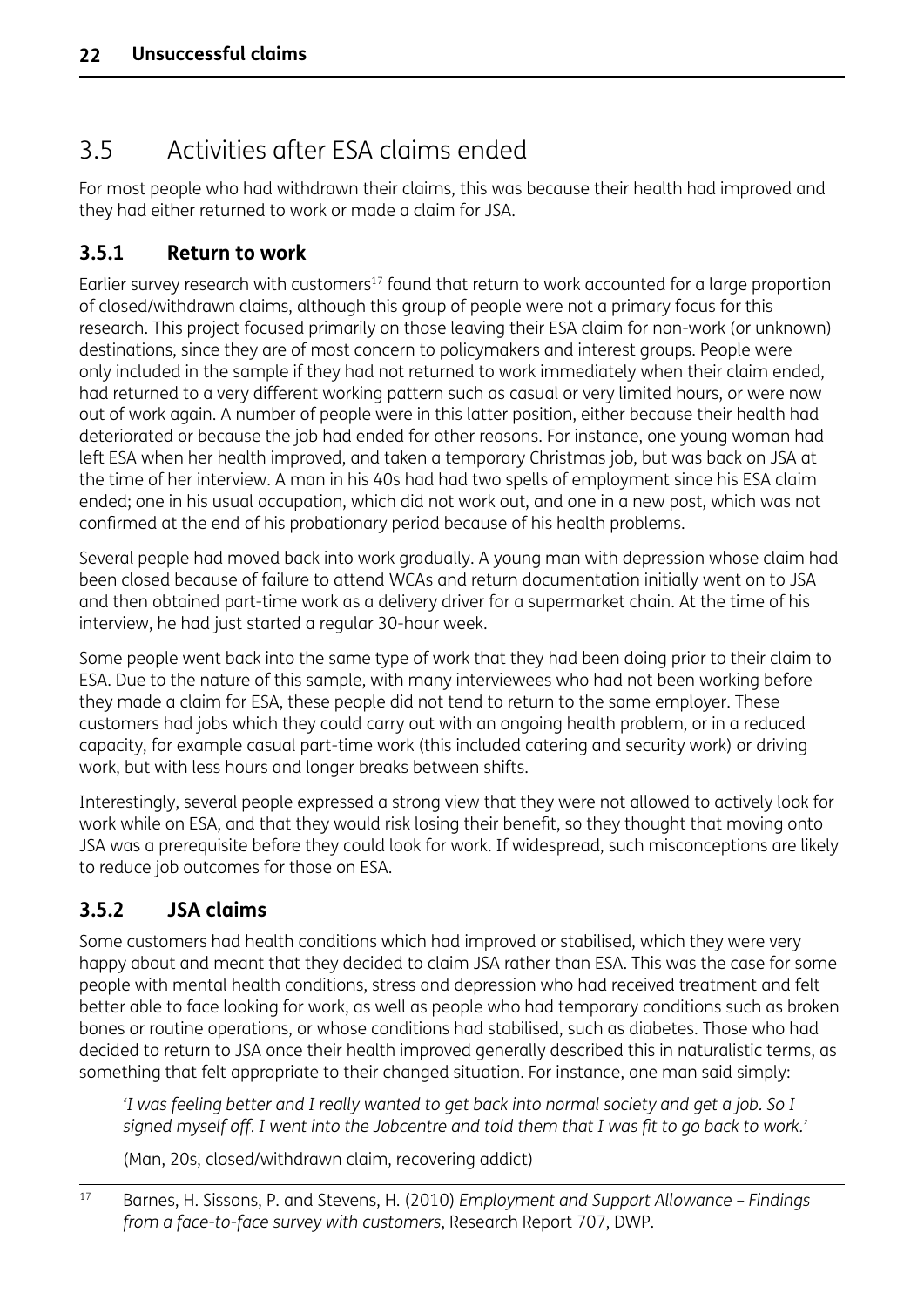<span id="page-32-0"></span>For some of those who had claimed JSA after being found fit for work, this was a more ambivalent or anxious experience, as people needed to establish availability for work to secure an income, but sometimes had restrictions as a result of their health. For instance, one woman explained how she had applied for jobs that she knew she was not physically capable of carrying out because she felt under pressure to do so, saying:

'I hadn't got any choice...I had to be seen to be doing what I was supposed to do to get a job.'

(Woman, 50s, found fit for work, RSI to hands and shoulder, not resolved by surgery)

Some of those who had attempted to claim JSA had been told they were not eligible, for instance if they had a job still open to them, but which they were unable to do because of ill-health, or because they had insufficient National Insurance contributions and were disqualified on income or savings grounds.

Some people who had claimed JSA had also subsequently attended training courses that they were referred to by Jobcentre Plus advisers and had received some support in looking for work. See Section 3.6 for further information on JSA claim experiences.

#### **3.5.3 Other destinations**

#### *Reasons for not claiming JSA*

Some people felt unable to claim JSA at the point when they were found fit for work, as they knew they were not really available for work as a result of their health, and felt unable to comply with the requirements of claiming the benefit. The availability of some other income source was also an important factor in these decisions. One woman, whose condition (hair loss) did not create any functional impairment, but made her feel unable to work or to sign on because of the emotional discomfort she experienced about her appearance, explained that her mother was supporting her financially, although she lived in her own rented flat:

'I could go for JSA but with what's been going on with me I didn't want to go into a Jobcentre *each week, going through the depression. It's been difficult for a long time. It was enough to go for the medical, I didn't feel comfortable doing that. The Job Seekers or whatever it is, I didn't want to go in and start having to go into the Jobcentre every two weeks.'*

(Woman, 20s, found fit for work, alopecia)

Another interviewee lived with her parents and was supporting herself on savings from an inheritance. When asked whether she had claimed JSA or thought of doing so, she said:

'No, because to do that you have to actively be seeking a job, you have to go to interviews and things like that and I'm just not quite at that stage yet, I'm getting there, but I'm not really *ready for all of that yet.'*

(Woman, 30s, depression and gynaecological problems)

Another reason that people gave for not wanting to claim JSA was that they felt it would be a 'hassle'. This could refer to various different aspects of the experience, including conditionality requirements, the claim process and the general environment, as this quote illustrates:

*'I couldn't be doing with any aggravation. It all seemed too much hassle and aggravation. The* type of people you get in the Jobcentres are not nice and it's not me to go and do that. They're going to say "Go and get a job". I didn't want to just get any job and I wasn't ready to just go *out and work.'*

(Woman, 50s, found fit for work, depression)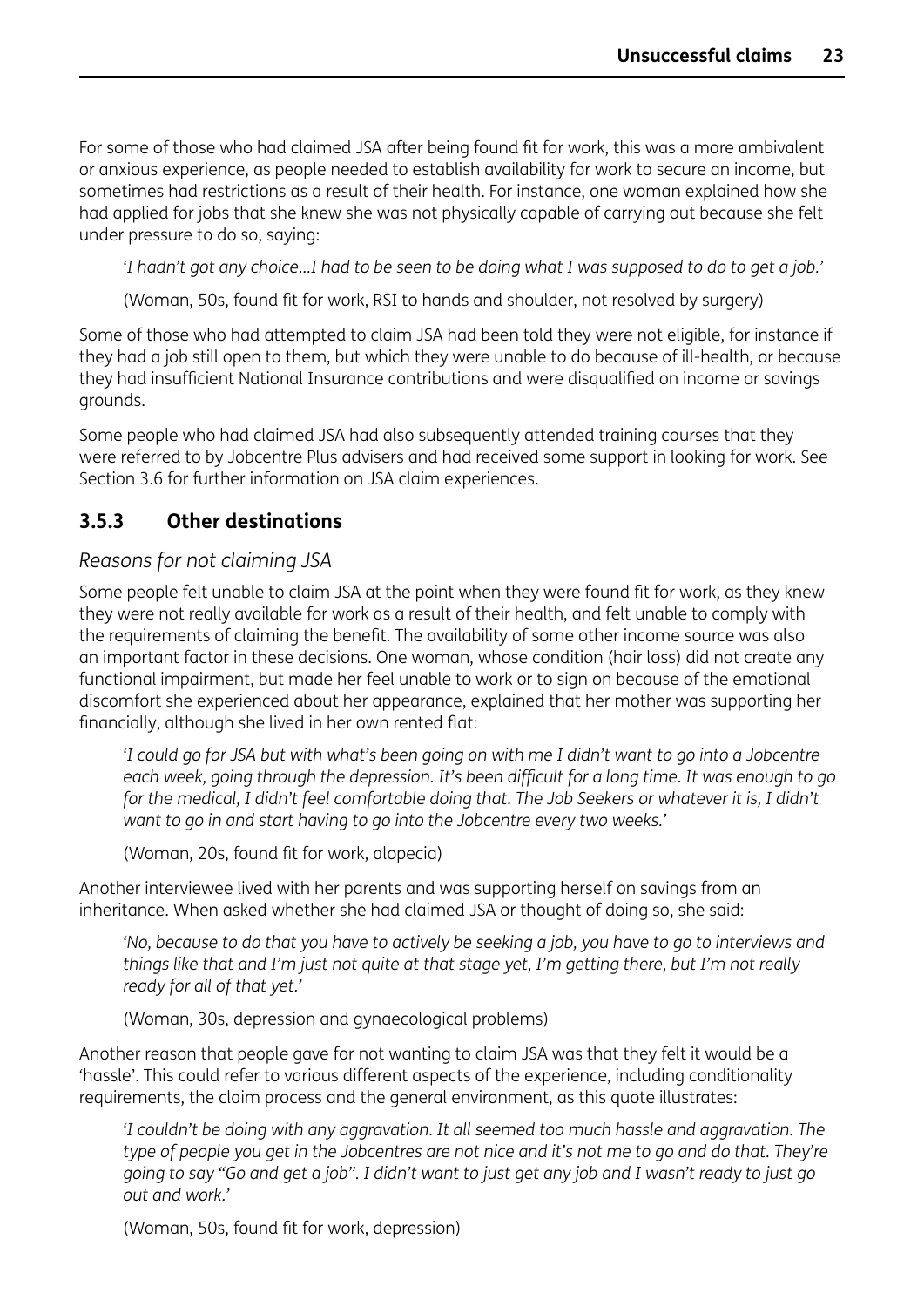<span id="page-33-0"></span>Others had assumed that they would find work quickly, and had, therefore, decided that there was little point in claiming JSA for what they had expected would only be a short period, as this customer, who had a working partner, explained:

'I didn't think I'd be out of work for so long. Any time that I've been out of work it's only been a week and it's not really been worth it. Or two weeks. It's not been worth going to the social and *signing on just for two weeks.'*

(Man, 30s, found fit for work, depression due to traumatic bereavement; leg injury)

Some of those who had not claimed JSA initially had gone on to do so at a later point, either because their health had improved, or because they were no longer able to manage financially. Other people who had initially received JSA were no longer receiving this because their six-month entitlement to contributory JSA had expired and they had a working partner. Others had initially received income-based JSA, but later experienced a change in circumstances (such as their partner returning to work) which meant that they were no longer entitled to receive this.

### *Other benefits*

Some people had gone on to claim an income replacement benefit which was more appropriate to their situation, such as Carer's Allowance or Maternity Allowance. Others had coped by living off a benefit intended to meet additional costs, usually Disability Living Allowance.

## 3.6 JSA claim experiences

The experiences of those who claimed JSA immediately after their ESA claim ended were broadly similar, regardless of why their ESA claim ended; most were indifferent about the general employment support from Jobcentre Plus while on JSA, as they reported that they had received little individualised support that took into account their health problems. Many found that Jobcentre Plus staff were very busy and so did not have time to spend with them for jobsearching or giving advice about how best to look for work. Some were frustrated that they were seen by a different member of staff each time they signed on, so they could not develop a relationship with the person they were seeing. It seems that the support from Jobcentre Plus advisers generally did not live up to interviewees' expectations, that is, that they would get support to help them find a job.

*'I'm quite disappointed with the level of support. It doesn't fulfil my needs…I reckon they could be doing more.'*

(Man, 20s, found fit for work, mental health issues, ADHD, anger management issues)

Some of the interviewees were stoical about the support they were or were not getting and had given up on Jobcentre Plus being able to help them in any way.

*'To be quite honest I've given up on asking for any help, yeah…Whatever extra help people say* that you can get and all the rest of it, you know what, I just don't want to ask for it, because I've been let down, I feel, before and I don't need that at the moment. It's the last thing I need is to *be sort of let down like that again.'*

(Man, 40s, found fit for work, varicose veins of the lower limb)

This was particularly apparent for some of the interviewees who did not discuss their health problems with their Jobcentre Plus adviser. Very few customers remembered Jobcentre Plus advisers asking about their health and very few had their health conditions taken into account on their Jobseekers Agreement. Only a small number had brought up their health limitations themselves; for some this was because they felt that they would be referred back to ESA, a benefit that they had just been refused, as in this example: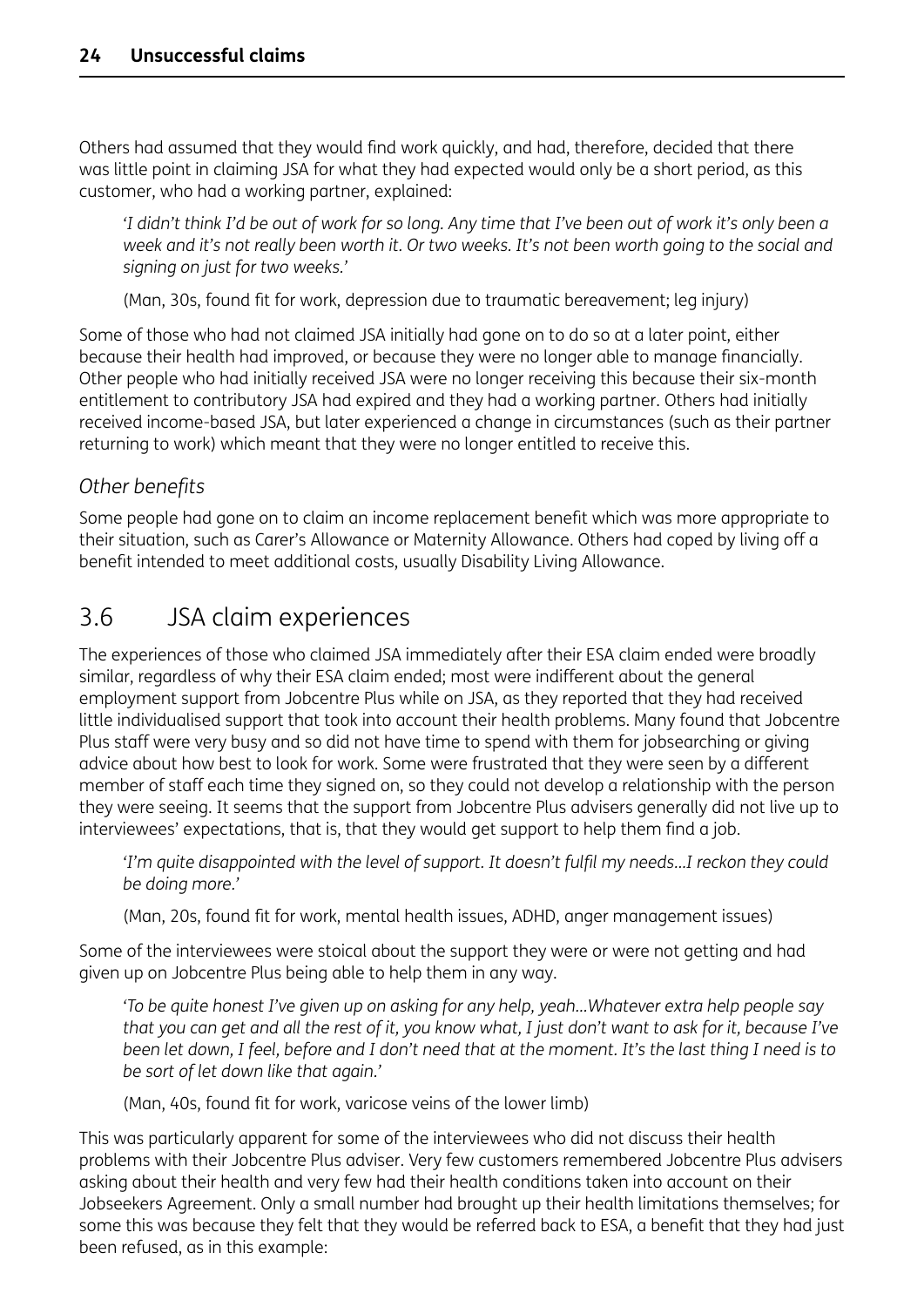*'As soon as I mention the word health to them about my depression or anything like that they immediately say "Oh you shouldn't be on this benefit you should be on another benefit, we'll* have to close down your claim, go the doctor immediately and get a letter". Well, I know that's a *waste of time because the doctor won't give me a letter.'*

(Woman, 50s, claim closed/withdrawn, depression)

Others thought that as they had been found fit for work, their health problem was no longer relevant to their benefit claim. This quote is typical of these views:

*'I think the attitude was; the health condition was irrelevant because it had been deemed irrelevant by a medical.'*

(Man, 40s, found fit for work, anxiety and trauma)

Although many people were unhappy with the support offered from Jobcentre Plus staff, very few were able to articulate the improvements that could be made. A small number of the interviewees felt that they would have liked more support from their Jobcentre Plus adviser; support such as finding vacancies not advertised on the jobpoints in Jobcentre Plus offices, advice on where else to look for vacancies, and Curriculum Vitae (CV) support.

'It would be good if someone could tell me "This is what you should be doing. This is what will *happen. This is your situation and this is your option", instead of having to fend for myself.* I use the internet and the job points at the Jobcentre but it's not clear enough to me. I've got a personal adviser, but it's not someone you can just go and see. It's when they want an *appointment with you.'*

(Woman, 20s, claim closed/withdrawn, bipolar disorder)

Some of the customers had positive views on their experience claiming JSA. The main things which elicited praise from the customers were when staff had supported them in looking for work, helped to keep them motivated or given them information (on vacancies or referrals to training providers) that had been beneficial to them. Although some interviewees mentioned that they had seen a specialist adviser at the Jobcentre who supported people with health problems, they had sometimes not been able to see them more than once, or had found them of limited help at the time of the research interview. However, some felt that this was a service that was available to them should they require it in the future.

'That was a few months ago I saw her. She was helpful, but she's the one who put me down on the system as do part time, limited what I can do. Apart from that there's nothing else she could *suggest where I could go on claiming other benefits.'*

(Man, 40s, found fit for work, bad back)

Despite adhering to the conditionality of claiming JSA (usually looking for work and providing evidence of this at their fortnightly job search review), some interviewees questioned whether they would have actually been able to do a job had they found one, especially at the time when they first went on to JSA.

'Actually, had I got a job, that would have been the real question mark and test at that point. Whether I was capable of...I would have gone, but how long it would have lasted at that point I *honestly don't know.'*

(Man, 40s, found fit for work, anxiety and trauma)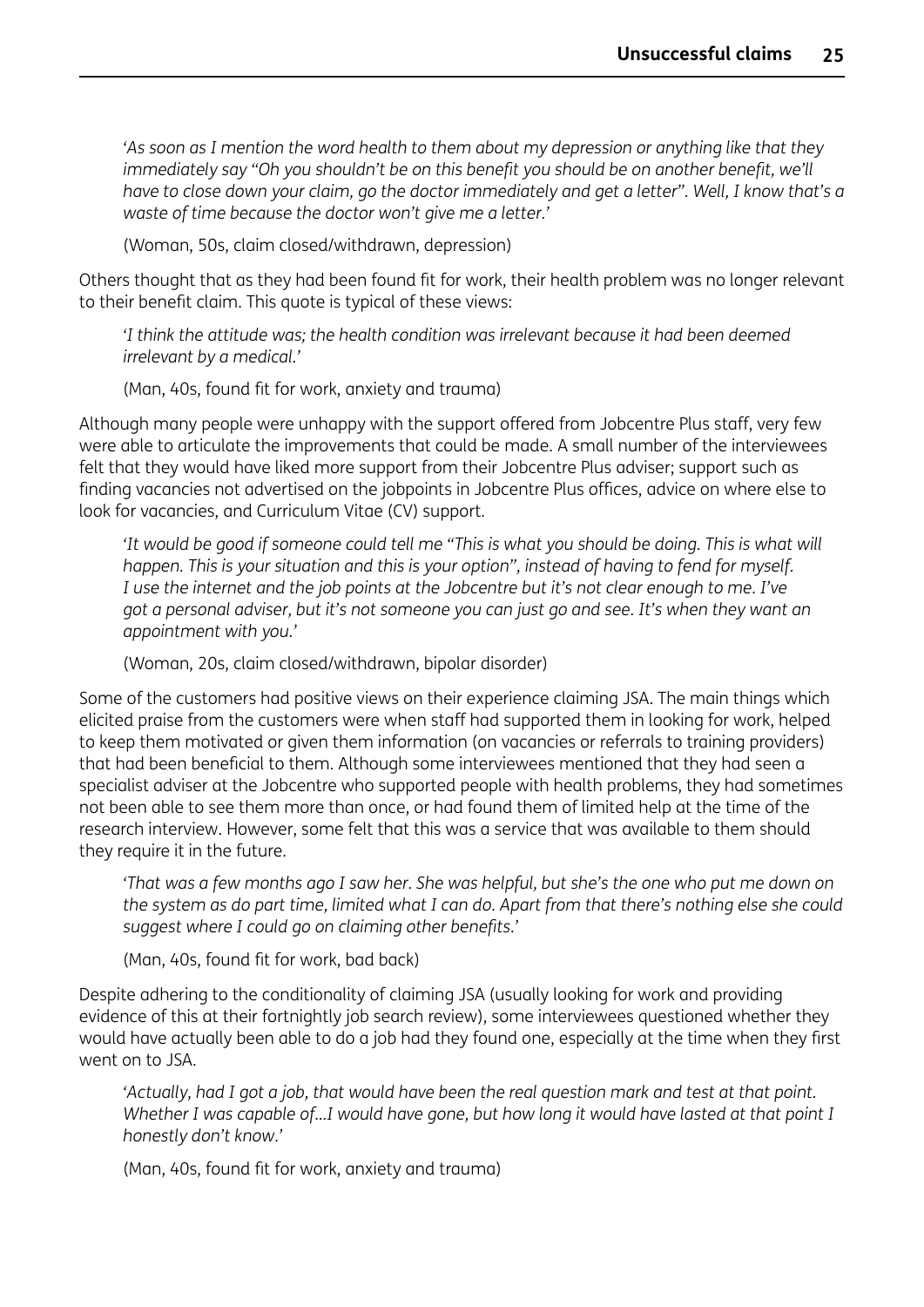<span id="page-35-0"></span>Some interviewees described the 'hassle' of changing over benefits from ESA to JSA; some experienced delays or gaps in benefit payments, while others were frustrated that they had to complete lengthy telephone interviews or fill in complex claim forms when their details had not changed since they were claiming ESA.

A number of interviewees had been referred to other services while claiming JSA, mostly to employment skills provision, which was generally well received, as this helped with developing CVs and provided internet access. A few had been referred to more specific vocational skills courses such as a retail course and hairdressing at a local college. Training was something that interviewees were generally keen to do and some also mentioned that they were interested in other routes into work such as work trials.

*'Yeah, I think because sometimes when you go to the jobcentre and you see these jobs on the website and you think, do you think I could be able to do that and some employers do work* trials which is a brilliant idea because it gives you a chance to discover if you can do the job or *not and they can get to know you which is a really good idea.'*

(Woman, 50s, claim closed/withdrawn, depression)

# 3.7 Financial pressures and coping strategies

Many interviewees reported that they were under financial pressure as a result of recent changes to their household incomes. The degrees of these pressures varied, but in the worst cases were very severe.

Some customers had a partner who was in employment, and in some cases this partner's income was also supplemented with claims for Working and/or Child Tax Credits. In a number of cases interviewees with working partners had claimed JSA after their claim for ESA; although others were either ineligible or had exhausted their eligibility for contributions-based JSA by the time of the interview.

In most cases, where there had been a reduction in household income from two salaries to a single income, interviewees reported that this left finances very stretched. In particular, they reported struggling to meet housing costs (either rental or mortgage payments), which were fixed and had been arranged on the basis of dual incomes. In many cases where interviewees had a family member in employment they reported they did not qualify for any support to meet these costs.

Financial coping strategies reported by those with working partners, but who were struggling financially included borrowing money, spending savings, going without prescriptions and changing to interest only mortgages.

There were a number of customers who relied on other family members, particularly parents, in the absence of any independent income. There were also some who had no family support and who lived solely on either other benefits (particularly DLA), or their own savings. Again, under these circumstances finances could be severely stretched.

Those customers who did not have other family members working and who had claimed JSA after ESA ended also stressed their financial pressures, even when they qualified for some support with housing costs. Coping strategies among the JSA group included going without food, borrowing money to pay bills and/or rent, not paying their rent and going into rent arrears, and selling property to live off the proceeds.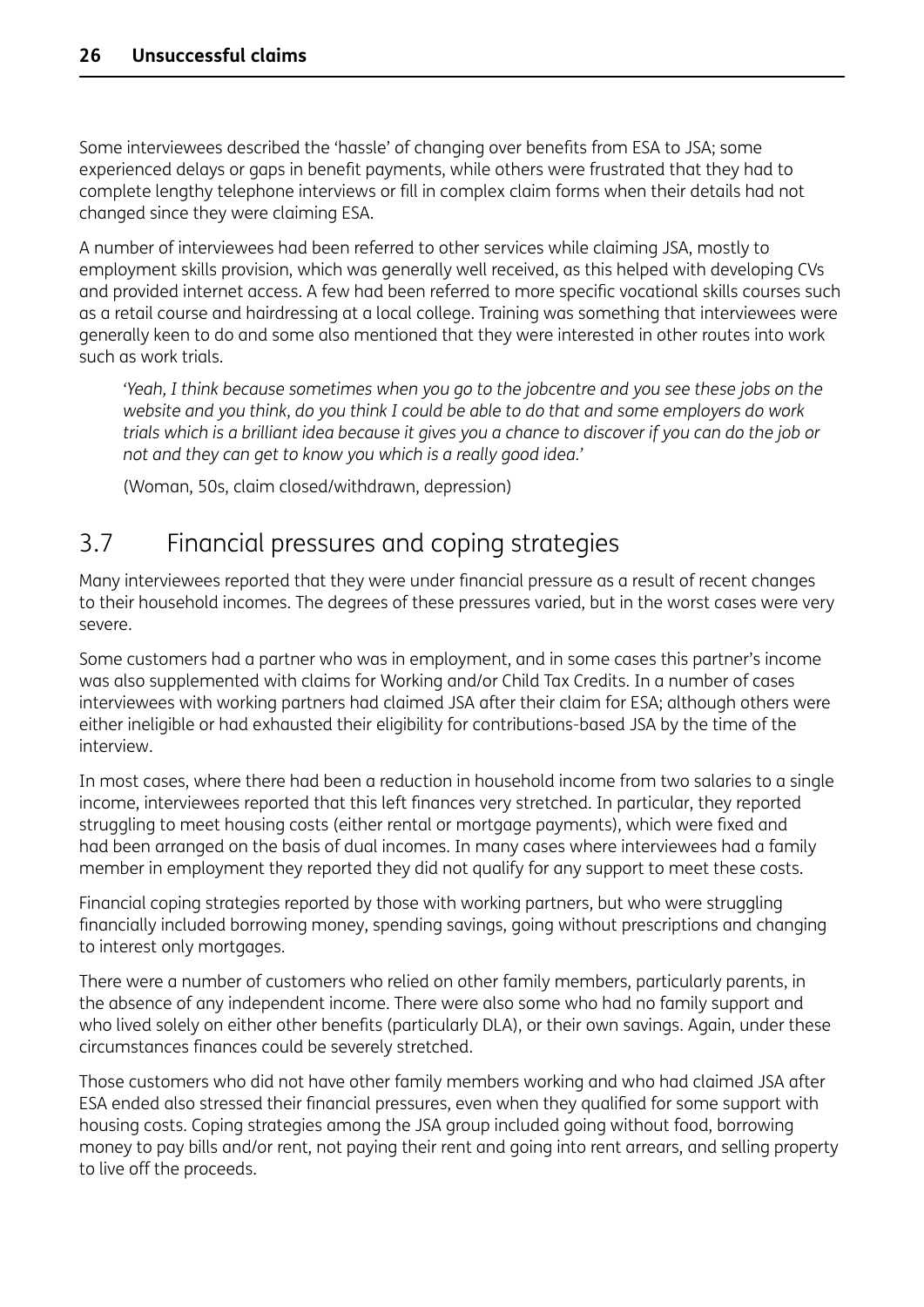Several of those who had claimed JSA after being disallowed ESA reported that they had experienced financial difficulties around the transition, relating to delays in switching benefits and the wait for JSA payments to start. In a number of cases customers had applied for and received Crisis Loans during this period, which they found added to the stress they were under:

'You have to claim JSA so I had to go all through the rigmarole and changing JSA, applying for a *crisis loan while I was waiting for my JSA to be sorted out.'*

(Man, 40s, found fit for work, abdominal pain and kidney failure)

Other coping strategies which were mentioned by customers in a variety of different situations included claiming other benefits, for example Carer's Allowance or Industrial Injuries Benefit, selling possessions, and working informally.

Looking to the future, several people including those with and without working partners, said that were considering raising additional income by cashing in endowments, or starting to receive pensions at the earliest possible opportunity, despite the actuarial losses this could incur. Some customers who were receiving National Insurance credits only felt that their financial situations were not sustainable, for example, one person who lived with his father and claimed DLA was intending to reclaim ESA. One person, who also received National Insurance credits only and lived with his wife and daughter who had only been able to secure part-time work, thought that they would only be able to continue to make mortgage payments for another three months.

*'For about three months I can survive the way I am at the moment…I can do some drastic things. I've got endowments on the house. I could cash that in…I'm paying a pension company.* Once you start these things you can't stop them. I could stop that. That would help us. It's not *much.'*

(Man, 50s, found fit for work, depression)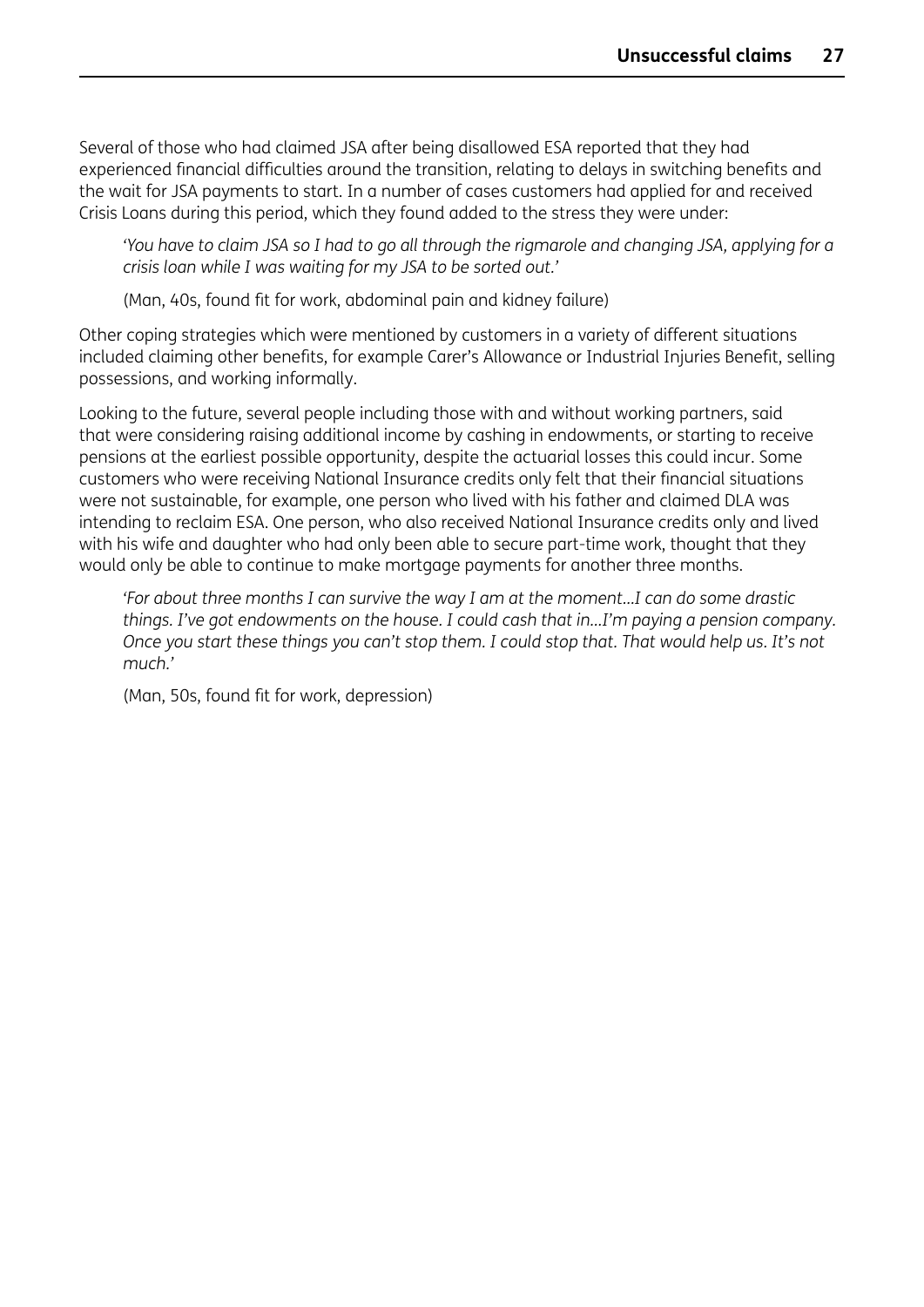# <span id="page-37-0"></span>**4 Understanding varying customer experiences and needs**

# 4.1 Introduction

This chapter discusses customers' experiences of Employment and Support Allowance (ESA), in light of their original expectations. It also explores their views of their future work prospects and the support they feel they require to find employment. The chapter also seeks to create a broad typology of ended claim experiences and outcomes.

# 4.2 Overall views on ESA

People had mixed views of their ESA claim experiences. The initial claim process was generally viewed as straightforward, but as noted in Chapter 2, some people struggled with the ESA50 form. People with experiences of claiming Jobseeker's Allowance (JSA) sometimes compared this unfavourably to claiming ESA, as in this example:

'It was a woman I spoke to about the interview and she was very gentle and caring. They were *quite friendly and the questions weren't so intrusive…The Jobcentre are normally abrasive and rude, but with the ESA they were quite caring and interested.'*

(Woman, 20s, claim closed/withdrawn, depression)

Those who had expected to receive benefit, and been told that they were not entitled, tended, not unnaturally, to be unhappy about this. The types of comments they made were along the lines of '*you should be allowed to be ill*' and '*when you need the help it's not there*'. Those who were claiming benefit for the first time tended to be most dissatisfied, both with the amount of benefit paid, and with the way they had been treated while claiming. Several referred to their sense of grievance at having contributed to the system for many years only to have their own claim rejected. This quote is typical of these views:

*'After paying my taxes since I was 16, I've paid taxes for the last 30 odd years, National Insurance, income tax I've paid the lot, I feel that I should be helped.'*

(Man, 40s, found fit for work, arm surgery following injury)

Some people had found the whole experience of claiming ESA so alienating that they hoped never to need to make a further claim. One person put this very starkly, saying:

*'I'd rather starve than go to them again.'*

(Woman, 50s, found fit for work, hip surgery)

Others recognised that they may have no choice, but were reluctant to claim ESA again:

'I really wouldn't want to. I'd rather have no money than try and go back on to that. It's a *hassle. Too much of a hassle.'*

(Woman, 20s, closed/withdrawn claim, depression)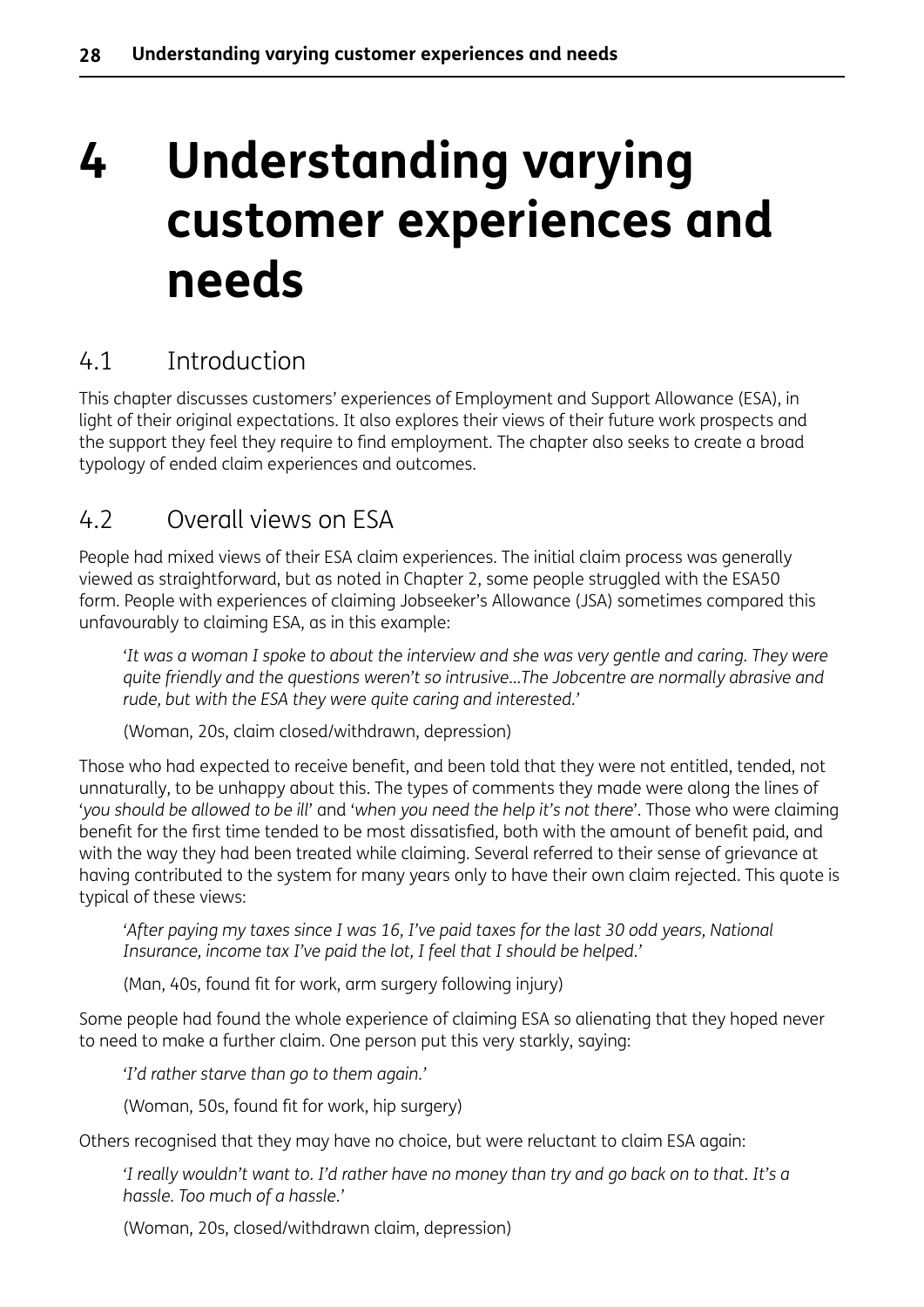### <span id="page-38-0"></span>**4.2.1 ESA communications**

Interviewees were generally happy with the way their claim was taken over the phone in the first instance, although one person noted that speaking on the telephone made them less comfortable about asking questions.

'I would have been able to ask more questions. When you sit down and talk to them, because on *the phone you just want to do it and get off the phone.'*

(Man, 20s, found fit for work, ADHD, anger management issues)

Some interviewees expressed frustration at the difficulty of speaking to someone over the phone who could tell them what was happening with their claim. Customers often spoke to several people, sometimes in different Jobcentre Plus departments and offices, in order to find out how their claim was progressing.

*'There's no direct number or person you could phone if you have got a genuine concern with the way they operate and they could put you right. It would be good to talk to someone who can* do that. I rang up, "Oh I just take the phone calls, I don't really answer the questions", so you're *shut off straight away.'*

(Man, 60s, claim closed/withdrawn, ear/balance condition)

More positively, when they did find someone who could answer their questions, they were pleased with the explanations and time taken with them.

Letters relating to ESA claims and Work Capability Assessment (WCA) results were confusing for some, with the letters sometimes being reported to contain seemingly contradictory information.

*'These letters don't explain anything properly, they all start with the same thing: "We cannot pay* you this and we cannot do this" and it says "But we will pay" in the same letter, it's crazy. And *I've had about three or four of the same letters worded exactly the same and you don't know where you are.'*

(Woman, 50s, found fit for work, shoulder injury and nerve damage)

There was also confusion about communications at the end of ESA claims. Letters saying that the person is not entitled to the benefit could come without warning. There was a consensus that there should be more explanation as to why the claim was ending; in particular, the phrase '*because the law says we cannot pay you*' was thought to be obscure. A few suggested a face-to-face meeting or telephone call to let them know their claim was ending would have been better and could have answered their questions. Those who had stopped sending in medical certificates also wanted confirmation that their claim had ended and that National Insurance (NI) contributions had been paid. This is something that is supposed to happen, but these customers reported that they had not received any official notification.

Administrative processes were a common cause of dissatisfaction; there were extended time periods between the WCA and the eventual decision. Although the target time for receiving the decision after the WCA is about four weeks, people felt that this was a long time to wait. There were a number of cases where benefit payments had stopped before the customer had been notified and as this example demonstrates, customers were not always told, or could not recall, why their payments had stopped.

*'They didn't inform me that the claim stopped. I phoned up and said, "I should have been paid today" and he said, "Your benefit's been stopped".'*

(Man, 40s, found fit for work, breathing problems, pancreatitis and kidney failure)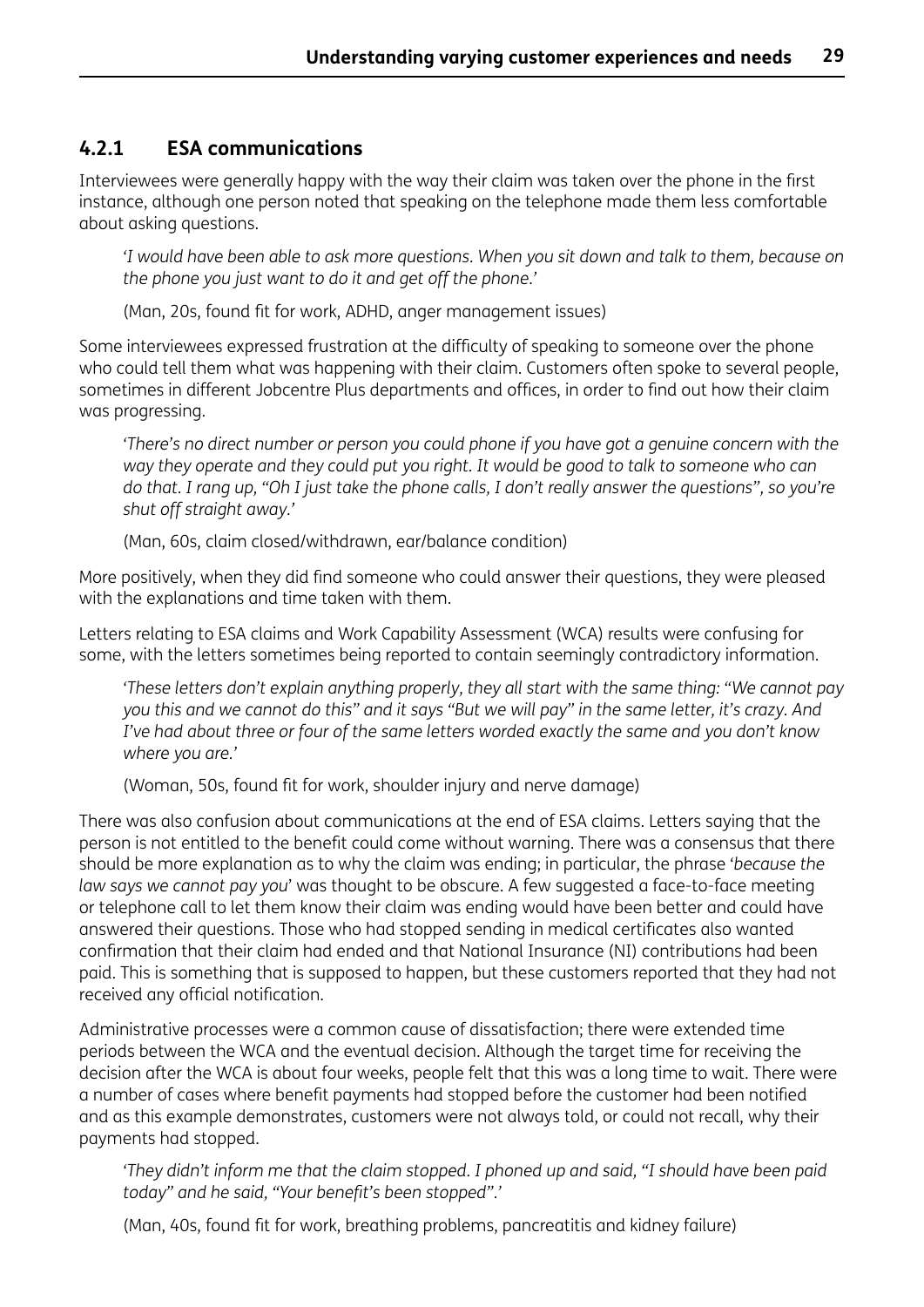# <span id="page-39-0"></span>4.3 Future expectations of work

 A small number of the interviewees were working at the time of the research, some on a selfemployed basis and some part-time. Those interviewed who were not working generally had an expectation that they would return to paid employment of some kind in the future. Some were hoping to build up slowly to full-time work, starting with either voluntary work or paid part-time employment. Interviewees commonly described patterns of boredom and isolation in their daily lives due to their unemployment and lack of money, as this example shows:

'I get up in the morning, have a shower then I'm on the internet looking for work. I just mooch around washing and ironing. I have a special diet. It's pretty dull. I have no family here. I have *some good friends but they're employed. We do try and meet up once a week. It's pretty dull.'*

(Woman, 50s, found fit for work, recovering from hip surgery)

Looking at groups of interviewees by whether they or not they were claiming JSA, and why their ESA claim ended, it is possible to see some differences in their thoughts about work in the future.

## **4.3.1 Closed and withdrawn claims – claimed JSA**

Customers whose claim had been closed or withdrawn and who had immediately moved onto JSA were closest to the labour market, compared to those who did not claim JSA. Although some interviewees in this group generally had ongoing health problems, these were generally not negatively affecting their thoughts about future employment.

*'I'd like to have a full-time job and earn some money. Waitressing, bar work…I'm looking after my diabetes a lot better now. As long as I keep on doing that, I should be fine.'*

(Woman, under 20, closed/withdrawn claim, diabetes-related arthritis)

When describing their typical day and their thoughts about work in the future, people in this group appeared motivated to get into work; some were willing to do temporary work or part-time work as a step towards their long-term goals. Although some people in this group recognised that they had employability issues, such as lack of work experience and lack of appropriate qualifications, health tended not to be the main barrier identified.

*'Even though I was on crutches, there was no need for me to be on ESA…that doesn't stop me from looking for jobs sitting down in a chair typing.'*

(Woman, 40s, closed/withdrawn claim, knee injury)

Searching for jobs in person and in newspapers, using the internet to look for work, visiting Jobcentre Plus offices and raising their skills by attending courses, tended to dominate the days of people in this group, as this quote illustrates:

*'Picking up my brother to see if he's alright, might have to go down there, go and see mum,* going to the [nearby]Jobcentre have a look in there, get the bus back to [local town], have a look *in the Jobcentre down there…Twice maybe three times a week…Look in the local newspapers, do a bit of shopping, look on the sweet shop boards; sometimes they advertise.'*

(Woman, 50s, claim closed/withdrawn, depression)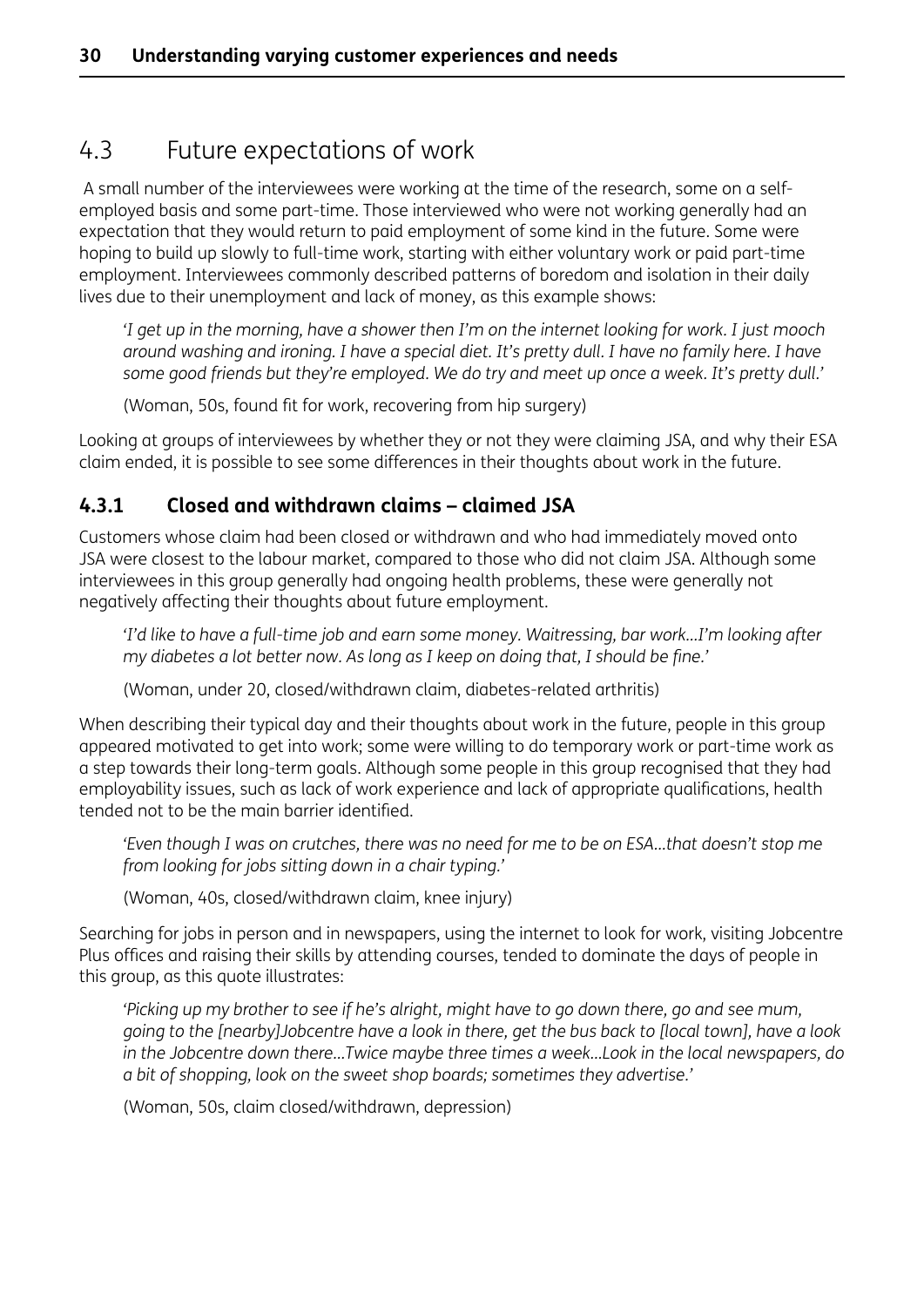### <span id="page-40-0"></span>**4.3.2 Found fit for work – claiming JSA**

Interviewees who had been found fit for work and who had gone immediately on to claim JSA were similar in their outlook to the previous (claim closed/withdrawn) group, and generally looking for work. Interviewees in this group, however, were somewhat more inclined to view health as a barrier to them successfully securing employment. Some of this group were considering a new career, for example retraining because they were no longer physically or mentally able to do the type of work they used to do.

'I prefer a driver's job. I can't go back into factory work. I'm very limited to what I can do. I can't *lean forward too much. Even when I'm washing up it doesn't take that long, it gets painful just me leaning forward. So I'm looking for something that does a driving job. I should be all right because I do drive. Apart from that, factory work or anything without lifting.'*

(Man, 40s, found fit for work, bad back)

As well as considering ill health to be a barrier to employment, other employability issues that this group presented included gaps in their employment history, the recession, and lack of confidence.

In some cases, JSA customers had been able to reduce the hours of work that they were looking for in agreement with their Jobcentre Plus advisers, due to their ongoing health difficulties, but this was not something commonly reported, nor something that had always been sustained at later stages of the JSA claim, as this man explained.

'They have got it on the system that I have a back problem. They've put me down for 20 hours *part-time work…I know one time it was on the system as 20 hours part time, but now I think they've got me on as looking for full time work.'*

(Man, 40s, found fit for work, bad back)

As with other interviewees on JSA, this group of interviewees described a range of activities to look for work. In some cases, however, their jobsearching activities were limited by their low income; some did not have internet access at home so had to use library or training providers' facilities. They visited Jobcentre Plus offices in person to use jobpoints. For some, the geographical area that they inhabited was also limited by the lack of affordable transport, so many reported that they stayed close to home most days.

'I generally go out to the library in the afternoon to do my job search because I've got no phone line or broadband at all. In the library they only allow you a machine for one hour a day because *they don't have too many machines here'.*

(Woman, 50s, found fit for work, stress and depression)

Customers who did have access to the internet reported using this as their main jobsearching activity, most days. Using computers to help with jobsearching could be quick activities like accessing email to check on replies to job applications, or lengthier tasks such as using job search websites to look for work, or updating Curricula Vitae (CVs).

## **4.3.3 Closed/withdrawn claim – not claiming JSA**

People whose claim was closed or withdrawn and who were not on JSA were also largely looking for work, but generally tended to consider this as something far further in the future; some were volunteering, in order to build up to work later on, as this woman explained.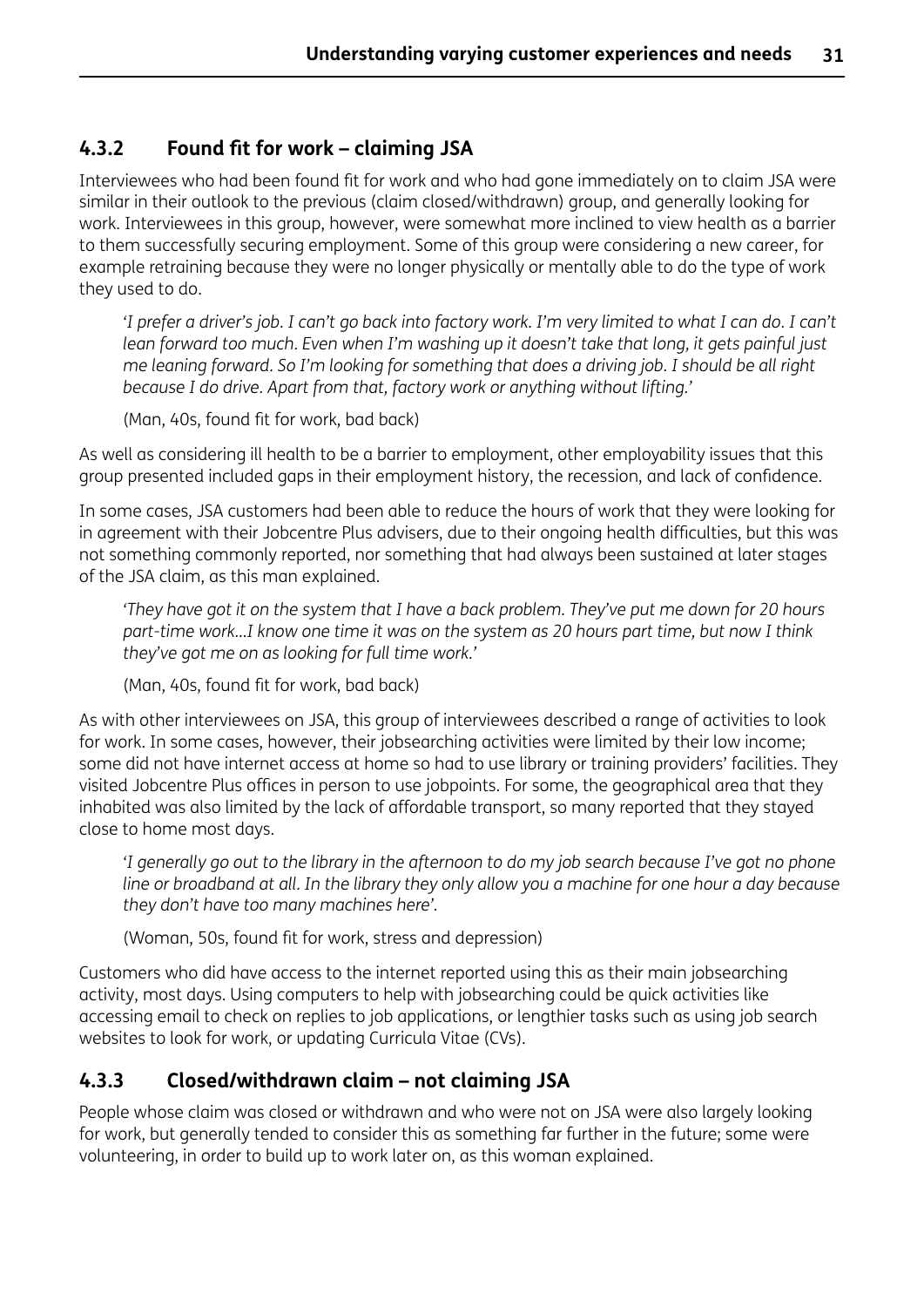<span id="page-41-0"></span>*'I'm now doing my volunteering just one afternoon a week at the moment and hopefully after the operation I'm looking to join another company and hopefully do some volunteering for them, so it's sort of building things up slowly.'*

(Woman, 30s, claim closed/withdrawn, depression and gynaecological problems)

Some of this group were not in receipt of any other benefits once their ESA claim ended and hoped to be working very soon as other means of supporting themselves, such as savings, were diminishing.

'As I say I'm making great steps to get back to work, redundancy's running out so it's a good *thing in a way as it does spur me on, but I've been applying for jobs'*

(Man, 60s, claim closed/withdrawn, ear condition affecting balance)

As with the interviewees whose claim was closed or withdrawn and who were claiming JSA, this group also recognised that they had employability issues, including having English as a second language, age, increasing competition for jobs, and past illness. They also saw their current ill health as a potential barrier to full-time work.

'I'm a people person; I want to do something with people. I don't want to go back into office; well I can't go back into the office. I earned good money but I can't go back just sitting there *typing, I don't want to do phone work, it wasn't just that, but those 80-page contracts.'*

Woman, 50s, claim closed/withdrawn, mental health issues and gynaecological problems

It was common for these interviewees to mention jobsearch as part of their typical day, but this appeared both less structured and less frequent than for those on JSA and there was more mention of other activities, such as running errands, looking after children and attending support groups. There were also some for whom everyday tasks were a real struggle.

*'Some days I don't even get dressed. It's too much hassle to get dressed. I have to get* [husband] to do some of it...I've got a wig because it's easier to do than my own hair. I can drop *it on top. I've got no strength in my arms.'*

Woman, 40s, claim closed/withdrawn, arthritis and nerve damage

#### **4.3.4 Found fit for work – not claiming JSA**

In contrast to the other groups of interviewees, who were, in the main, positive about eventually returning to work in some capacity, those who were found fit for work at the WCA but did not go on to JSA were generally less positive about their job prospects. Customers who fell into this group said that they were finding it hard to get back into work, and some seemed to be finding it difficult to stay motivated, as in this example:

'I don't tend to look ahead. I just tend to do what I'm doing that day. I plan what I'm going *to do for that day. I can't see anything exciting happening or any career prospects. I can't get motivated enough to get into anything. I don't think about the future.'*

(Woman, 50s, found fit for work, depression)

In contrast to other interviewees, people in this group who were seeking work were generally looking solely for part-time employment. Interviewees in this category were likely to be supported financially by others, or reliant on Disability Living Allowance (DLA). The typical day described by these interviewees was less likely to include jobsearching activities; they were more likely to mention commitments such as looking after family members, caring for children, and other activities such as exercise and training courses.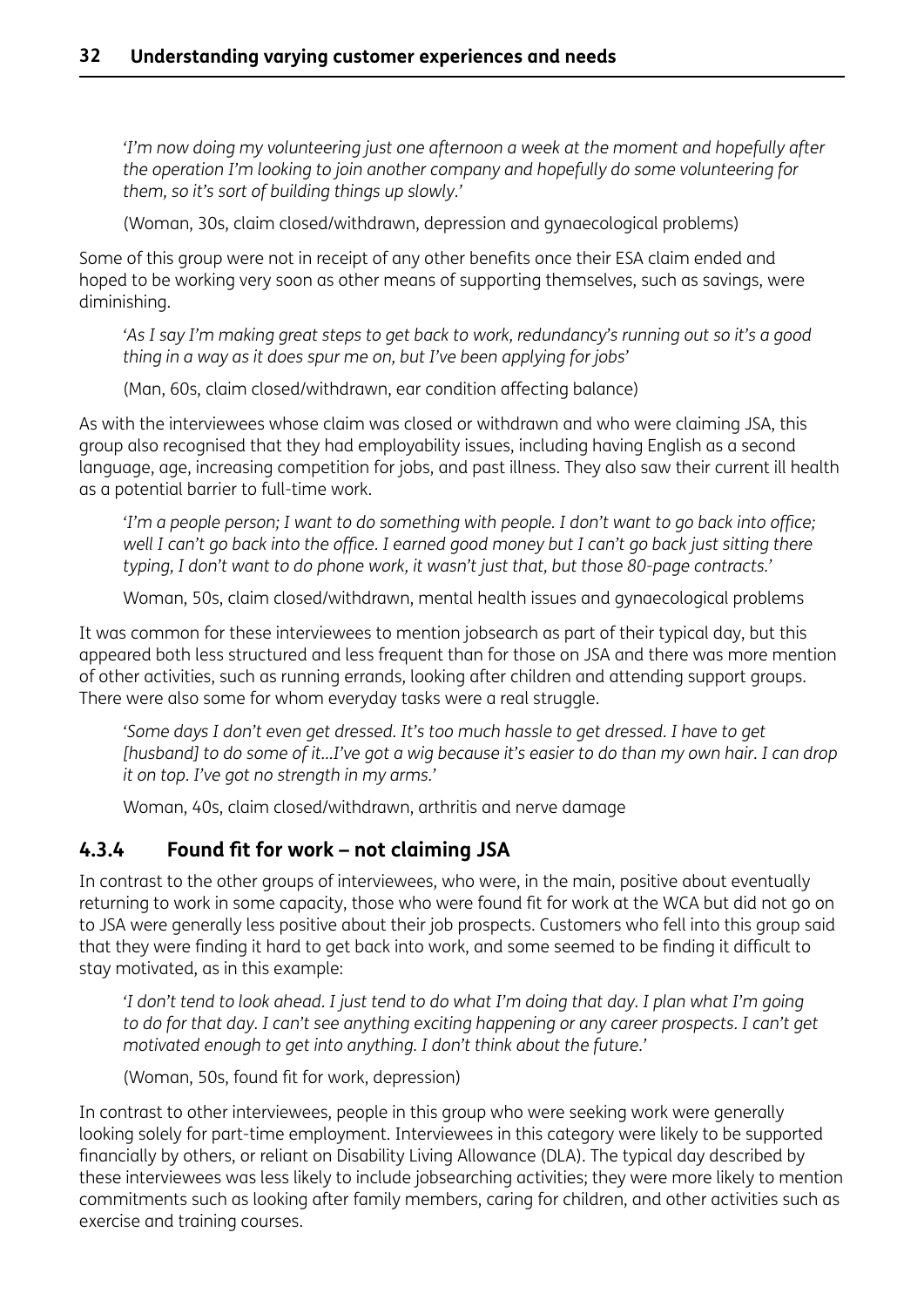<span id="page-42-0"></span>*'I usually get up about 6.30. I walk the dog. Come back, have a shower. Breakfast. Do whatever needs doing, filing, tidying, washing, cleaning. Walk him again. Have lunch. Find some more jobs* to do or go and help my mum. She lives not far away. She helps me and I go and help her. Come *back. Cook dinner. Watch some soaps. Go to bed.'*

(Woman, 50s, found fit for work, depression)

Exceptions to this were people who had not claimed JSA as they were hoping to return to selfemployment, though even these interviewees reported that work was sporadic and that they relied on other sources of financial support.

*'Times are hard aren't they? Everyone is penny pinching. You give a quote and you just hope you'll get that job. It doesn't always happen.'*

(Man, 50s, found fit for work, depression)

## 4.4 Typologies of customer experience

This section of the chapter attempts to draw together different facets of the claim experiences and characteristics of customers to explore different motivations and rationales for their activities once their ESA claim ended, and the different kinds of support which might be helpful. Seven broad types or categories of experience have been identified. People had sometimes moved between these groupings in the course of their claim, and their experiences sometimes cut across more than one of these schematic categories.

### **4.4.1 Marginal claims for ESA**

People in this group tended to have less severe health conditions; they had often claimed ESA on the advice of a relative or friend or a Jobcentre Plus adviser, rather than on their own initiative, and their choice to apply for ESA, rather than another benefit such as JSA, was borderline. The hallmark of those who were in this group was that they did not have a severe condition, or a firm belief that they were too unwell to work or that they should be entitled to ESA. They readily accepted their noneligibility if they were found fit for work or told that they were not entitled to benefit.

#### Marginal claims – case studies Case study 1

Ms A was in her 40s. She has had depression for many years, and used to be on medication, but the depression was not severe at the time of her claim. She was made redundant from her job in a factory, and was advised to claim ESA by a relative. She was found fit for work, a decision which she accepted and did not appeal. She then claimed Carer's Allowance, as she was caring for her disabled nephew, and intended to do this full time over the next few years.

#### Case study 2

Ms B was in her 30s and had lost her job. She was pregnant and on JSA, but was recommended to claim ESA instead, as she was not really available for work, and intended to stay at home to raise her child, as she explained: '*I was trying to say to them it's all good and well me looking for a job, but every employer I'm coming up against, I'm just over three months' pregnant, they're* looking at me, going "Well we've got less than six months to use out of her", it's not really going *to happen, plus I suffer from depression as well and that has affected my working life before, so that's when they decided to put me onto the ESA.*'

She had claimed for only a short period, until her entitlement to Maternity Allowance had begun, at which point her ESA claim was closed automatically.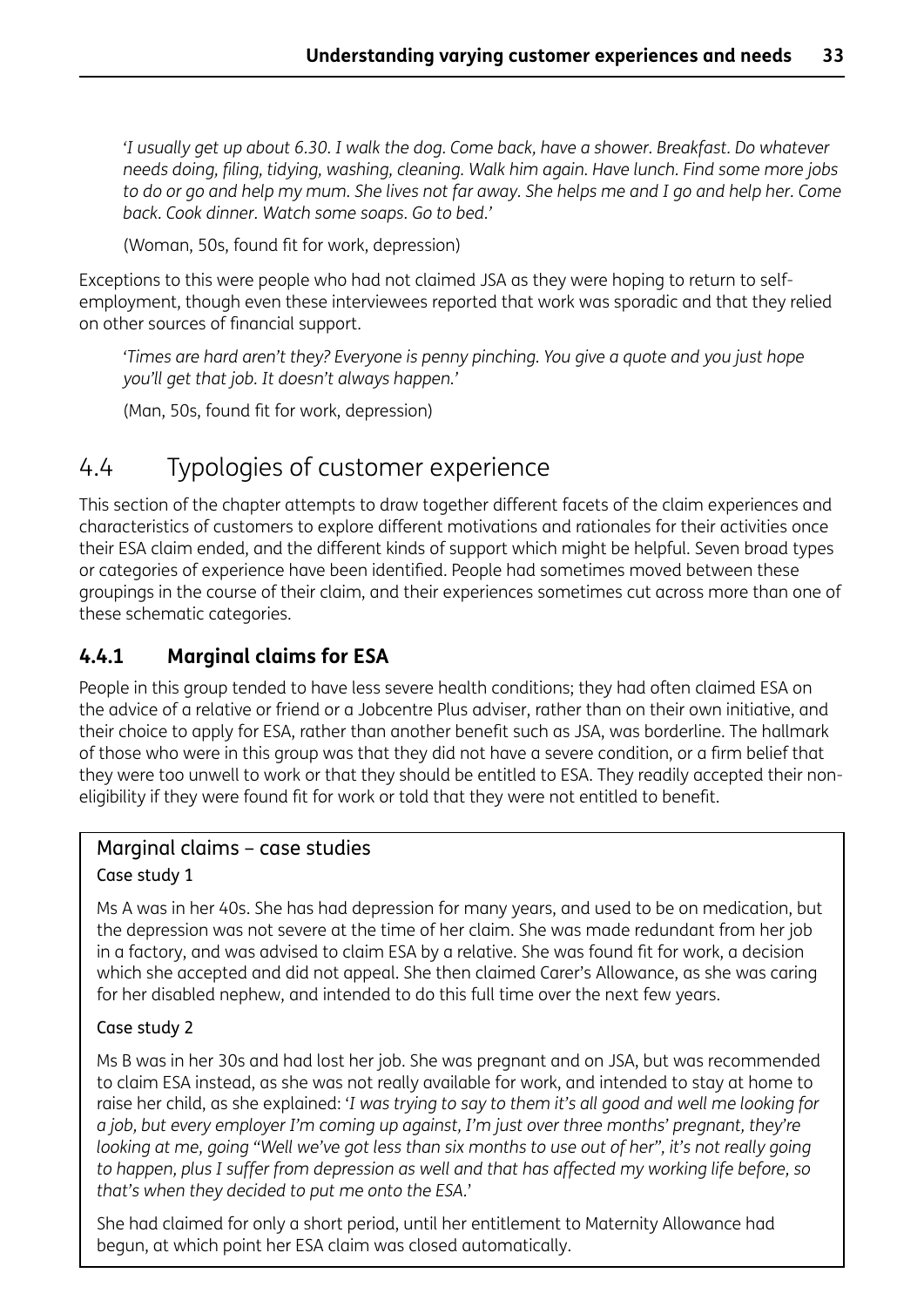#### <span id="page-43-0"></span>**4.4.2 Short-term recovery**

Some of this group had claimed ESA because of a short-term condition (for example a broken limb or other injury, a short-term episode of depression or an operation) and had then closed their claim and spontaneously returned to work, or claimed JSA when their health condition improved. For some this had not been their own decision, but arose because their General Practitioner (GP) had refused to issue further medical certificates. Others had been found fit for work and agreed with the decision that they were now ready to look for work, as their condition had improved. The first group would always have been likely to leave benefit, since they did so of their own accord and there was no external pressure on them to do so at this point, while the latter two groups might possibly have remained on benefit for longer without a trigger mechanism.

# Short-term recovery – case studies

#### Case study 1

Mr C was in his 30s. He was working in a shop which closed down and had been on JSA about four or five weeks when he fractured his hand. He then claimed ESA for six weeks until his medical certificate expired, at which point he felt fit enough to work so did not get any more medical certificates and went back onto JSA.

#### Case study 2

Mr D was in his 20s and was on JSA for some months before his ESA claim. He claimed ESA because of depression – being unemployed was getting him down and he was arguing constantly with his girlfriend and his mother. He was briefly on medication but stopped because he didn't like it. He was not responding to letters and forms sent on about his ESA claim because he was depressed and de-motivated and so his claim was closed by Jobcentre Plus. He was advised by the Citizens Advice Bureau to claim JSA and did so. In the process he came to the conclusion that he was now well enough to work again, and took a job for 16 hours a week. At the time he was interviewed he had just increased his hours to 30 a week. However, he had large rent arrears because of the gap between his ESA and JSA claim. He also did not qualify for return to work payments as he had not been on either benefit long enough, which he felt was unfair, as he thought his total time on benefit would have entitled him to these.

#### Case study 3

Ms E was in her 20s. At the time of her claim for ESA she was at a low ebb and had depression following a number of traumatic experiences. The GP issued her with a four-week medical certificate to tide her over, and this was when she claimed ESA. Her GP had subsequently refused to issue further medical certificates:

*'I asked for another one because I couldn't handle things. Every time I thought about looking for* a job I just felt so low, really low. I went back for another sick note and he said no so then I had *to go on to JSA. That was my only choice.'*

However, she was keen to find work anyway, and was not concerned about having to claim JSA. She had experienced some problems with her claim as a result of her depression and personal circumstances, however, and was left feeling that staff were not that sympathetic:

*'The Jobcentre have allowed me a couple of sick days, but when I've really needed them they haven't allowed it…I got a sanction for attending an appointment 45 minutes late. I'd just* totally forgotten about it. I was trying to find a flat. I was homeless. I did explain all this and I was going to go to appeal, but now I've got loads of stuff going on and I'm keeping myself really *busy so I didn't want to do the whole appeal.'*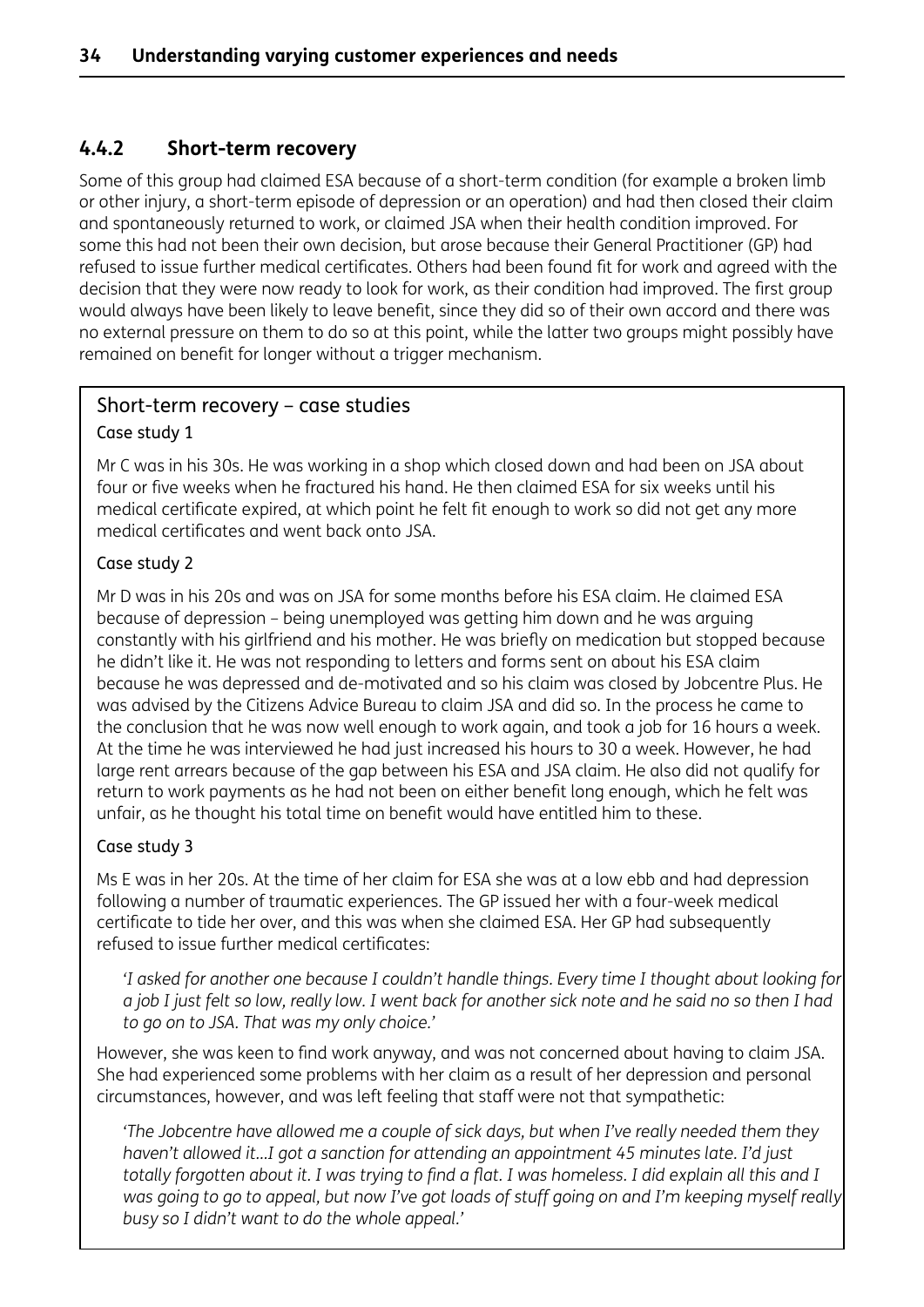### <span id="page-44-0"></span>**4.4.3 Reluctant claims to JSA**

This group was composed of those who did not agree that they were fit for work, but had not appealed the decision for a variety of reasons, including not believing that they would be successful, and prioritising immediate income. They did not feel that they were genuinely available for work, but were compelled by their financial circumstances to make a claim for JSA. Many thought that they would not receive any benefits while they appealed the decision on their ESA claim. This group was generally unlikely to be receiving appropriate support for their health issues, since they tended to fear that drawing attention to these would call their availability for work into question, and possibly leave them without an income. Some people had fallen into this category at the time their JSA claim started, but felt no ambivalence about claiming later, once their health had improved and they were fully available for work.

### Reluctant claims to JSA – case studies

#### Case study 1

Mr F was in his 40s and had a bad back caused by arthritis following a car accident about 15 years ago. He was found fit for work. He said that he had not appealed, as he thought he would not get any money while appealing, and he and his family needed an income. He had discussed his health problems with the JSA adviser and was originally allowed to limit his jobsearch to jobs of no more than 20 hours a week, but this was subsequently amended to full-time hours.

#### Case study 2

Mr G was in his 40s and has had problems with his leg since he broke it as a child. He had always worked until being made redundant in 2008. He was shocked to receive zero points at the WCA, when he had expected to be eligible for ESA. He started an appeal but abandoned this, as he had little faith that it would succeed, and it was taking so long, describing this as 'like banging his head against a brick wall.'

He did not believe that he was well enough to work, but claimed JSA as he needed the money, and was trying to find work. He said that he had not mentioned his health condition to the JSA advisers, as there would be no benefit in doing so and would only make things more complicated.

## **4.4.4 Cycling between benefits**

People in this group tended not to have worked for many years. Their most recent job had ended for a range of reasons, including redundancy and having children, as well as health problems. Compared to those who had made a marginal claim and those with short-term conditions, people in this group tended to have a more fixed idea of themselves as permanently unfit for work, or limited in the range of work they could consider.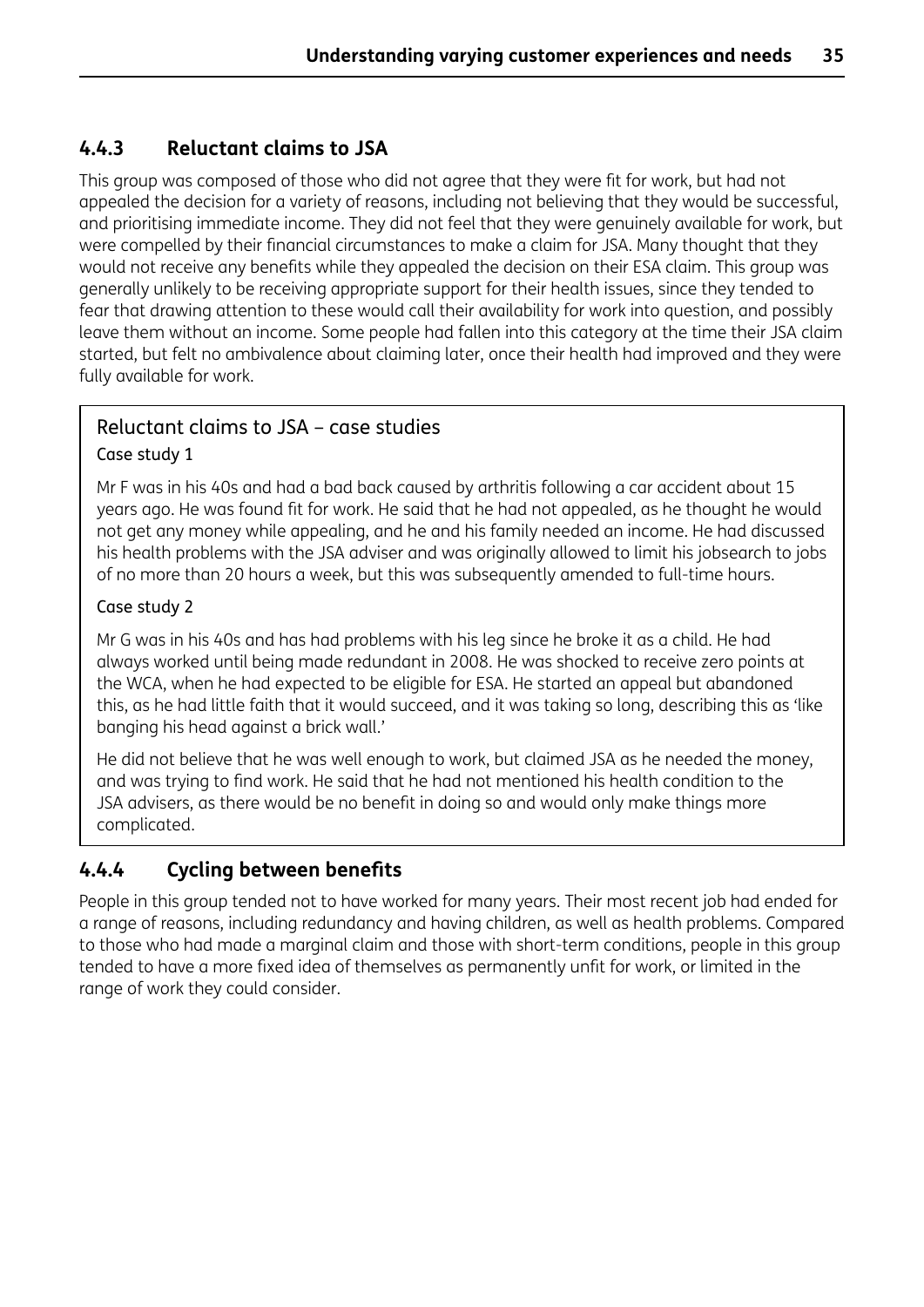## <span id="page-45-0"></span>Cycling between benefits – case studies Case study 1

Mr H was in his 30s and has refugee status. He had not worked since coming to the UK. He was not allowed to work during the first eight years while his asylum claim was undecided, during this time he had been attending classes to improve his English skills. He had a bad back from doing labouring work when he was younger and claimed ESA on the advice of a friend.

Following the WCA, he was found fit for work. He claimed JSA feeling that he had no other choice, but still feels that he is unable to work because of his back problems, saying:

'But you can't work in back pain. When I'm sitting like that for two minutes I have back pain. If *I'm working I have to move it every time.'*

#### Case study 2

Ms I was in her late 40s, and had joint problems, causing pain and deformity in her hands and arms and depression, for which she was on medication. A lone parent, she had never worked. Her youngest child had recently turned 11, which meant she was going to be moved from Income Support to JSA. After telling her Income Support adviser about her health problems she decided to claim ESA. She was found fit for work, appealed and lost. She had then gone on to JSA, but believed that there were few jobs she was capable of doing, saying:

'I just go to sign on and they tell me "Have you looked for a job?" and I say, "Yes, I do go on the *Internet." But I'm looking for that perfect job without carrying or picking up something.'*

### **4.4.5 People not eligible for ESA payments**

These were people who had not paid enough contributions to be eligible for contributions-based ESA, and who were claiming an alternative benefit, or were disqualified for income-based JSA because of savings they held or because they had another source of household income such as a partner's earnings. Many received National Insurance credits only. Some of those with a working partner were nonetheless on low incomes, and were facing considerable financial difficulty.

In some cases the decision about eligibility to ESA had been communicated clearly and was well understood by the person concerned. In others, people simply had no idea why benefit was not being paid and recounted numerous fruitless attempts to resolve this.

#### People not eligible for ESA – case studies Case study 1

Ms J was in her 50s and had claimed ESA while off work and unable to walk for several months after a foot operation. She was employed on a casual basis as a catering assistant, was not entitled to Statutory Sick Pay, and her earnings were less than the National Insurance threshold. Her husband was retired and he had pension income which disqualified her from income-based ESA. This customer was matter-of-fact about the fact she was not entitled to benefit (although slightly annoyed that her previous 20 years of paying National Insurance contributions, prior to the casual catering assistant role, counted for nothing in this context) but felt that she had been put to unnecessary trouble when a few simple questions could have determined her nonentitlement:

continued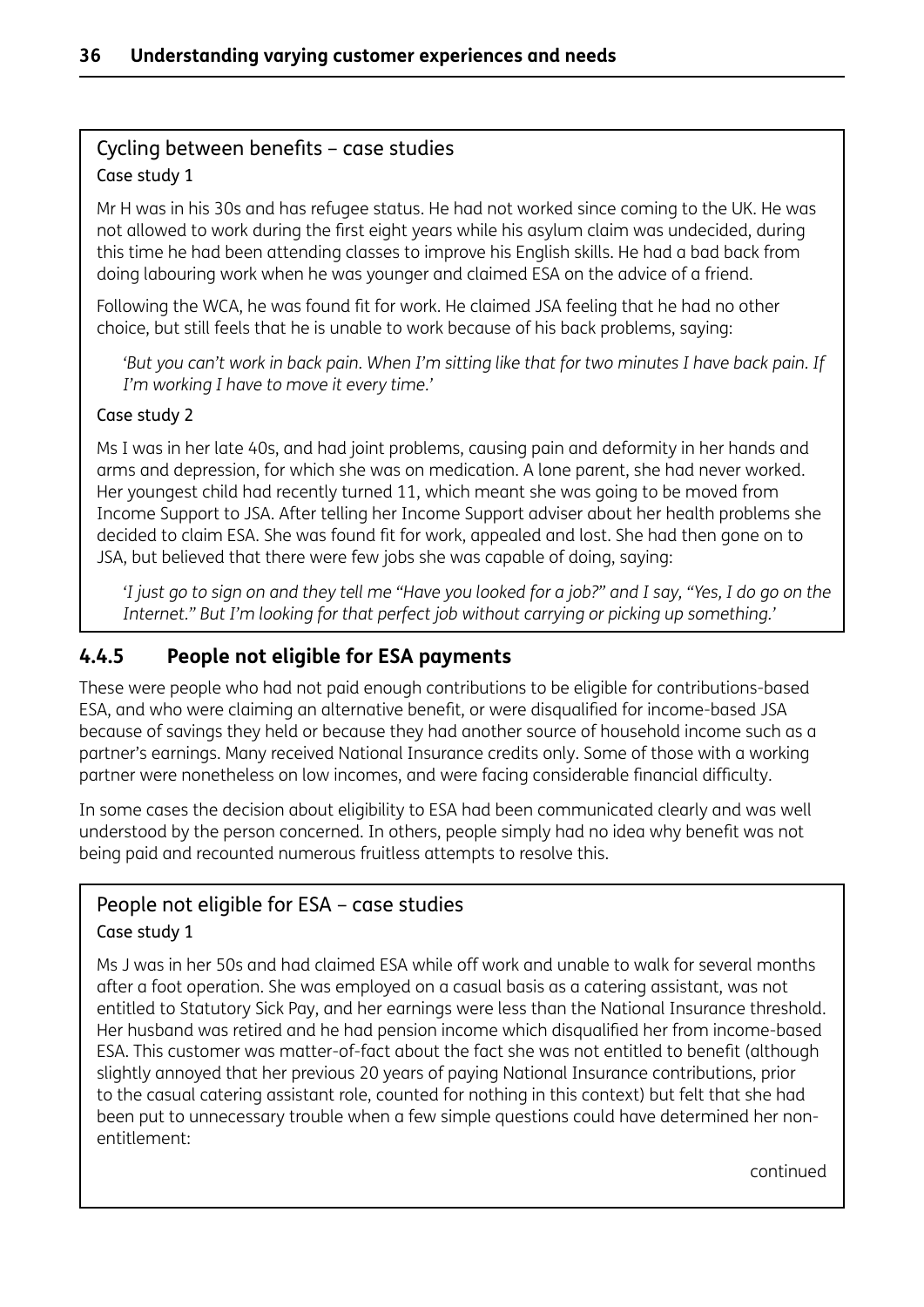#### <span id="page-46-0"></span>Case study 1 continued

'If she'd have said to me then "Have you paid any NI in the last two years?" I would have said no. That would have been an end of it. I knew I hadn't paid any NI because I hadn't earned enough for a couple of years. I just felt the whole thing - when you think how long you spend *queuing to get through to people and phone calls – they wouldn't take a photocopy of the sick certificate, they want the original sick certificate, well of course your employer wanted my original, even though they weren't paying me they wanted sight of my original sick certificate* so you're endlessly waiting for bits of paper to come back. I felt the whole thing was a very bad *experience.'*

#### Case study 2

Ms K was in her 50s and had been unwell with arthritis and not worked for many years. The trigger for her claim was when her husband died. He had been at work until shortly before this. It appeared that she would not have been entitled to ESA on income grounds, as she was receiving Bereavement Allowance, but no-one seemed to have explained this to her at any stage.

She had been called into a WCA but had been unable to attend as she had no-one to take her on the day, as she had become very insular and could not go to unfamiliar places alone. She had formed the impression that this was why she was not being paid ESA, and felt that this was very unfair. She was completely confused by the benefits system, which she described as 'convoluted', and commented:

*'I've never claimed benefit. I don't know the benefit system. You have to go to night school to learn it. I haven't got a clue.'*

She was struggling with debt and finding it harder and harder to manage, saying:

'I need help. Financial help. This is not helping me. I lost my husband, my life stopped and it's *just been a nightmare. I don't know if I'm coming or going.'*

#### **4.4.6 Vulnerable customers**

People in this group did appear potentially eligible for ESA, but had failed to qualify for benefit initially or had not appealed when found fit for work, due to a lack of access to appropriate information and support. This group included people with acute conditions, and people with mental health or drug and alcohol problems which made it difficult for them to stay on top of paperwork and attend appointments reliably. Other people in this group had experienced life events (such as bereavement or homelessness) which reduced their ability to cope in the short-term. Some were socially isolated; for instance people living alone, people who rarely left home because of their condition, and those who did not speak much English, meaning they also tended to lack access to adequate advice or support.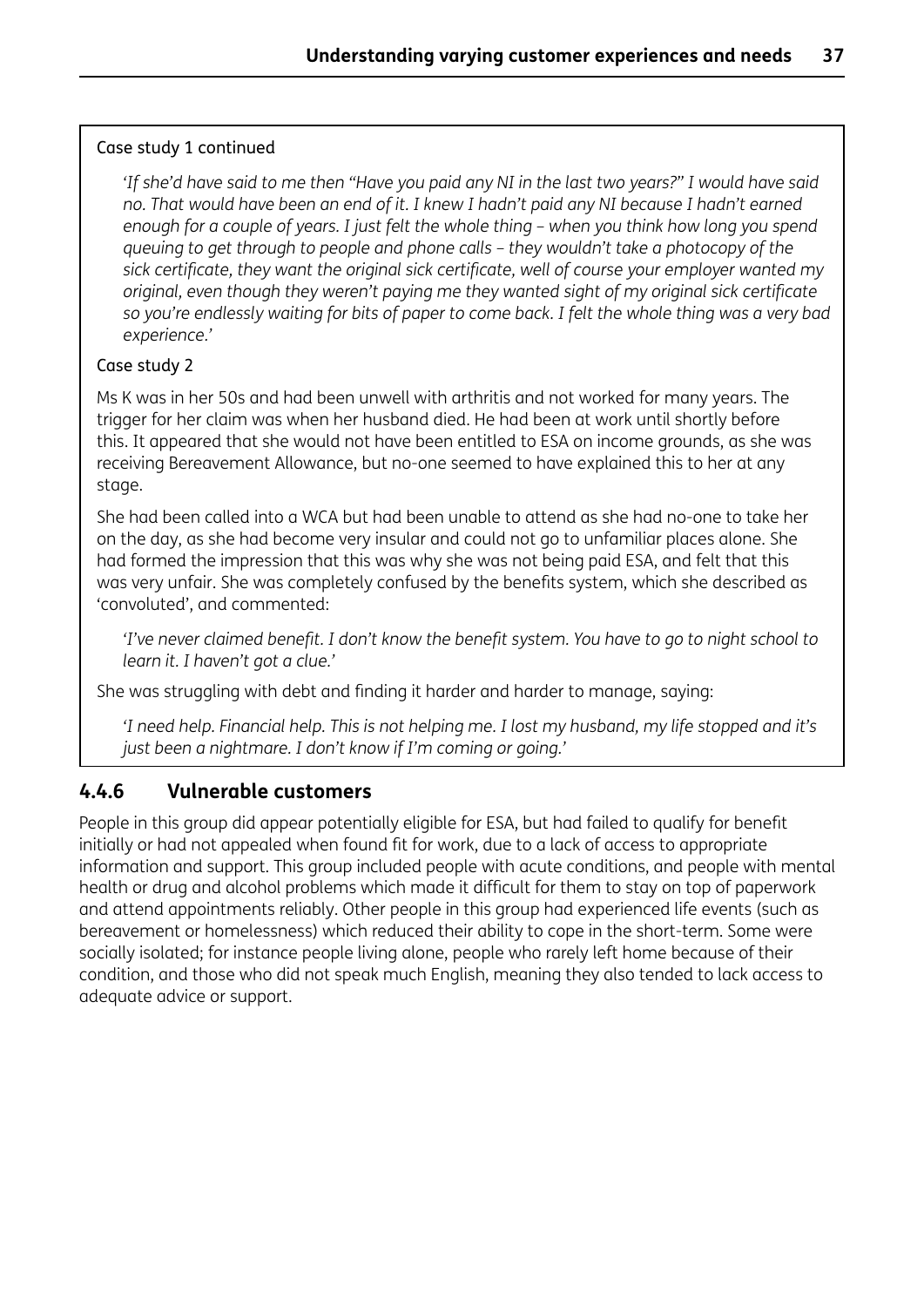## <span id="page-47-0"></span>Vulnerable customers – case studies Case study 1

Mr L, a divorced man in his late 50s who had always worked, lived off his savings for the first 18 months when he had to leave work because of cancer. He said that he was not aware that he could claim ESA, and that no-one told him about this and he had not been in touch with anyone about this. He said that he had been to the Jobcentre, intending to claim JSA, when he first left work, but did not feel well enough to go ahead with the claim at the time:

'When you've had chemo the last thing you want to do is fill in forms. So I left the forms *untouched and carried on using my money.'*

Eventually, while he was housebound because of his treatment, a nurse making a home visit had enquired about who was collecting his benefits, and this was the trigger for his ESA claim. Following the WCA, he was told that he was fit for work. He accepted this, and claimed JSA, although his health was still not good. '*I thought, "Fair enough, if that's what they think".*' He wondered later if maybe he should have appealed, saying: '*It was only afterwards. I thought "It's probably too late now".*'

The real problem came when he moved house, having also had a minor stroke since the WCA. The new Jobcentre Plus office refused to accept his claim, saying he was unfit for work. *'They wouldn't put me on* [JSA] *because they said I couldn't work, I ought to be on ESA.'* At the time he was interviewed, Mr L said that he had been living on Crisis Loans for the last six months.

#### Case study 2

Ms M, a young woman in her early twenties, had been diagnosed with bipolar disorder in her teens. She had had a difficult few years, with a violent relationship and episodes of homelessness, and had claimed ESA because of depression. She reported that she had not attended the WCA as she had no money, and said that she had not been offered the opportunity to rebook this, despite her known mental health problems:

'I couldn't get there, on the other side of town. I had no money and no one to come with me to *help me. And because I couldn't get there it was "no".'*

At the time of her interview, Ms M was coping well but she was in debt because of various gaps in her benefit claim history in the past. She was currently on JSA.

## **4.4.7 Outside the system**

This group included some very disadvantaged people living a marginal existence and not receiving an alternative out-of-work benefit, who had adopted a variety of coping strategies such as borrowing from friends, and working cash-in-hand. It also included people who were being fully supported by other resident or non-resident family members (other than partners) over the longer term. Some people interviewed presented this in terms of an active choice, while for others it appeared to be simply a mechanism for getting by. Some made it clear that this situation was not sustainable and so were looking at ways they could change their situation for the better, either by trying to reclaim ESA or by looking for work.

People in this group tended not to have families to support, or high housing costs, so that the income they were seeking to replace was usually at the level of a single person's benefit. Some were claiming Housing Benefit on the basis of nil income. The severity of health conditions varied within this group.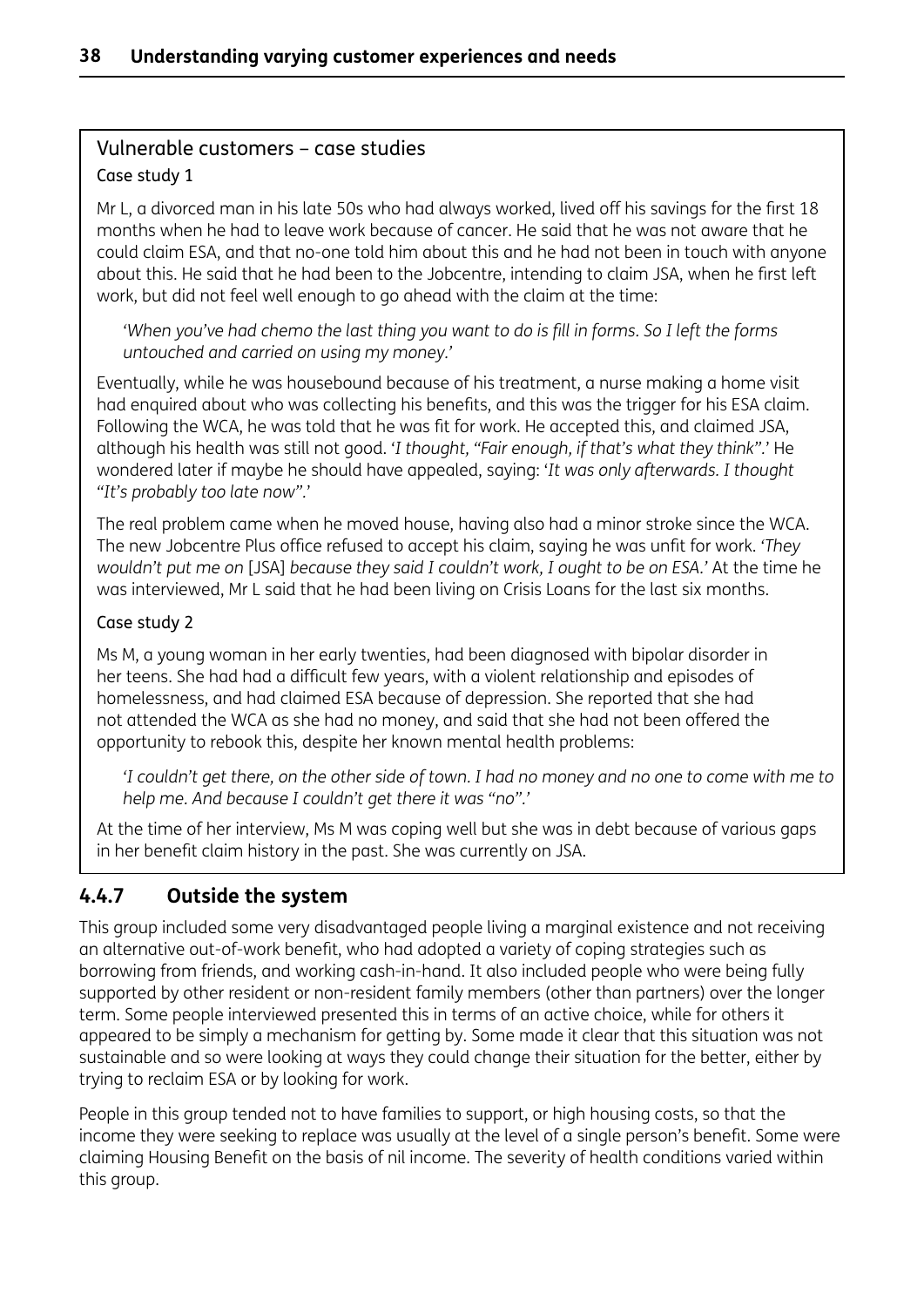Some people in this group appeared to be in situations which were likely to become unsustainable over time, whether because of the precarious state of their finances, such as being unable to keep up with debt repayments, or worsening health. Others were becoming socially isolated and increasingly distant from the labour market.

#### Outside the system - case studies

#### Case study 1

Ms N was in her 50s, and had claimed ESA because of depression. Her father had died, and then she had to have an operation, and everything had got on top of her. Her employers had made her redundant while she was off sick, although she had been keen to return when able to do so. She had scored 12 points at the WCA, but had not appealed when found fit for work, saying: '*I'd just rather go without, if they say no.*'

Asked how she reacted when her ESA stopped, she said: '*Panicked. I didn't know how I was* going to manage. I still wasn't ready to go back to work. There was nothing I could have done. I *didn't do anything.*'

She had not claimed JSA because she did not want to feel pressurised to find work, and found the atmosphere of the Jobcentre intimidating. At the time of her interview, Ms N was living alone in a mortgaged property with no income, and was being fully supported by her mother. Her confidence appeared low, she described being socially isolated, and she was not receiving any support for her health or employment issues. She was actively looking for part-time work, but had not been successful to date.

#### Case study 2

Mr O was in his late 40s and had been working for various local firms on a self-employed basis doing landscaping and general building work. He claimed ESA because he injured his shoulder falling from a roof. His claim was closed because he did not attend the WCA; he maintains that he had not received the letter, but was not offered an alternative appointment for the WCA. He felt that he had no alternative but to return to work, despite the fact that this was exacerbating his injury: 'There was nothing I could do. I had to strap up my shoulder and had to go looking for *work again.*'

Mr O described a system of waiting around early in the morning at a designated place to be hired for casual day labouring jobs, for which he could earn around £50 to £60 a day. He commented that it was comparatively easy to earn as much as his weekly benefit: '*At the end of the day, you know, I didn't get that much anyway.*'

Mr O said that he had a brother and a friend who sometimes stayed with him, and they shared and lent money between themselves informally, but were struggling to meet household bills and keep the electricity key meter in credit:

'My brother he gives me a bit of money - "Give us a tenner"...I've got seven quid and when that *seven quid's gone, that's it, you're in the dark.'*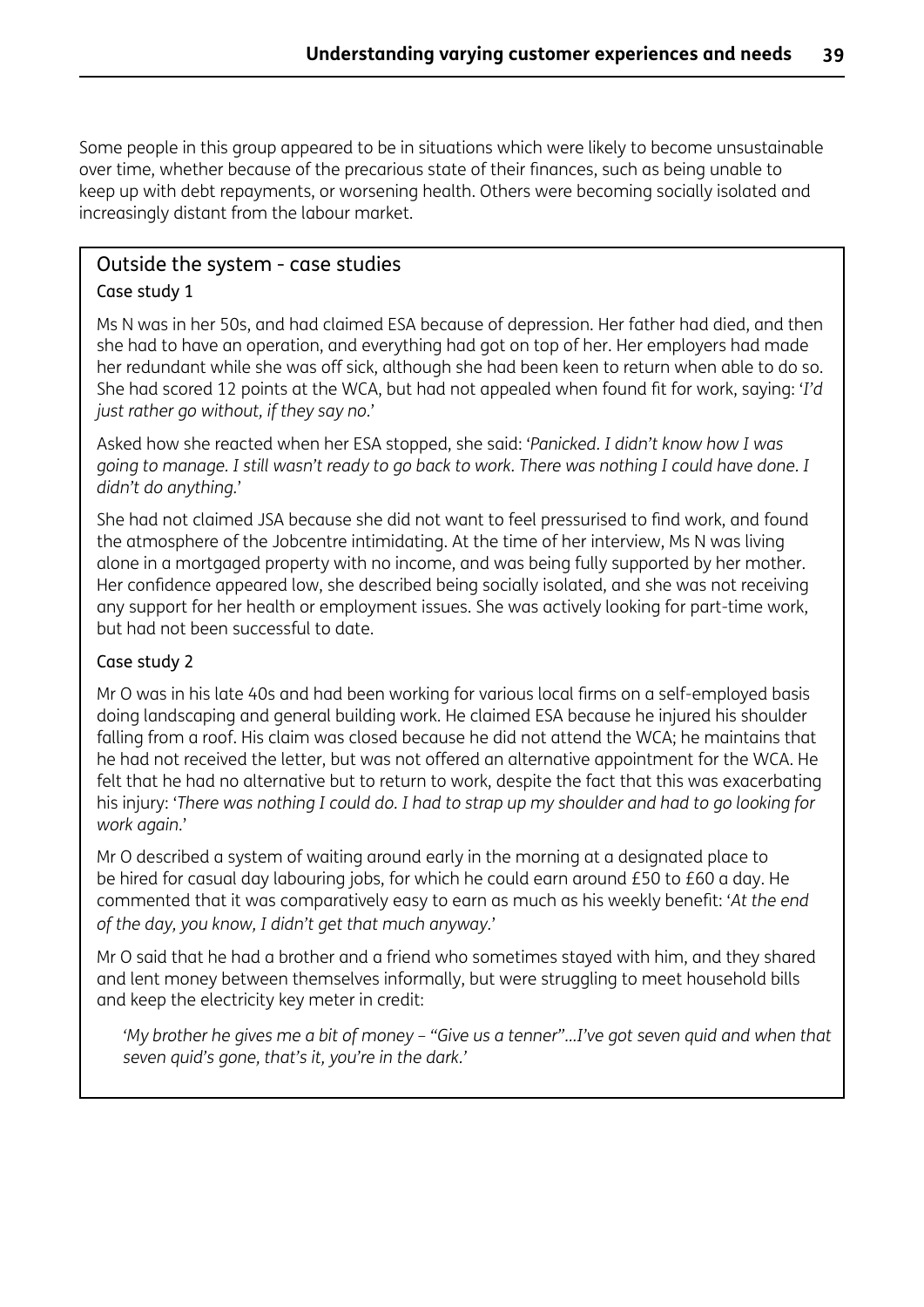# <span id="page-49-0"></span>**5 Conclusions and policy implications**

This final chapter draws out the main conclusions from the study and the implications for policy, distinguishing between those which primarily concern the process involved in the early stages of applying for Employment and Support Allowance (ESA) and those which are mainly about the boundary between ESA and Jobseeker's Allowance (JSA). They should be read in the context of the scope of this research. As a qualitative study, this research cannot shed light on the incidence of particular experiences and views of why claims to ESA ended, although the findings are not inconsistent with those of the customer survey<sup>18</sup>. Instead, its value lies in highlighting the range of issues these particular customers face and the actions they take.

# 5.1 Conclusions

This qualitative study was designed to provide a detailed understanding of the views and subsequent experiences of people who apply for ESA but whose claim is unsuccessful – either because their claim was closed by Jobcentre Plus or withdrawn by the customer before it was assessed, or because the customer was found fit for work and not entitled to ESA. The research did not include people who were appealing against their ESA decision (although some people who had appealed unsuccessfully, and some who had started but then withdrawn their appeal were included) and only customers who had not reported moving into employment immediately after their claim had ended were interviewed.

## **5.1.1 Reasons for claiming ESA and experiences of the claim process**

Two main triggers for claiming ESA were identified in the research. These related to a worsening of a customer's health status, and the loss of another income source (the customer's own or their partner's). Some people had never claimed benefits before, and this group tended to find the process confusing and describe the advice received from Jobcentre Plus as limited and inadequate. Customers were, however, unable to say what information they would have found useful.

Generally, the research found that although customers were unable to recall some specific details of their dealings with Jobcentre Plus about their ESA claim, the early stages were fairly straightforward. However, there was a widespread view that the amount of paperwork involved in claiming ESA was excessive and sometimes difficult to understand, and that resolving any queries which arose with Jobcentre Plus was often difficult. Few customers had a good understanding of the benefits system, and in some (but by no means all) cases, difficult or stressful personal circumstances made it harder for them to absorb information.,

## **5.1.2 Closed or withdrawn ESA claims**

Customers reported a number of reasons why their ESA claims had ended before being assessed: for some this was a conscious decision, for others it was less so. Many people taking part in the research reported that their health condition had improved and their claim for ESA was no longer relevant: they either pro-actively told Jobcentre Plus they wanted to withdraw their ESA claim, or stopped sending in medical certificates or did not return the ESA50 form in the knowledge that Jobcentre Plus would close their claim.

<sup>18</sup> Barnes, H. Sissons, P. and Stevens, H. (2010) *Employment and Support Allowance – Findings from a face-to-face survey of customers*, RR707, DWP.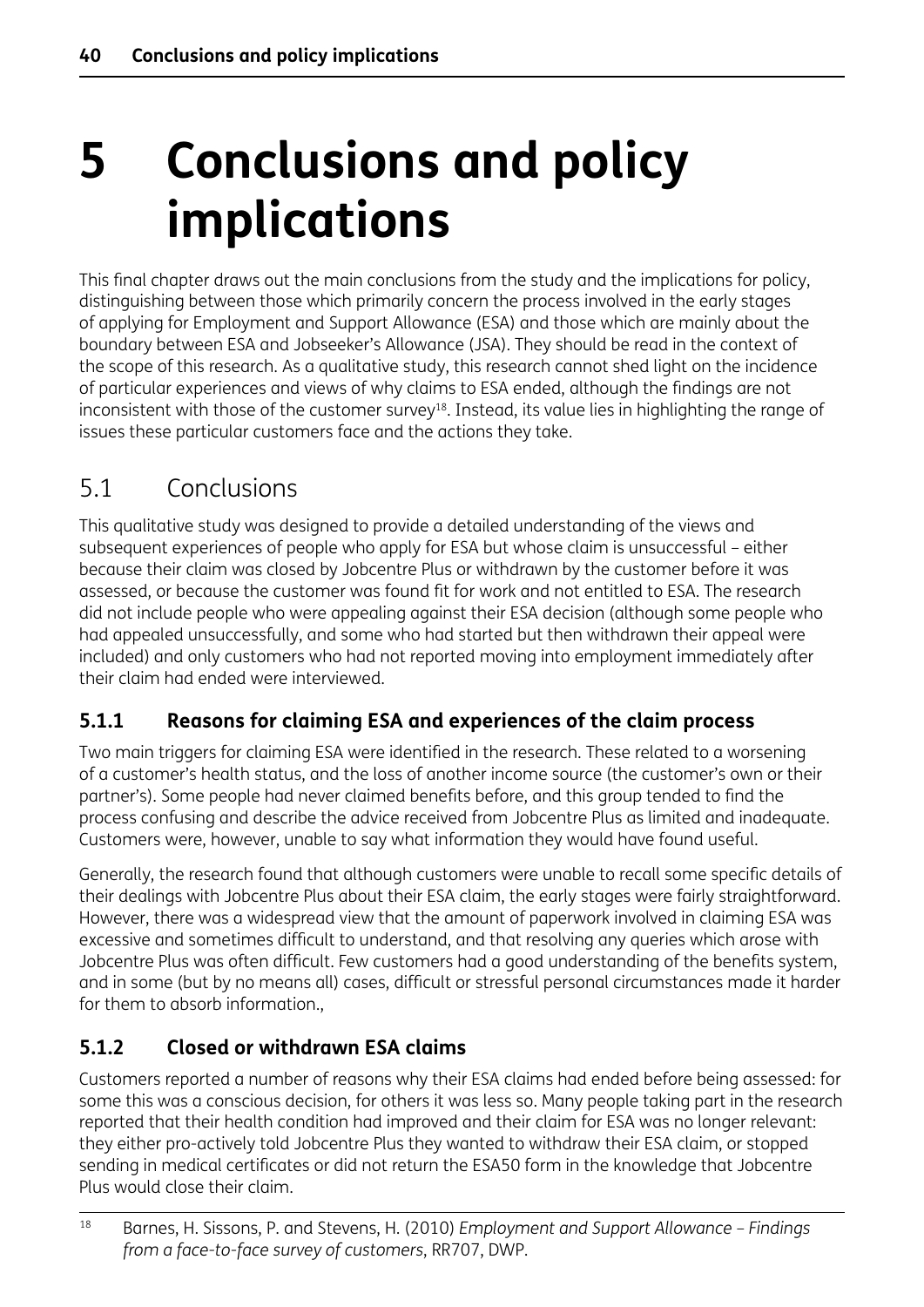<span id="page-50-0"></span>Some of this group had chosen to move on to claim JSA and actively seek work, and others had moved into work. Not all customers told Jobcentre Plus that they were withdrawing their claim to ESA and many said they had simply stopped sending in sick notes or had not completed and returned the ESA50 form.

In some cases the ESA50 form acted as a deterrent to some customers and a few reported that the form appeared too time-consuming, so they had not gone ahead with their claim. These had less severe health conditions.

A small number of customers failed to attend their Work Capability Assessment (WCA), which resulted in their claim being closed. None of these intentionally missed their appointment as way of withdrawing their claim.

Some customers had also stopped claiming ESA because they found they would not receive any payments, only National Insurance credits<sup>19</sup>. This group did not feel that complying with the ESA assessment process and conditionality requirements was worthwhile.

## **5.1.3 Views of customers found fit for work**

Some customers' ESA claims ended following a fit for work decision at the WCA. Some felt ambivalent about the decision, accepting that they were now ready to move into work, while others disagreed strongly with their claim outcome. Those who went on to claim JSA generally felt more able to move into work than those who did not, usually for health reasons.

A number of people who were not receiving JSA or another benefit were reliant on a range of sources of income, for example, savings, cashing in insurance policies, or borrowing or being supported by friends or family. In some cases people were under considerable financial pressure and these income sources did not seem sustainable in the long-term.

## **5.1.4 Views of back-to-work support following an ended ESA claim**

Many customers who had moved onto JSA were quite indifferent about the support they had received both in terms of making allowances for how their health condition affected their ability to work and look for work, but also in the general employment support offered by Jobcentre Plus staff. A few customers said they would have liked more help from Jobcentre Plus advisers to help them find work, for example, suggesting alternative ways to find work (not relying on advertised vacancies on the jobpoints) and helping with Curricula Vitae (CVs).

People who had closed their claim themselves and moved on to JSA appeared to be much closer to the labour market. Some had moved into work at the time of the interview, and those who were not yet working generally believed that they could and would move into employment in the future.

People who had been found fit for work and who had gone onto claim JSA immediately after this decision were also fairly similar to the latter group in their outlook on work in the future, although they seem to be more inclined to view their health as a barrier to doing so than the claim closed or withdrawn group. Some were considering a career change, as they no longer felt they could do the same work as in the past.

Customers whose ESA claim had been closed or withdrawn and who had not gone on to claim JSA were primarily looking for work, but generally thought that employment was still some way off in the future, and seemed less job-ready. The group who were least likely to report that they would

 $19$  Customers who are entitled to income-related ESA, but whose household income is above a certain level, do not receive ESA payments, but do receive National Insurance credits.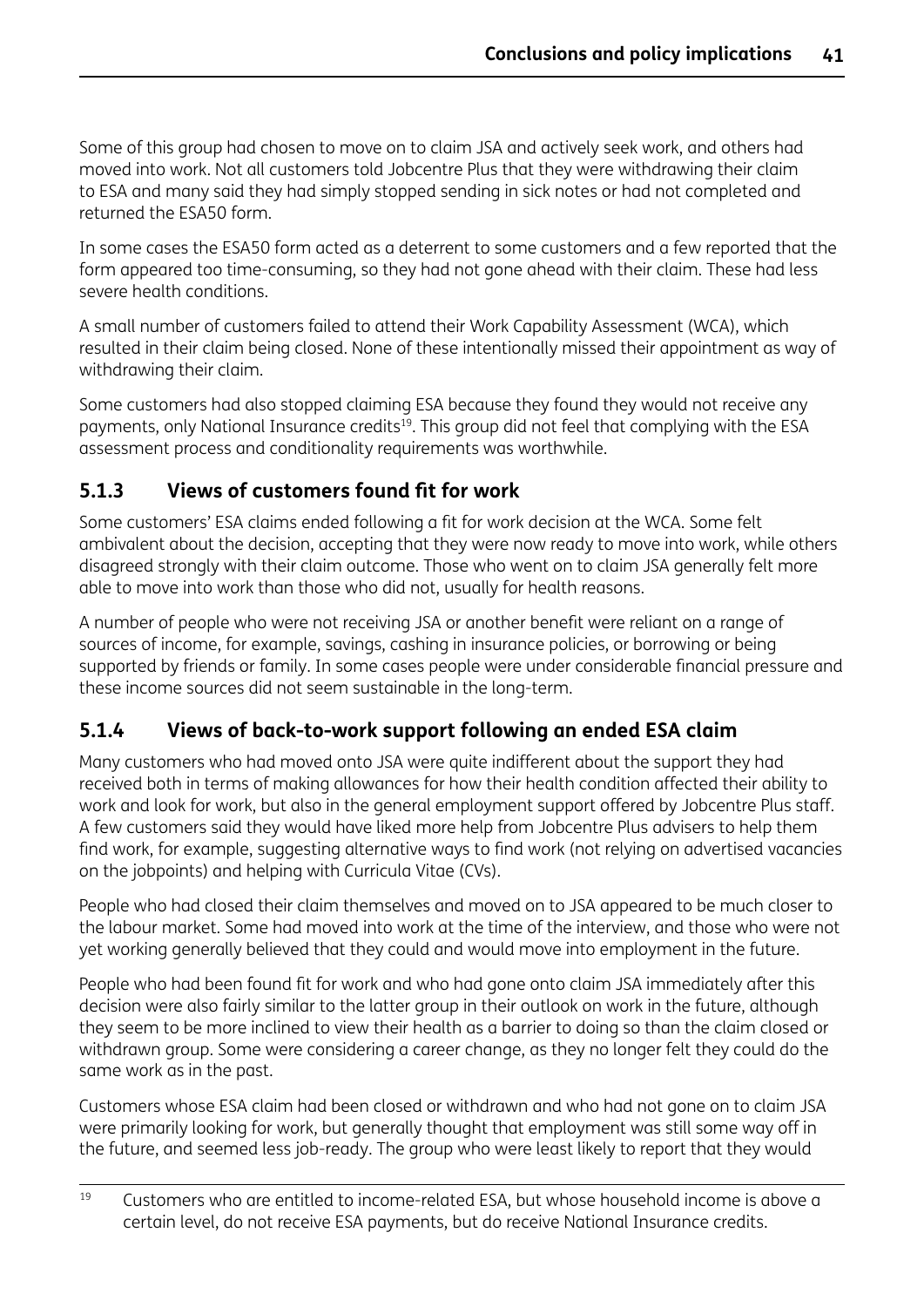<span id="page-51-0"></span>eventually return to work were those who were found fit for work but who did not go on to claim JSA. These people often felt it would be very difficult for them to move into work, for a variety of reasons. Those who were looking for work were most likely to be seeking part-time work.

This research identified seven broad categories of experience, based on customer characteristics and activities once their ESA claims had ended. These are:

- marginal claims for ESA usually people with less severe health conditions
- short-term recovery people with short-term health conditions
- reluctant JSA claims people found fit for work and who did not appeal, but who were reliant on JSA for income
- cycling between benefits people who tended to have not worked for many years
- ineligible for ESA people who had paid insufficient National Insurance contributions, and/or did not qualify for payments under income-based ESA
- vulnerable customers people with acute conditions who often lacked access to appropriate information, advice and support
- outside the system and living a marginal existence people not claiming any alternative out-ofwork benefits

## 5.2 Policy implications

## **5.2.1 ESA claims**

#### *Short-term and 'marginal' ESA claims*

In respect of closed and withdrawn claims, this research supports the findings of earlier survey research; a large proportion of people taking part in this research and whose ESA claims ended in this way did so simply because the person recovered, and either returned to work or claimed a benefit more appropriate to their situation. In the same way, some of those found fit for work did not disagree with this assessment, and claimed JSA instead. A better understanding of the qualifying threshold for ESA might potentially discourage some of these claims; however, this research suggests that people receiving JSA are routinely diverted onto ESA by advisers when a limiting health condition becomes apparent.

#### *Communications*

There was considerable evidence of problems in communications about ESA claims; many people were confused about their current situation and did not know where they stood, in terms of their benefit status. Some did not recall receiving decision letters on their claim, while others were confused by the wording of the letter, or said they had received multiple and conflicting letters. It is important that decisions are communicated promptly, clearly and unambiguously, to improve the claim process, and to ensure that people are able to exercise their rights if they do not agree with a decision.

There was a widespread feeling that the telephone-based nature of ESA, sometimes necessitating several phone calls to geographically distant locations to resolve queries, was disempowering. People with questions found it difficult to identify a single point where problems with their claim could be resolved, and this is an area where substantial improvements could be made.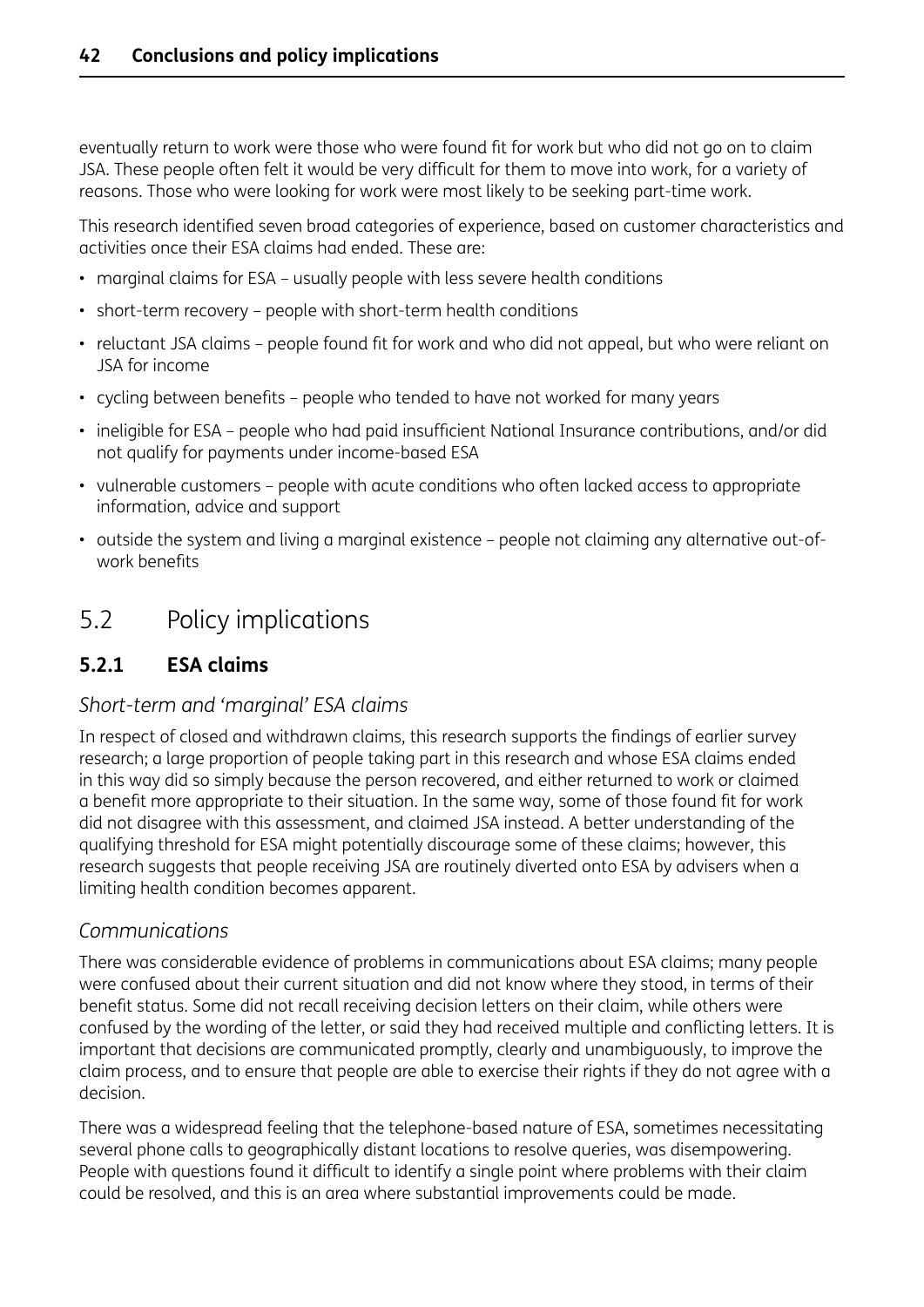## <span id="page-52-0"></span>*Vulnerable customers and financial pressures*

The research found evidence that some people whose ESA claim ends are likely to be vulnerable and unable to access appropriate support. More needs to be done to identify these cases and ensure that those affected are provided with appropriate support in making their initial claim, complying with the assessment process, and in exercising their right of appeal, if they wish to do so.

Many of the financial strategies adopted by those who were no longer receiving ESA (or had never received ESA payments, only National Insurance credits) and had not claimed another benefit were precarious, and did not appear sustainable over the longer term. Although currently outside the benefit system, they generally appeared likely to have to claimed ESA or JSA again at some point. Others, although on a low personal or household income, were not entitled to any benefits in their own right because of their partner's earnings.

## **5.2.2 JSA claims**

### *Boundary issues between ESA and JSA*

There are clearly some people who fail to qualify for ESA who may nonetheless find it difficult to establish a JSA claim, and comply with the requirement to be actively seeking work due to health reasons. There is the potential for these people to fall into a gap between the two benefit regimes. If the threshold for ESA excludes some people with ongoing, but still work-limiting, health issues, the findings of this research suggest that there needs to be more recognition of such health issues within the JSA regime. This should be made more explicit, so that people feel able to discuss their health conditions without fears that this will prejudice their JSA claim. At the same time, it is important to ensure that personal advisers for JSA customers are equipped to help and support customers with health issues to find suitable work.

## *Support for health issues in JSA claims*

People who were claiming JSA and had ongoing health issues generally reported that they were not receiving support with these. Although some people had discussed health issues and had these incorporated into a Jobseekers Agreement, more generally, JSA customers tended to be wary of raising the subject in case it cast doubt on their availability for work. There may be a need for these issues to be addressed more proactively by Jobcentre Plus advisers, so that more effective return to work support can be provided to customers with work-limiting health conditions.

#### *Movements between benefits*

Moving between JSA and ESA appeared widespread for many of the people taking part in this study, over both the shorter and longer-term. A mechanism to allow a short-term period of certificated sickness (but longer than the current maximum of two, two-week periods in any one claim year) from JSA might be helpful in several ways. For customers, this would help to avoid the problems created by delays and gaps in claiming, such as income shortfalls and rent arrears caused by nonpayment of Housing Benefit. It could also potentially reduce the administrative and cost burden created by processing short-term ESA claims. A mechanism of this kind may also be helpful in reducing the longer-term tendency of some customers to cycle between benefits, allowing both more effective scrutiny of claims and improved provision of appropriate support.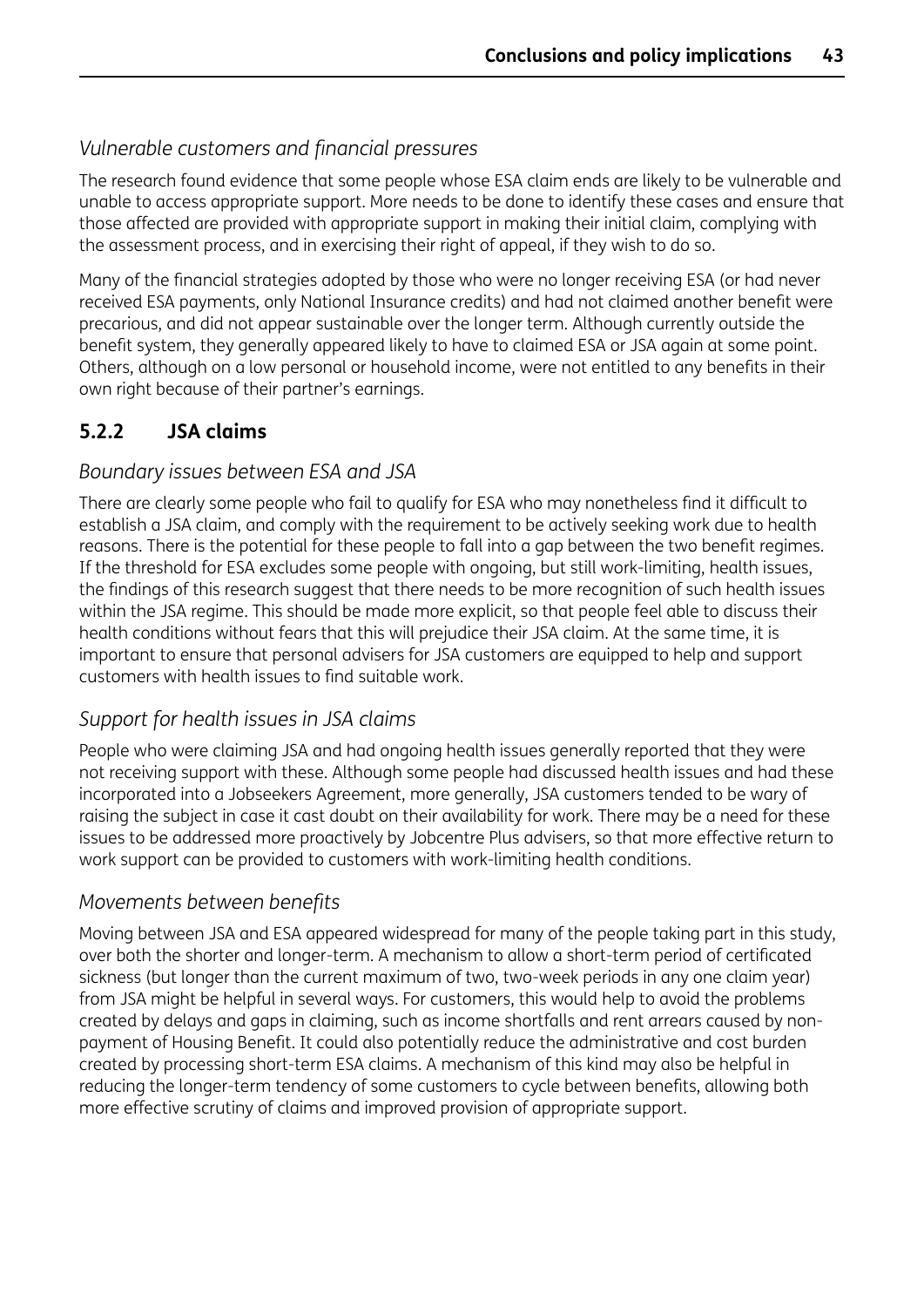# <span id="page-53-0"></span>**Appendix A Opt-out letter**





Institute for Employment Studies London Office, Watergate House 13-15 York Buildings London WC2N 6JU

Framework Ref No: RF1156

IES Project Ref No: ESA2430

Dear XXXXXX

#### **Research into ended claims for Employment and Support Allowance**

I am writing to you to ask for your help in a research study that has been commissioned by the Department for Work and Pensions (DWP). The aim of this research is to find out about people's experiences of claiming Employment and Support Allowance and what they have been doing since their claim ended. Your name has been selected from people whose claim for Employment and Support Allowance has recently ended, as we are interested in the reasons for this, and we are contacting you for research purposes only. We would like to speak to you, to hear more about your experiences.

#### **About this research**

The research is being conducted on DWP's behalf by the Institute for Employment Studies (IES), an independent research organisation. A researcher from IES may be in touch with you to ask if you are willing to participate in a face-to-face or telephone interview. If you choose to take part in an interview it will last for approximately 40 minutes and will take place at your home or a convenient local venue such as a library or community centre.

Any information you provide will be held in the strictest of confidence and will be handled securely throughout the study. The research findings will not identify you and no personal information will be shared with any third parties. Participation in this research is voluntary and will not affect any benefits or tax credits you are claiming, now or in the future. Everyone who participates in an interview will be given a gift of £30, as a token of thanks. This will not affect any benefits you are receiving.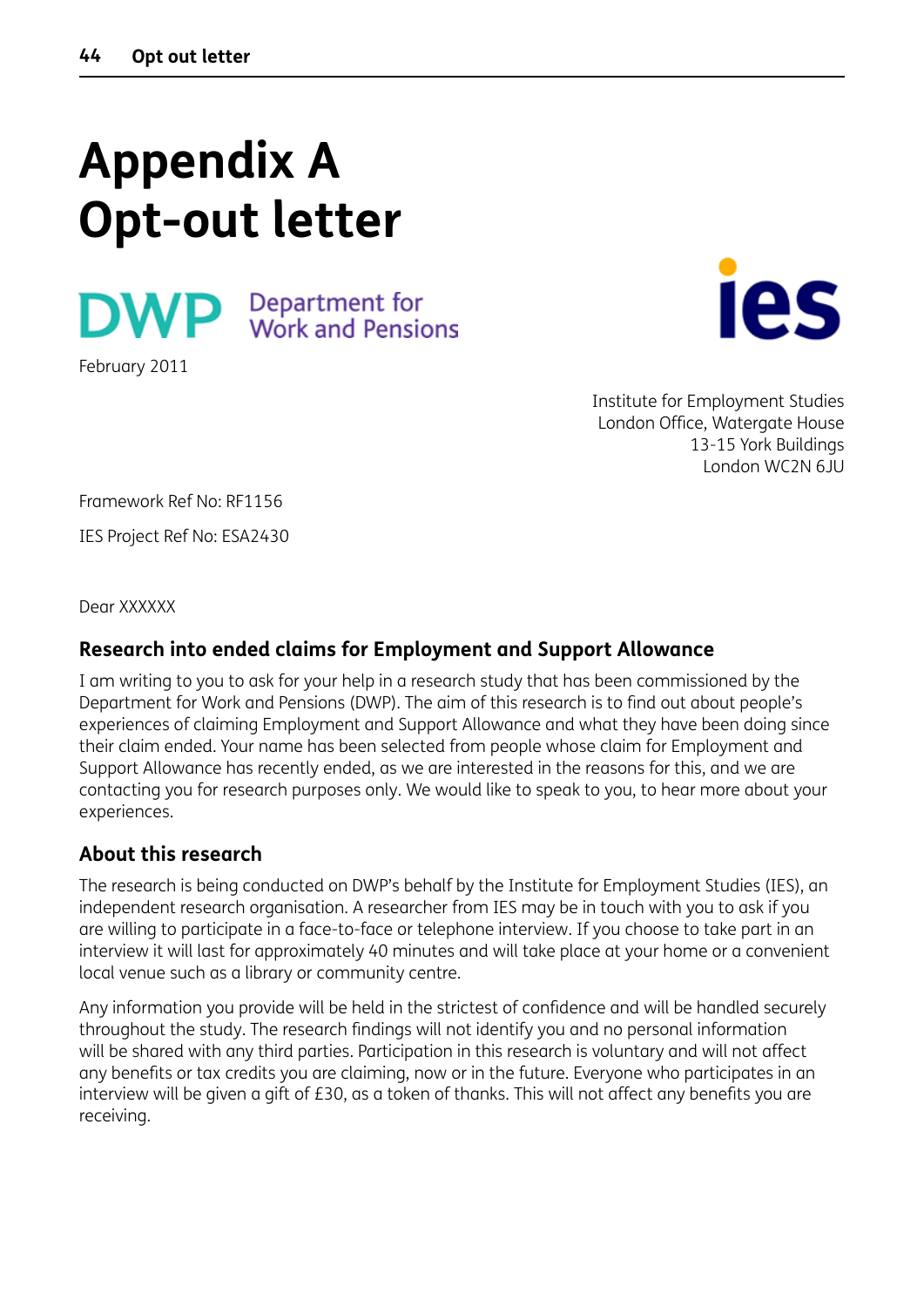#### **What to do if you do not wish to be contacted about this research**

If you do not want to take part please let IES know by Monday, 7th March. You can contact IES on 020 7104 2071 (ask for Karen Patient) or by email at karen.patient@employment-studies.co.uk. Alternatively, return the reply slip in the prepaid envelope provided.

If you have any questions about the research please contact Helen Barnes on 020 7104 2082, or the DWP Project Manager Michael Kelly on 020 7449 7643. You can also write to Michael Kelly at 1st floor, Caxton House, Tothill Street, London, SW1H 9NA.

Your contribution will provide us with valuable information that will help us to review our services and support we provide our customers. We hope that you decide to take part.

Yours sincerely

Signature of contractor and DWP Project Manager

Melentarier

Helen Barnes Michael Kelly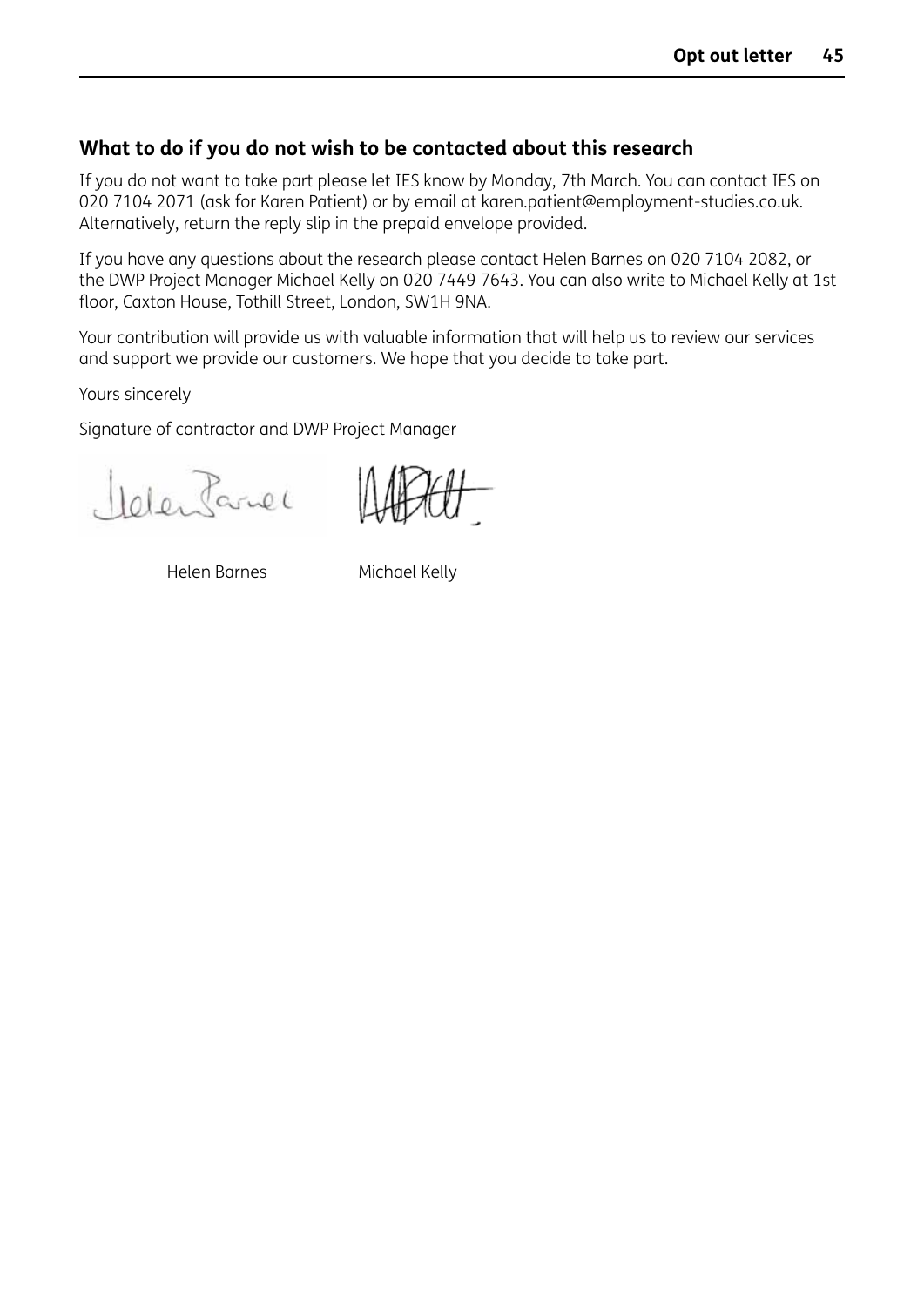# <span id="page-55-0"></span>**Appendix B Discussion guide**

- Introduction (for respondent):
- Explain a bit about the background to the research.
- the research is being done by IES which is an independent research organisation, on behalf of the Department for Work and Pensions (DWP).
- this research is part of a wider project looking at how well the delivery of Employment and Support Allowance is working. Talking to people who have used this service is one of the best ways to find out, so thank them for participating. Remind them that the interview will take up to one hour and check that's ok.
- remind them they will get a £30 cash or high street shopping voucher as a thank you at end of the interview – this will not affect any benefits they may be receiving in any way.
- reassure about anonymity no individuals will be identified or identifiable in the research report. All contact details and confidential research materials are stored in accordance with the Data Protection Act.
- do tell me if you need a break at any point or if there is anything you'd prefer not to answer

Ask permission to record the interview. The recording will be transcribed and the transcript is a confidential document which will only be seen by members of the research team. Recording helps to make sure there is a full and accurate record of what has been said, but if they feel very strongly about not being recorded, we can take notes instead.

# Background

I'd like to start by asking a little bit about your situation at the moment.

- Can I just start by asking when you started getting ESA, and when it stopped? *We'll go on to talk about the details of your claim in more detail later.*
- Thinking about your health, do you have any ongoing health problems or disability at the moment? *We'll go on to talk about your health in more detail later.*
- Are you receiving or waiting for any treatment at the moment? (If necessary) *Could you tell me about the type of treatment you are receiving/waiting for.*
- Are you in work at present? (Check: *hours, whether paid or unpaid, voluntary work, casual or temporary work, nature of work, when started?*) Is this the same job as before you claimed ESA? Is it the sort of work/hours you normally do?
- Are you claiming any benefits or tax credits at present? *Probe: which benefits, when these started*.
- Can I just check your family/household situation (*eg children, partner, whether other people in household are in work, who else lives with them – eg parents' home/flat share*)
- Is this a rented or owner-occupied property? Are you responsible for housing costs? Do you have a mortgage? Do you get any help with these? (eg mortgage payments met by IS/insurance, housing benefit, council tax benefit)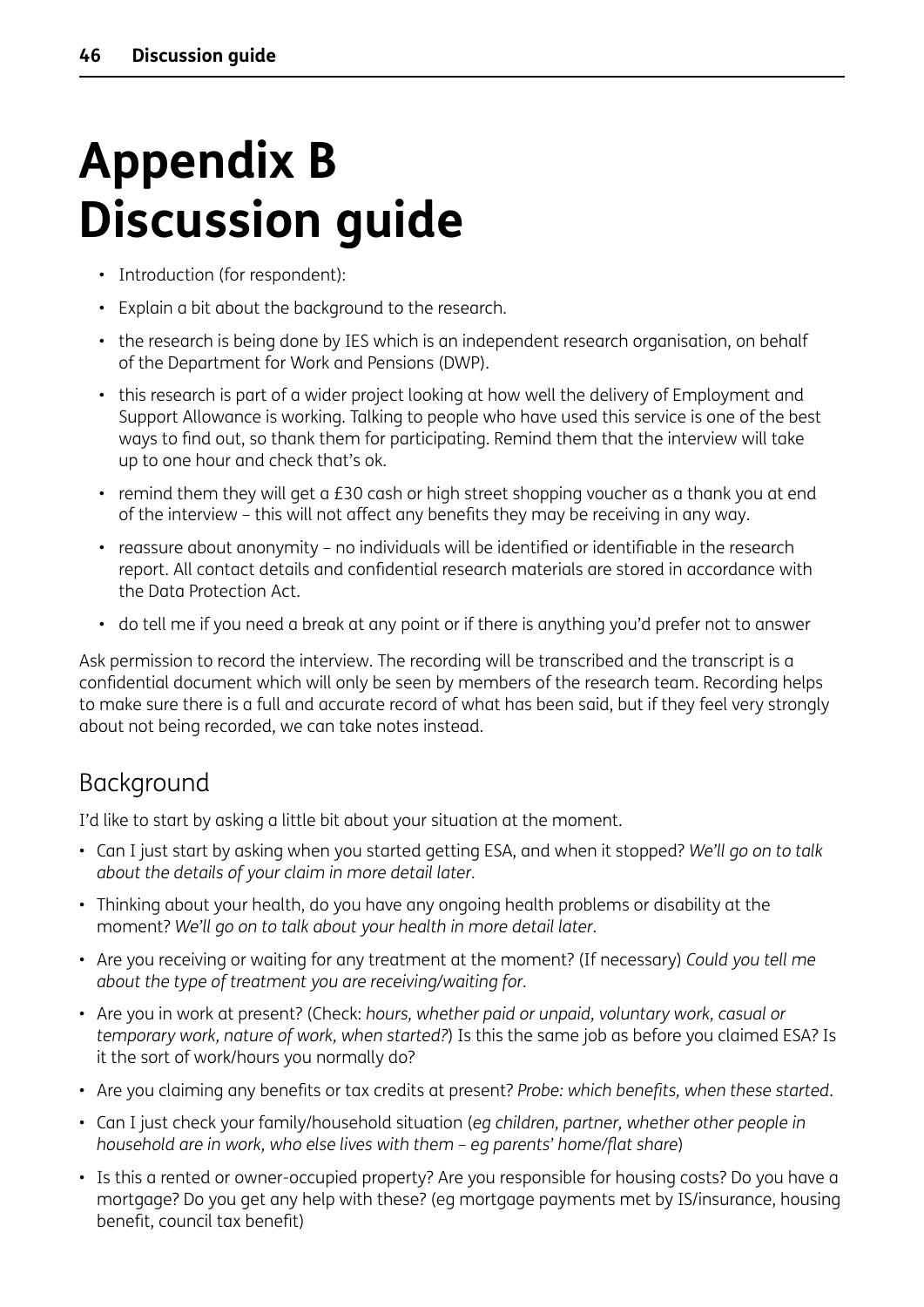# ESA claim experiences

Thinking back to your ESA claim, I'd like to ask you a few questions about this.

### Making the claim

- Can I start by asking how you first came to claim ESA? When was this? Can you explain the reasons you claimed at this time? *Probes (only if no spontaneous explanation offered): Was this when you first became ill? Was your health the same/improving/getting worse? Did your financial situation get worse (sick pay stopping, loss of job, another benefit eg JSA, stopping)?* NB get a good picture of what has been happening with work and health over past few years and how ESA claim fits into this.
- Were there any other things which affected your decision to claim at this time? *eg partner's employment, housing costs, other financial issues?*
- How did you find out about ESA?
- If suggested by someone: Who suggested you make the claim for ESA? *Did they help you make the claim?*
	- What was your understanding of the benefit and who it was for? *What did you base this on?*
- Could you describe the process of your initial claim for ESA? Initial contact (either by phone or face-to-face at Jobcentre Plus) *[Explore how straightforward this was, whether understood what they needed to do next to progress the claim]*
- Did you need help, advice or support with any part of the claim? *Can you tell me what you needed help with, and how you got the support you needed? Did you seek advice? Explore availability, source (eg friend, doctor, CAB) and how helpful this was.*

## **How the ESA claim ended**

- Can you tell me in your own words how you came to stop receiving ESA? When was this? Do you know why it stopped? *Do you remember getting a letter from Jobcentre plus about this? Did you understand this? Did you do anything as a result of getting this letter?*
- If person indicates that it was their own decision to stop claiming. Why did you decide to stop claiming? *Probes: Can you tell me more about this? What did you do (eg let Jobcentre Plus know, just ignored letters, etc)? Was it a conscious decision or was it less clear-cut than this?*
- If person indicates that payments stopped (or never made) for some other reason. Did you understand that your ESA payments would stop/that you would not get ESA, and why? *Probes: How did you find out about this? Do you remember getting a letter from Jobcentre plus about this?* Did you understand this? Did you do anything as a result of getting this letter? Can you explain why *this was?*
- Ask all. Did you send in medical certificates or Fit Notes from your GP? Did you do this until the end of your ESA claim or did you stop at some stage? If stopped sending these in, *why was this?*
- Ask all. Did you receive an ESA50 to complete? *Did you start completing it? How did you find this? Could you tell me your reasons for not returning the form? Did you receive any reminders (from Jobcentre Plus) about returning it? What happened after you did not return it? Was this what you thought would happen?*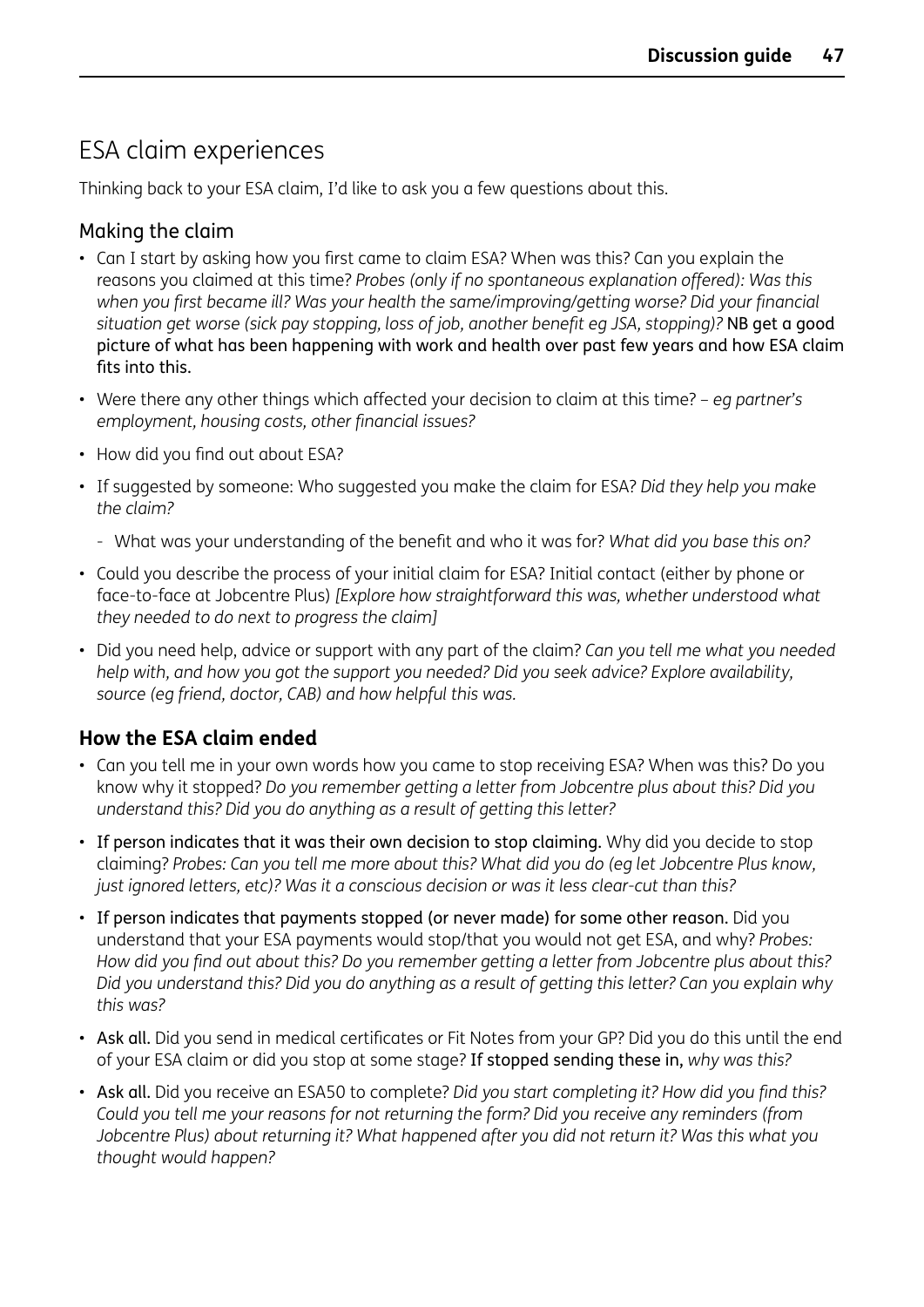- Ask all. Were you invited to attend a face-to-face medical assessment, also known as a Work Capability Assessment? Were you aware that you would be called for a WCA as part of your claim for ESA? Could you describe to me what you thought the purpose of the WCA was?
	- What did you expect the assessment would involve? *Did you seek any additional information? What did you want to know? Did you know what the outcome might be?*
- If attended WCA. Please could you talk me through what actually happened after your WCA. *Probe:*
	- How did you receive the results? How easy were they to understand?
	- Do you mind if I ask what your results were? What did this mean for you? How did the results compare with what you expected? What do you feel about this?
- If did not attend WCA. Can you explain in your own words why you did not attend the WCA? Did you try to get another appointment? What happened then? Was this what you expected to happen?
- Ask all, if has not come up already. What else was happening around this time? eg re employment, finances, family situation or health. How did this affect the decisions you made about your ESA claim.

# Experiences after ESA ended

- Thinking about the time straightaway after you realised that your payments had stopped/when you had claimed but were not receiving ESA, what did you do then? *Probes: work, claim another benefit, training, appeals, something else.*
	- What happened then? Can you explain in your own words the reasons why you did (did not do) this?
- Did you have any contact with Jobcentre Plus about this? *What did they say? How helpful did you find this? Did you follow this advice? Why/why not? How did this work out for you?*
- Did you seek advice from anyone else about this? Who was this (eg CAB/welfare rights, GP, social worker, voluntary group or charity, family or friends)? *What did they say? How helpful did you find this? Did you follow this advice? Why/why not? How did this work out for you?*
- If not working and not on another benefit. Can you tell me why you didn't claim another benefit, such as Jobseeker's Allowance? *Why did you feel this way?*
- After that time, did you go on to do anything else? *Probes: Claiming another benefit, working (including informal or cash in hand work)? How much later was this?*
	- Can you tell me why you did this? *Did anyone advise you about what to do?*
- Was there any other advice or support (particularly to do with health or work issues) you would have found useful? *Why was this? Did try to get this kind of support or advice anywhere? What was the result? Who would you like to get this kind of help from?*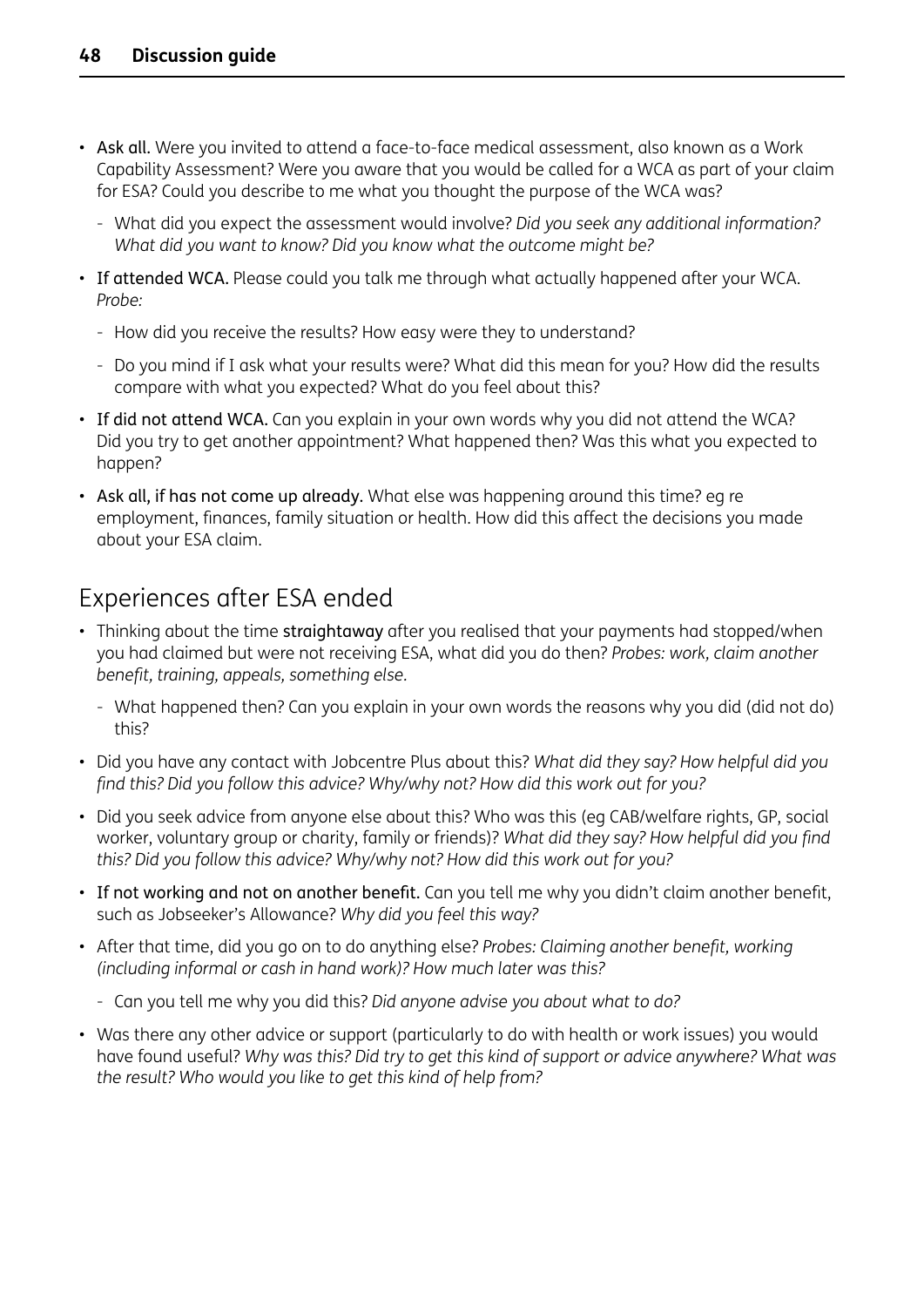# Experiences of claiming JSA (for those who claimed JSA at any stage)

You said earlier that you had claimed/are claiming JSA. I'd now like to ask a bit more about this.

- When did you start getting JSA? *If applicable,* when did this stop? *Why was this? Check against dates we hold.*
- During your JSA claim, apart from signing on, were you/have you been asked to attend longer face-to-face meetings with an adviser at the Jobcentre?
	- What did you discuss in these meetings?
- Have you been referred onto any training or skills courses as part of your JSA claim?
	- What was involved in this?
	- How useful did you find it in terms of helping you find work? *Why was this? What could have been improved?*
- Have you been referred onto any other courses or workshops as part of your JSA claim (for example confidence-building or CV writing)?
	- What was involved in this?
	- How useful did you find it? *Why was this? What could have been improved?*
- Have you received help to look for jobs as part of your JSA claim?
- What did this involve? How useful did you find it? *Why was this? Could anything have been improved?*
- For those with health condition when claiming JSA. Did Jobcentre Plus suggest, or refer you onto, any services to help you cope with your health condition? Was this as part of your ESA claim or your JSA claim? Explore details and outcomes of this. *How helpful was it, and in what ways? Did it stop when ESA/JSA claim finished?*
- For those with a health condition while claiming JSA Has your health condition prevented you from looking for work or attending the Jobcentre whilst you receive(d) JSA?
- Does your health condition impact on the numbers of hours you can work or the type of work you can do?
- (If yes) Did the Jobcentre draw up a Jobseeker's Agreement for you? Did you look at it? Did they reflect these points in this?
- Ask all (*if applicable, bearing in mind your health condition*) how does the level of support to move into work you have been receiving from JSA feel? Why is this?
- Is there any additional support that you would find helpful in terms of preparing to return to work? *Where would you like to receive this from? Why do you think this would be useful?*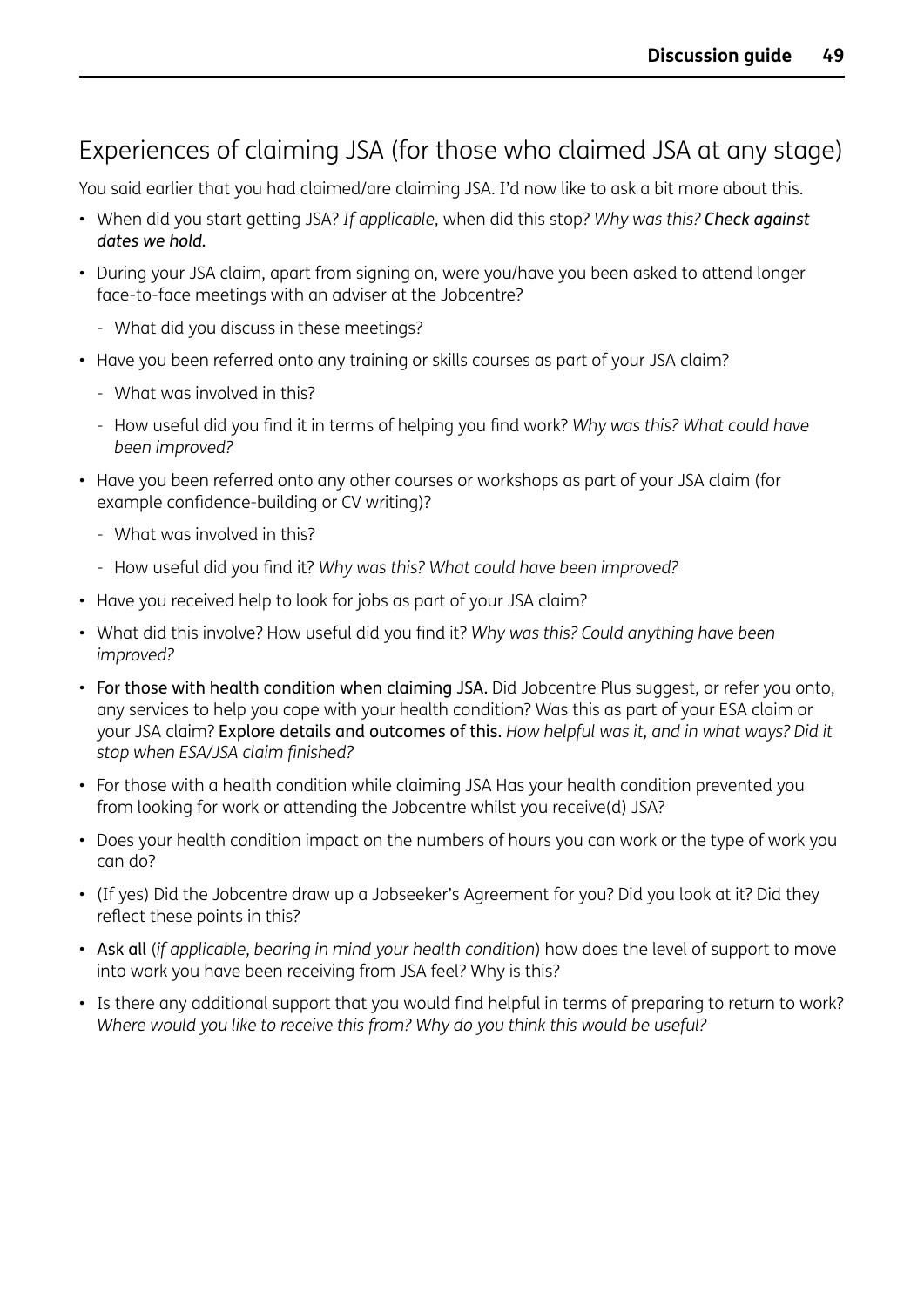# Current situation and future prospects

I'd just like to understand your situation at the moment, and how you see the future.

- Can I just ask you to describe a typical day for you at the moment? *If applicable, how does your health affect your day-to-day activities?*
- What are your thoughts about the future? *Do you have any definite plans or hopes?*
- How do you feel about the possibility of working in the future? *Probe: Are you looking for work at* the moment? Do you see yourself working in future? When do you think this might be? What sort of *work would you like (hours/type of job)?*
- If don't anticipate working in future. *Why do you think you won't do paid work again? What will you do instead?*
- If unclear from what they have said so far. How does your health affect your future plans?
- If unclear from what they have said so far. Do you mind me asking, how have you been managing financially? How sustainable is that?

# Overall impact and views

- What are your overall views of ESA and the process of claiming (if applicable, including the WCA and the adviser interviews)? *How did this match up to what you expected at the start of your claim?*
- Would you have still made the claim, knowing what you do now? *Can you tell me why you feel this way?*
- Do you think you may claim ESA (or another benefit) again in future? *Which benefit? In what circumstances might this happen?*

Thank the person, pay incentive, obtain receipt. Explain what will happen next.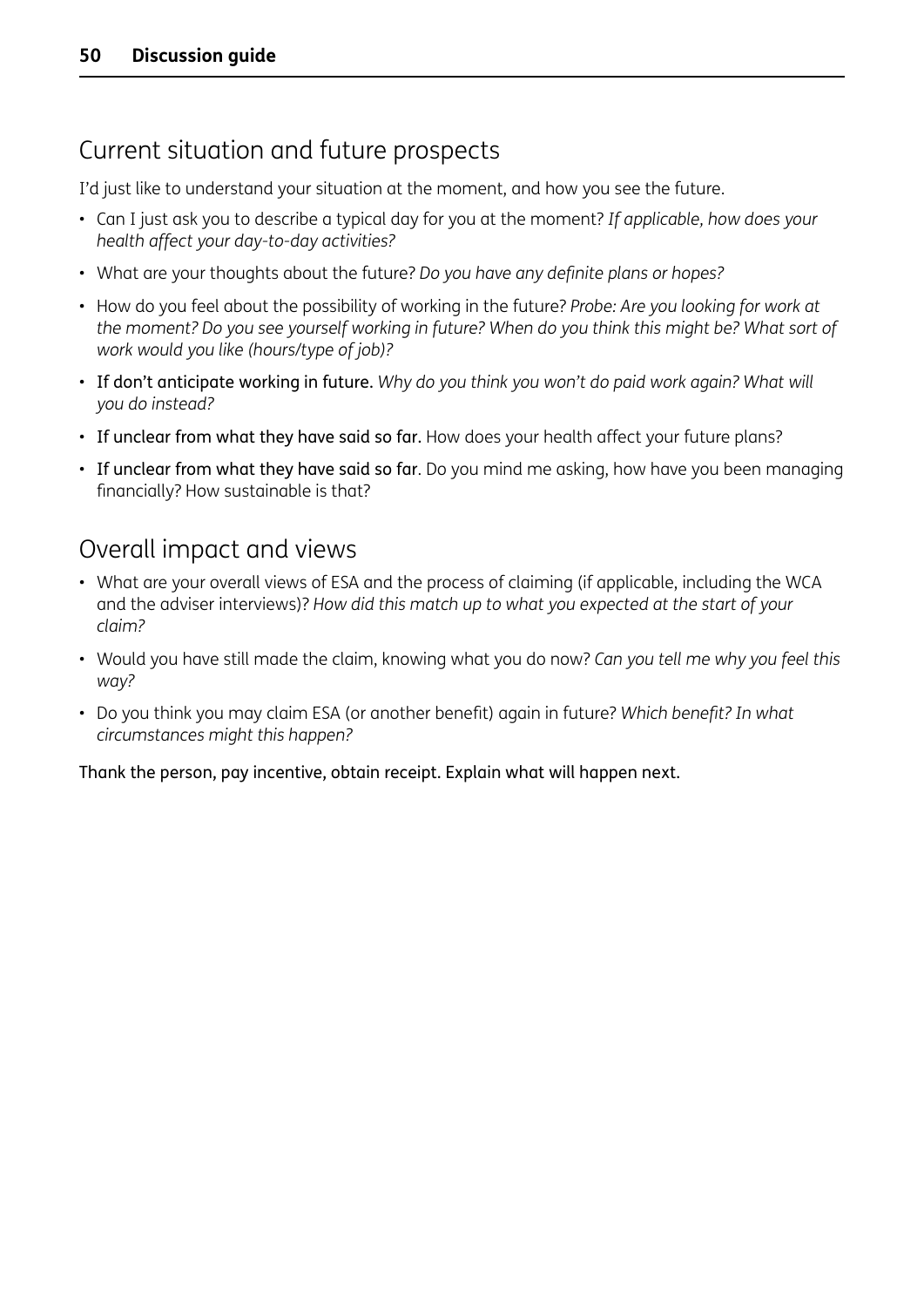# <span id="page-60-0"></span>**Appendix C Coding frame**

A thematic analysis of the interviews was carried out using ATLAS.ti qualitative analysis software. A coding frame was devised to group responses by themes. The themes were derived from the structure of the discussion guide and drawn out during the post fieldwork de-brief.

- Health
	- Condition
	- History
	- Operations
- Employment
	- Current
	- History
	- How ended
	- Prospects
	- Self-employment
	- Statutory Sick Pay
- ESA
	- Appeals
	- Claim outcome
	- Claim trigger
	- Communications
	- ESA50
	- FFW views
	- Initial understanding
	- Overall views
	- WCA
	- WFIs and adviser support
	- Why/how ended
	- Why never received
- Finances
	- Coping strategies
	- Pressures
	- Support from others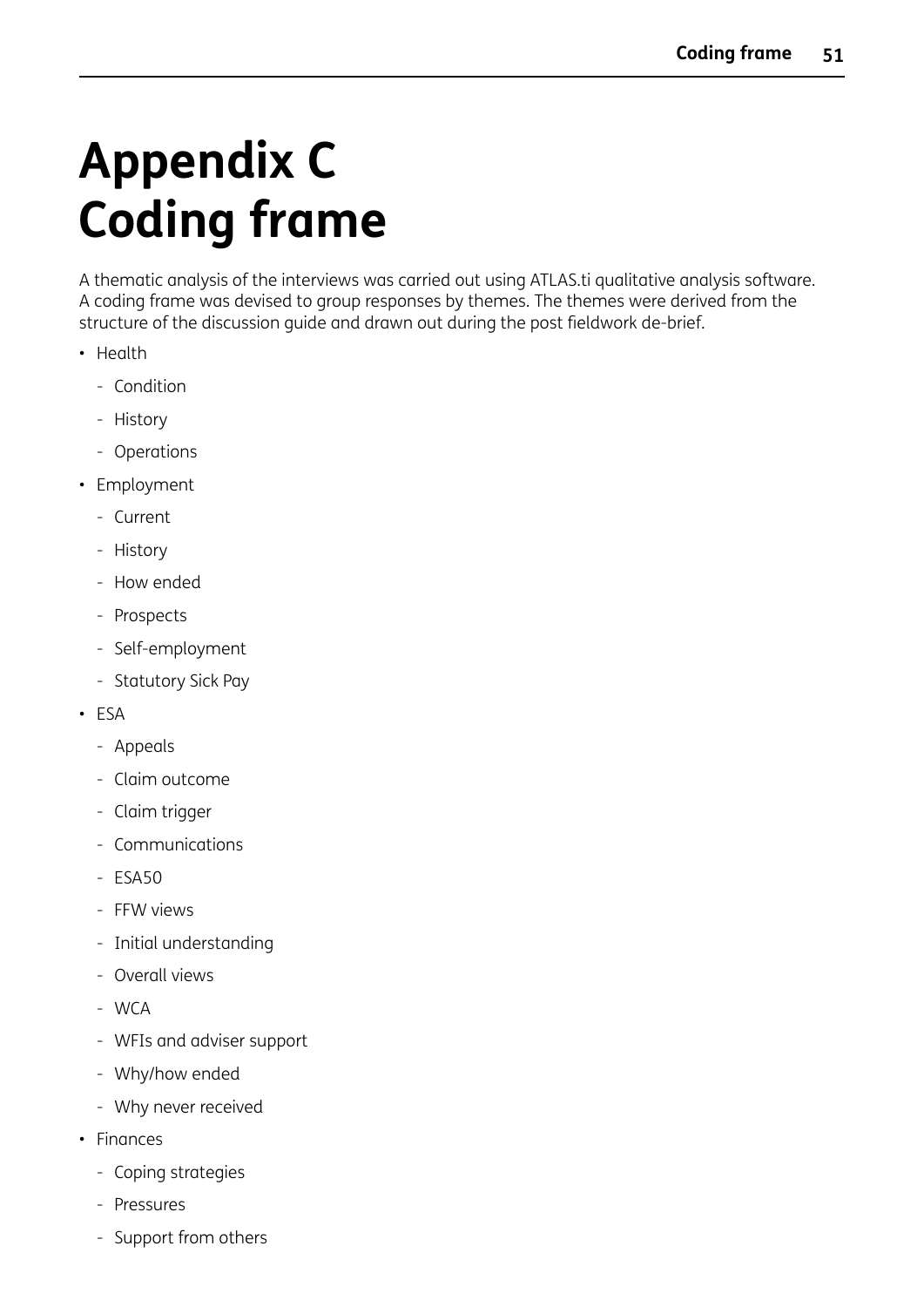- JSA
	- Claim experiences
	- Delayed claim
	- Referrals
	- WFIs and adviser support
- Free nodes
	- Acceptance
	- Bereavement
	- Drug/alcohol problems
	- Employment support
	- Feelings
	- Gaps in claiming
	- Hassle
	- Never claimed before
	- Rationales
	- Social isolation
	- Social support
	- Typical day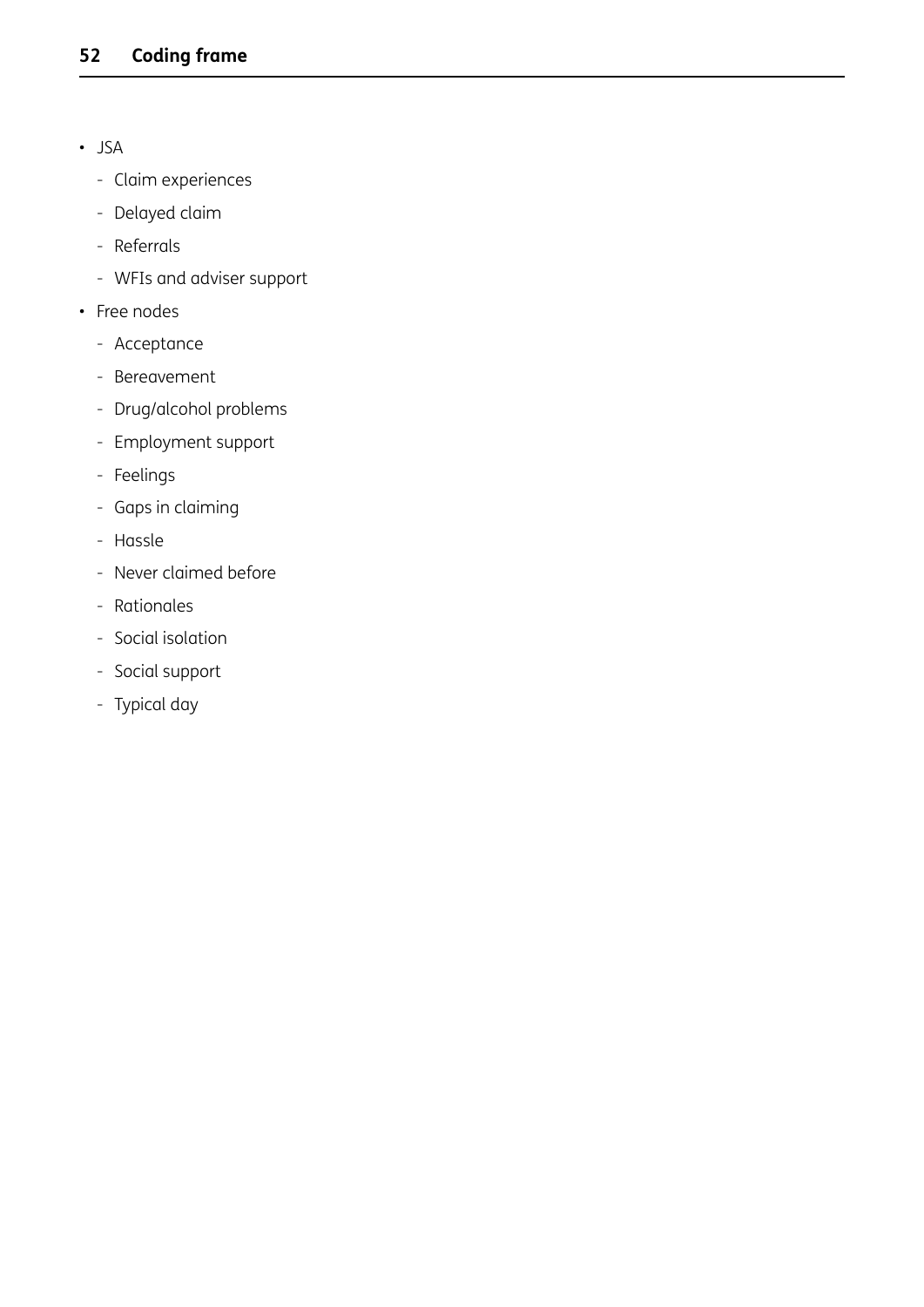# <span id="page-62-0"></span>**Appendix D ESA claim process (simplified)**

#### Customer makes a claim for ESA

Most claims to Employment and Support Allowance (ESA) are made by phone. The adviser will give information about the ESA assessment process, and will explain that the customer may be required to attend Work Focused Interviews (WFIs).

Benefit payments start

For the first 13 weeks of a claim, customers receive benefit at the assessment rate, which is the same as the Jobseeker's Allowance (JSA) rate (£67.50 per week since April 2011).

#### Work Capability Assessment (WCA) and ESA50 form

The customer is sent an ESA50 form to complete and return. This is a questionnaire which asks about the impact of their health condition or disability on their day-to-day activities

The customer or their treating physician can also provide further medical evidence they feel is relevant.

Customers with the most severe functional limitations are placed in the Support Group on the basis of the ESA50 form, and/or other medical evidence they supply or is requested by Atos Healthcare, who conduct the WCA.

Most customers will attend a face-to-face WCA with a Healthcare Professional (this is usually a doctor, nurse, or physiotherapist). This happens at about week 9 of the claim.

This process helps determine entitlement to ESA and, for those entitled, whether the customer is placed in the Work-Related Activity Group or Support Group.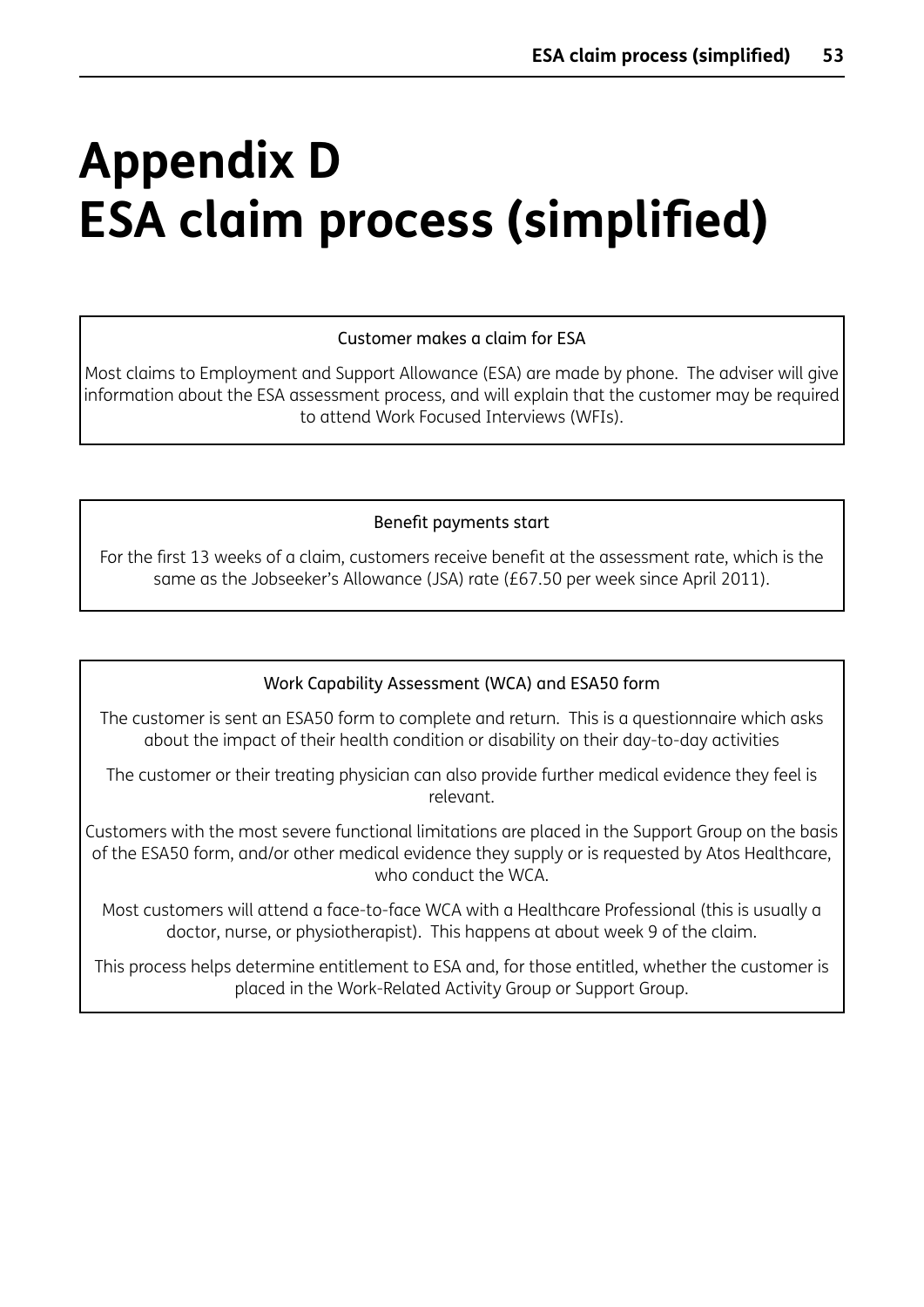#### Benefit decision

Jobcentre Plus use the information from the WCA to help make a decision about the customer's entitlement to ESA. This should happen at about week 13 of the ESA claim.

Customers who are entitled to ESA are placed in the Support Group or Work-Related Activity Group.

Customers who disagree with the decision they are fit for work and not entitled to ESA, or in the Work-Related Activity Group rather than the Support Group, can appeal against this decision. If a customer appeals then ESA continues to be paid at the assessment rate, while an appeal outcome is awaited.

Customers who are found fit for work and not entitled to ESA can claim JSA. There is some flexibility in JSA to get earlier support and/or to tailor the requirements for people with disabilites or health conditions . For those entitled to ESA, a higher rate of payment starts at week 14 of the claim.

#### Support Group

Customers with the most severe health conditions or disabilities are placed in the Support Group. They receive higher rates of benefit. There is no requirement for them to attend Work Focused Interviews (WFIs), but all customers can volunteer for back-to-work support.

#### Work-Related Activity Group

Those who can prepare for a return to work are required to attend four WFIs, where steps the customer can take to prepare to move towards such (such as training) are discussed.

The first WFI takes place with Jobcentre Plus. Further WFIs may take place with Jobcentre Plus or with a Pathways to Work Provider, who conduct WFIs on behalf of Jobcentre Plus in some areas.